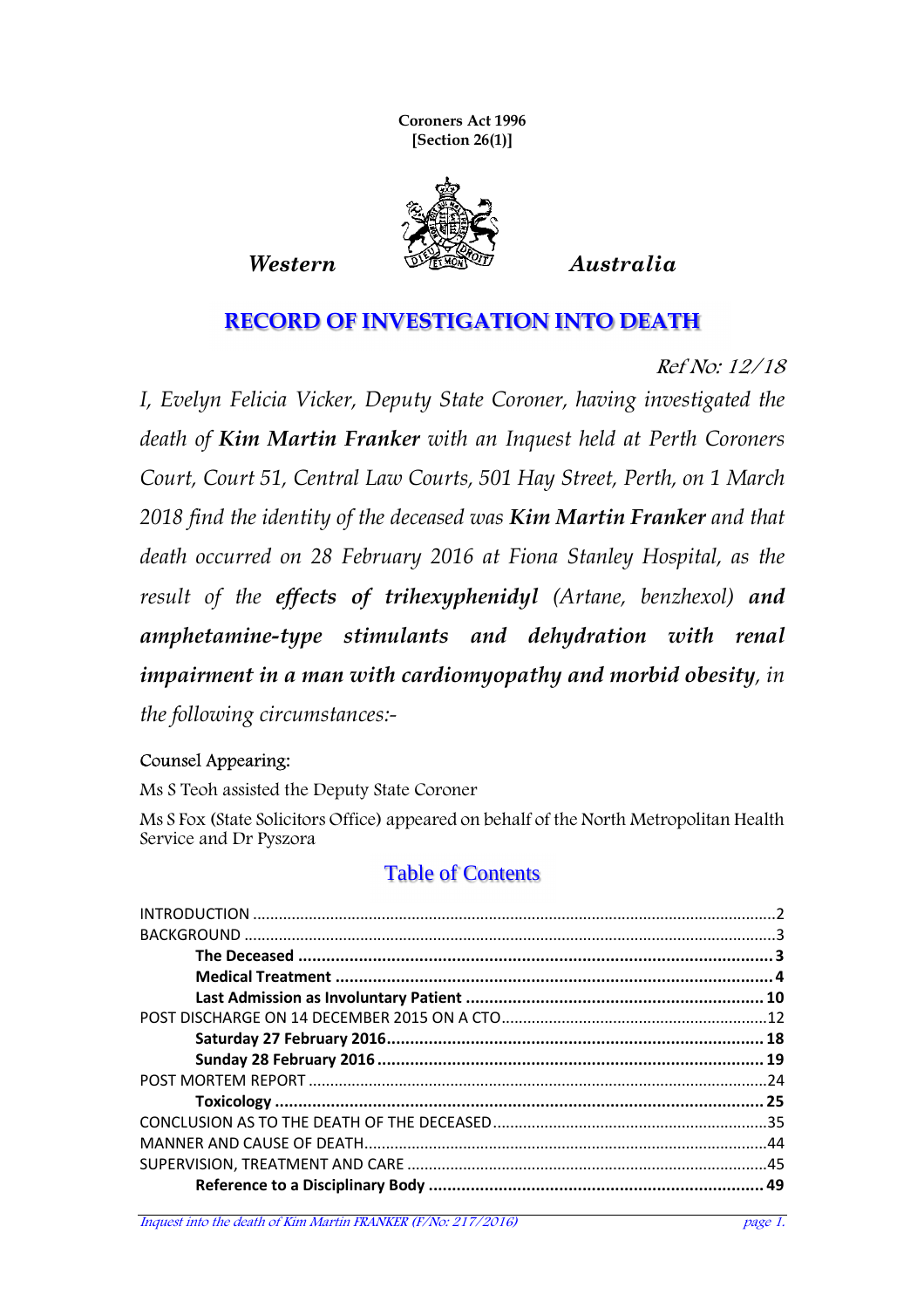### **INTRODUCTION**

On 28 February 2016 at around 1.38 pm, police officers found Kim Martin Franker (the deceased) lying on a park bench in Collie Street, Fremantle. He appeared to be intoxicated and dehydrated and was found with a number of different prescription medications. An ambulance was requested to attend.

The deceased began to deteriorate and lost consciousness. He was taken by ambulance to Fiona Stanley Hospital (FSH) while paramedics performed CPR. He arrived at FSH and was declared deceased soon after arrival.

The deceased was 36 years of age.

Pursuant to the provisions of the *Coroners Act 1996* (WA) (the Act) the deceased was a person held in care (section 3) due to his being subject to a community treatment order (CTO) under the *Mental Health Act 2014* (Mental Health Act). The CTO made the deceased an involuntary patient for the purposes of compulsory medication while in the community.

The death of an involuntary patient under the Mental Health Act mandates the holding of an inquest (section 22(1)(a)). By section 25(3) of the Act a coroner holding that inquest must comment on the quality of the supervision, treatment and care of that person while in that care.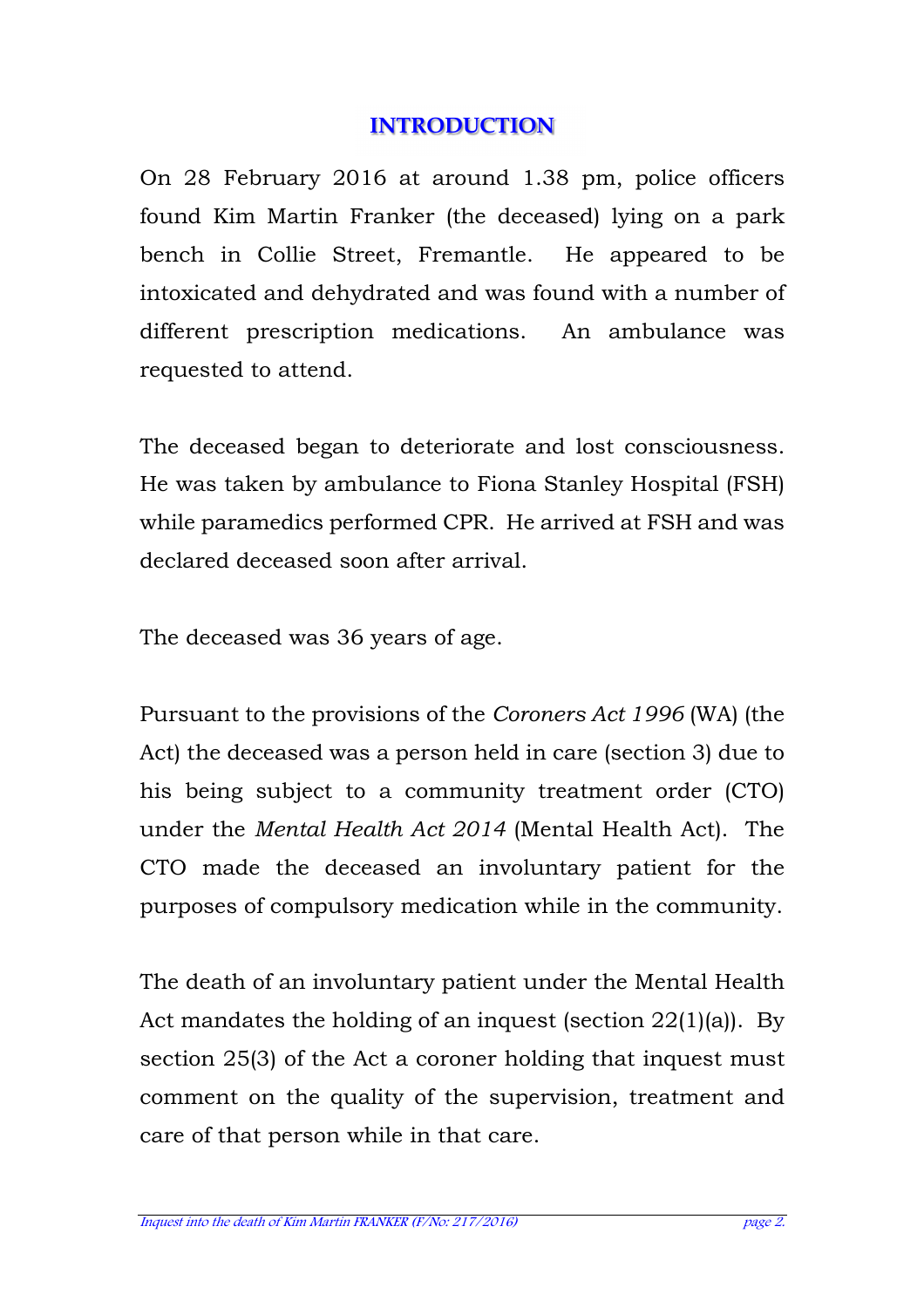The evidence before the court comprised two volumes of documentary evidence, exhibited as exhibits 1 & 2, and the oral evidence of Dr Anthony Mander, a reviewing consultant psychiatrist, Dr Natalie Pyszora, the deceased's treating community forensic mental health psychiatrist, Dr Ian Wood, the deceased's known treating general practitioner (GP) and Professor David Joyce, expert toxicologist.

### **BACKGROUND**

# *The Deceased*

The deceased was born on 17 January 1980 in Perth. He was the youngest of four children and was reported as an average student at school but enjoyed playing sport. The deceased participated in cricket, rugby, football and martial arts. He left high school at the end of year 11 and held various jobs including his own card business, working as a cabinet maker and as a bouncer.<sup>1</sup>

The deceased had been unemployed since he was 21 and his finances controlled by the Public Trustee as a result of his being on a disability support pension due to his extensive mental health issues. By the time of his death the deceased lived alone in state housing, however, had good family support in the community,<sup>2</sup> despite the use of violence restraining orders (VROs) from time to time when he became difficult to manage.

 $\overline{a}$ <sup>1</sup> Ex 1, tab 20

 $2$  Ex 1, tab 23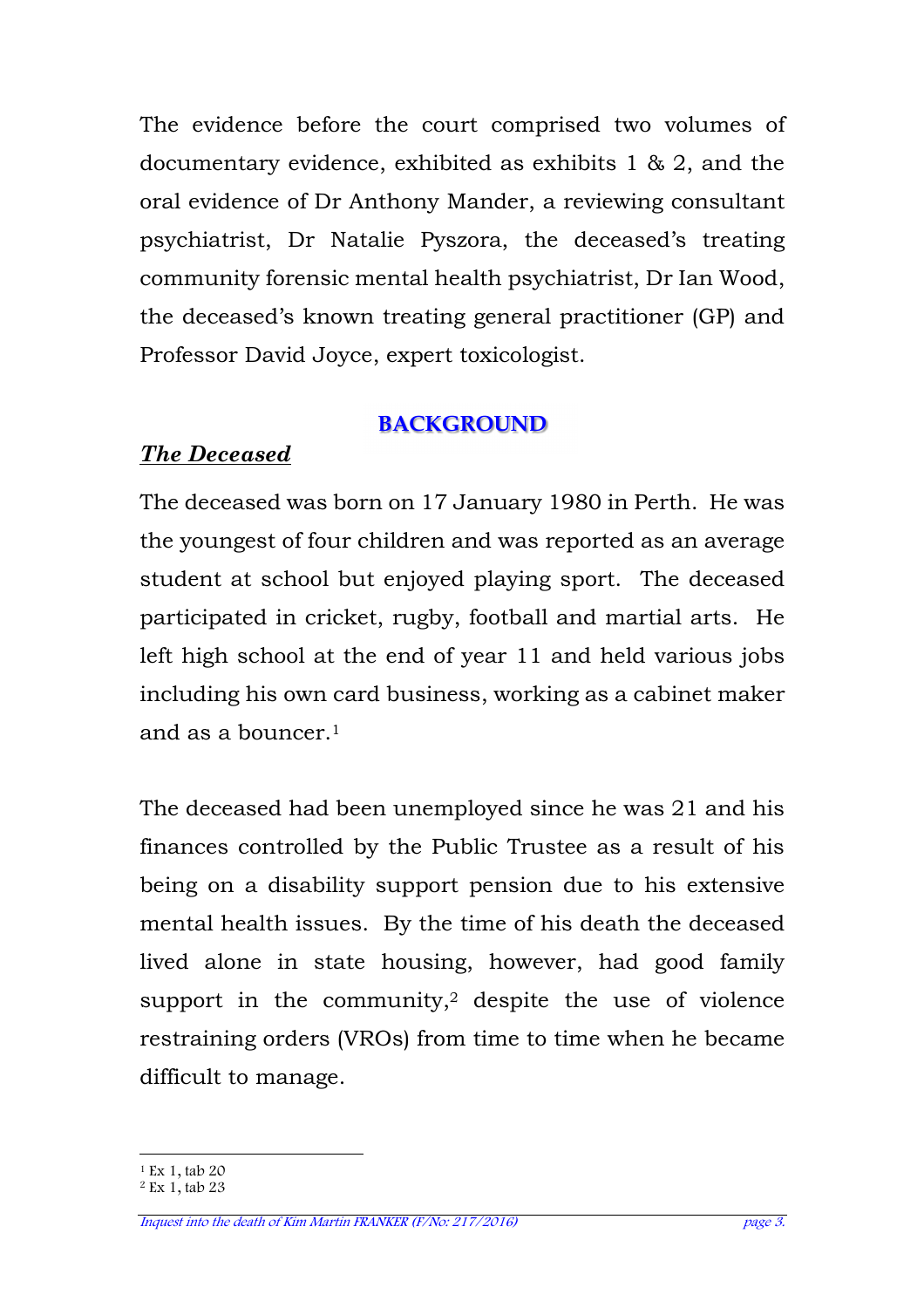### *Medical Treatment*

The deceased had an extensive history of polysubstance abuse including alcohol, intravenous (IV) amphetamines, ecstasy, LSD and marijuana dating back to when he was 16 years of age.

The deceased was first admitted to a psychiatric hospital in 2001 where he was diagnosed with amphetamine induced psychosis. Following that he had many admissions to psychiatric facilities, predominantly Graylands Hospital (GH) and Fremantle Alma Street Centre (ASC). He self-reported regular cannabis use and more regular amphetamine use. His use was limited by the control of his finances through the Public Trustee. The deceased was assessed as having limited insight into his illness which caused him to refuse to engage in substance abuse treatment.<sup>3</sup>

The deceased was managed under the Mental Health Act for many years, both in the community by various Community Forensic Mental Health Services (CFMHS) and as an inpatient in hospitals. His diagnosis was of schizoaffective disorder and mental and behavioural disorder due to multiple substance abuse.<sup>4</sup>

The deceased also suffered from a significant number of physical health problems including recurrent skin abscesses

 $\overline{a}$ <sup>3</sup> Ex 1, tab 3

 $4$  Ex 1, tab 23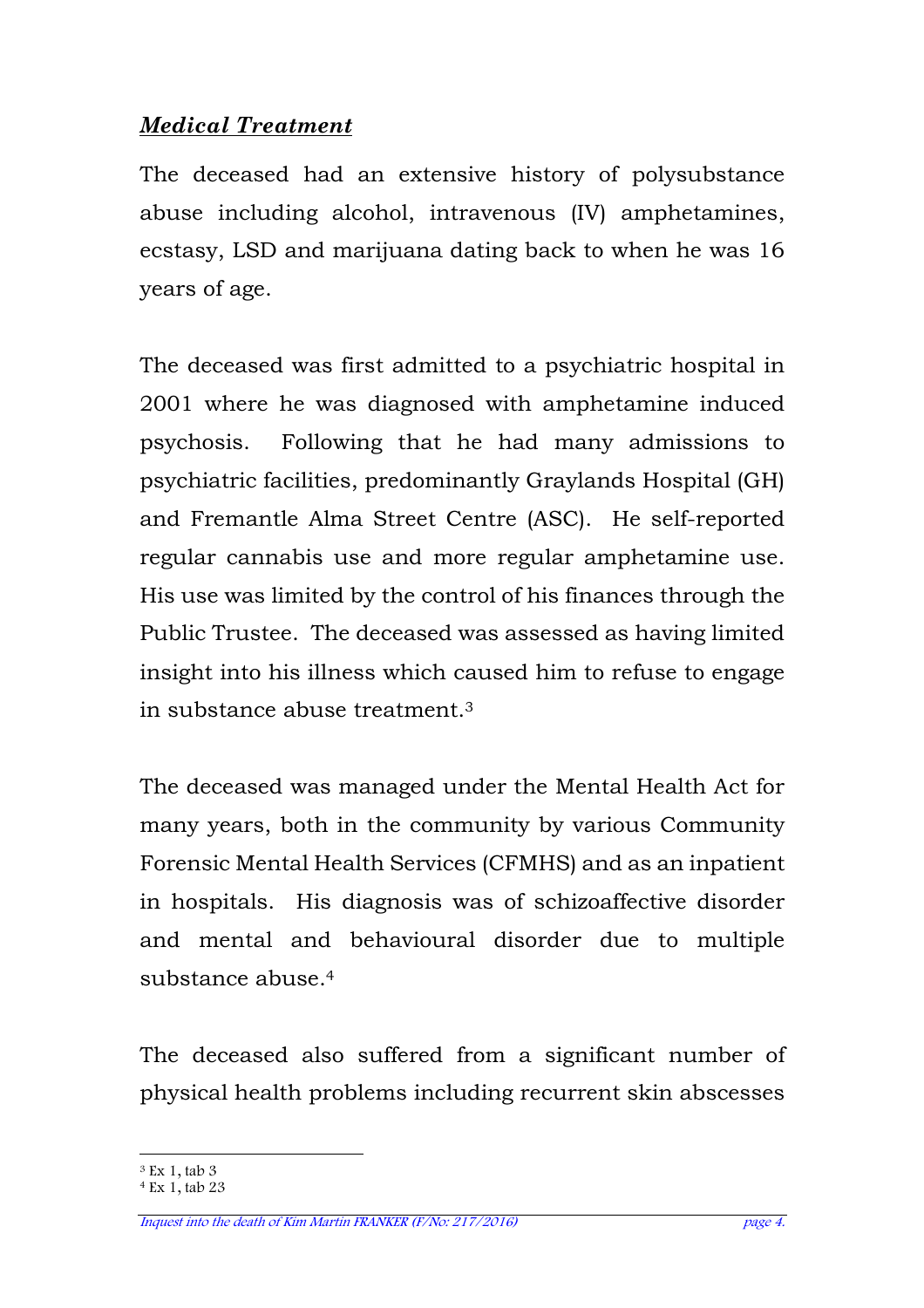due to his IV drug use, hepatitis C, hypertension, gastric reflux, hypercholesterolemia, morbid obesity and fluctuating left atrial enlargement. He would often refuse medical tests, treatment and advice while in hospital.

The deceased's known GP was Dr Ian Wood whom he saw on a regular basis and who prescribed him with a substantial amount of medication for both his physical and psychiatric illnesses.5 The deceased had been a patient of Dr Ian Wood for 8 years.<sup>6</sup> He was known to use other medical practitioners such as the street doctors<sup>7</sup> from time to time of which Dr Wood was unaware 8

The deceased had a significant history of misusing prescription medication and 'doctor shopping' until the time of his death. It was evident to his CFMHS team the deceased obtained various medications for physical health complaints from which he did not suffer, and at the time of his death the team were in the process of applying for a guardianship order for the deceased as a means of limiting this behaviour which was detrimental to his mental welfare<sup>9</sup>

His treating team found the deceased had a tendency to separate his physical and mental health issues and was not compliant with medication for his mental health issues, while

 $\overline{a}$ <sup>5</sup> Ex 1, tab 25 B

<sup>6</sup> t 01.03.18, p51

<sup>&</sup>lt;sup>7</sup> t 01.03.18, p29

<sup>8</sup> t 01.03.18, p52 9 Ex 1, tab 23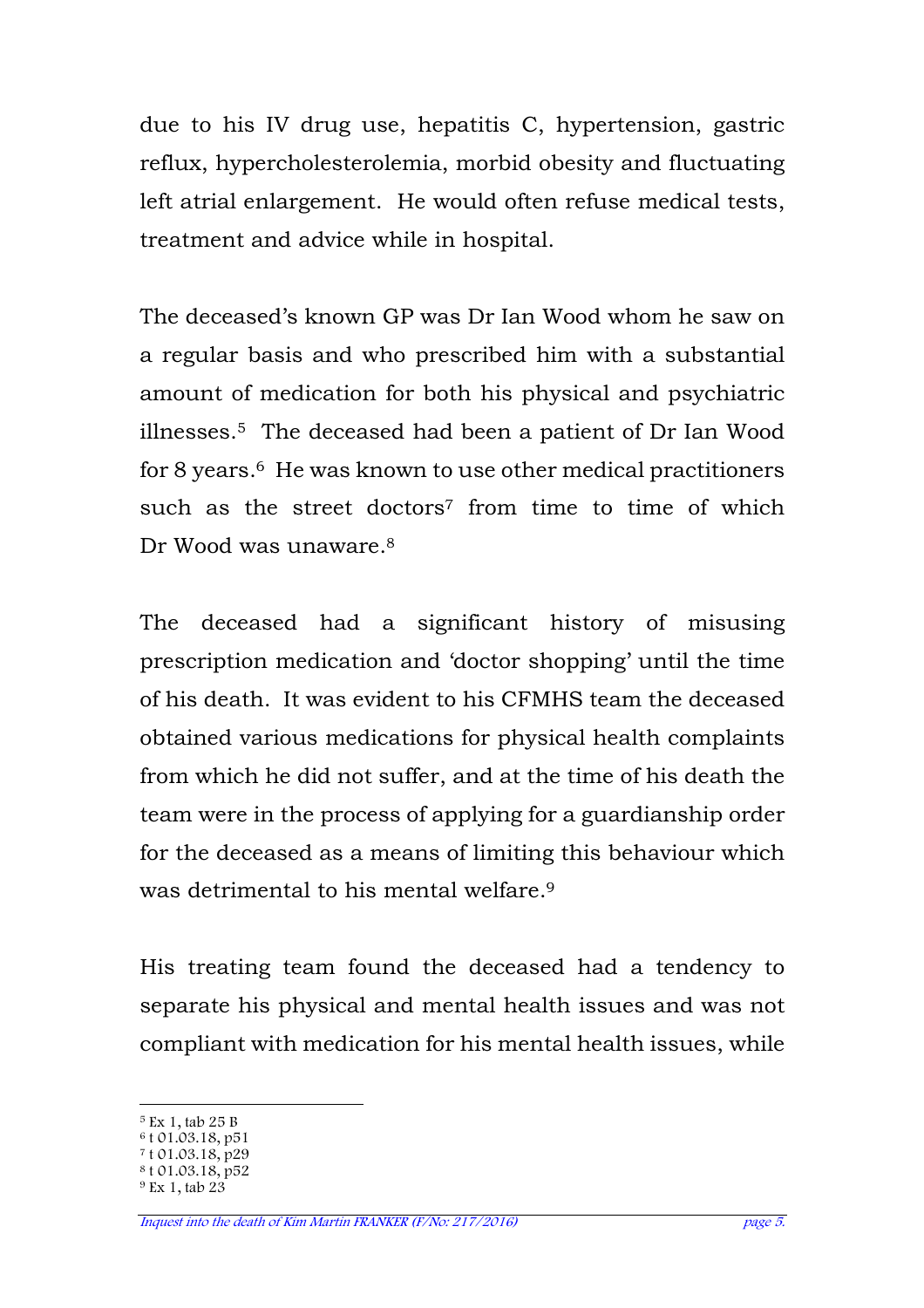concentrating on his physical health. Towards the end of his life this was causing some concern for his team who were trying to engage his known GPs in their treatment regime. The deceased's CFMHS case worker was Iain Hindle who had a good rapport with the deceased and his family, all of whom were trying to coordinate his appropriate ongoing management.

When not an inpatient in a facility the deceased was frequently placed on a CTO. These were usually supervised by a consultant psychiatrist of his CFMHS, which for the last four and half years of his life was Dr Natalie Pyszora. CTOs are under the supervision of the Mental Health Review Board and generally reviewed three monthly for their ongoing necessity.<sup>10</sup>

In August 2014 his CFMHS team found the deceased was becoming increasingly aggressive and his then current CTO was revoked. He was admitted to Graylands Hospital. On admission it was recorded he was prescribed a variety of medications for physical ailments without having those ailments. His medication was refined and he was discharged on a CTO with a weekly fluphenazine depot injection on 2 October 2014.<sup>11</sup>

 $\overline{a}$ <sup>10</sup> t 01.03.18, p25, 26

<sup>11</sup> Ex 2, tab 1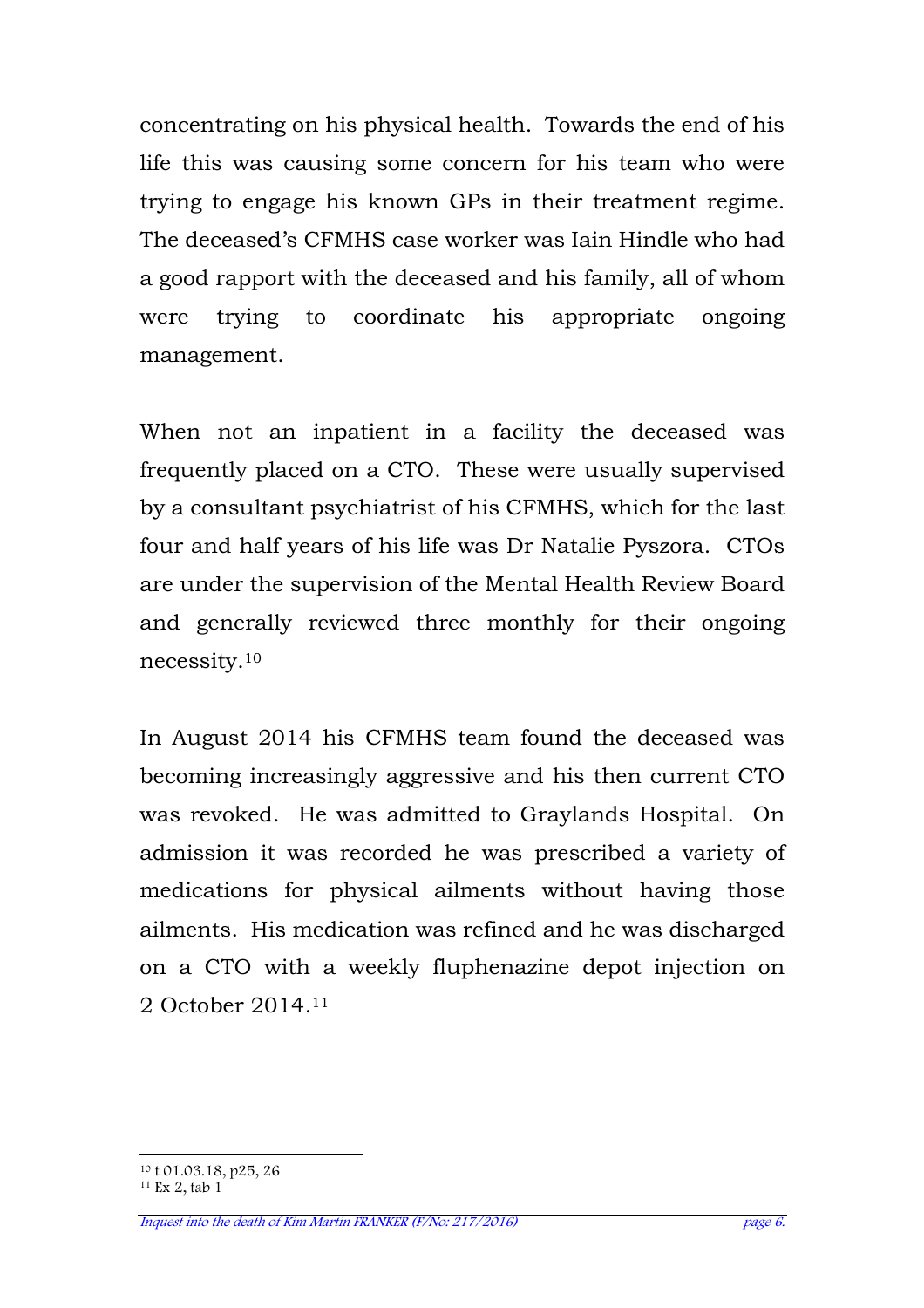The deceased presented to Fremantle Hospital (FH) emergency department (ED) on 22 October 2014 after overdosing on clonidine. An ECG indicated the deceased had borderline prolonged QTc interval and he was monitored until his QTc returned to normal. A discharge letter outlining this information was sent to Dr Wood.

Days later the deceased was again taken to FHED by ambulance after he was found wandering in a confused and sedated state with track marks on his arms. Amphetamines were detected on his toxicology screen. His CTO was revoked and he was admitted to FH as an involuntary patient recorded as being from 27 October 2014 – 18 February 2015.<sup>12</sup>

During this period of hospitalisation the deceased refused a number of diagnostic tests and his psychiatric team believed he was consuming excessive amounts of benzhexol (Artane, trihexyphenidyl) a medication designed to prevent tardive dyskinesia, a side effect of antipsychotic medication exhibiting as uncontrolled and unnatural movements. A discharge letter indicating a number of the deceased's medications had been ceased, including benzhexol, was provided to Dr Wood.13 It is not clear when or if the discharge letter was received by Dr Wood. None of the discharge letters prior to the deceased's death appear in his GP record at

 $\overline{a}$ <sup>12</sup> Ex 2, tab 1

<sup>&</sup>lt;sup>13</sup> Ex 2, tab 2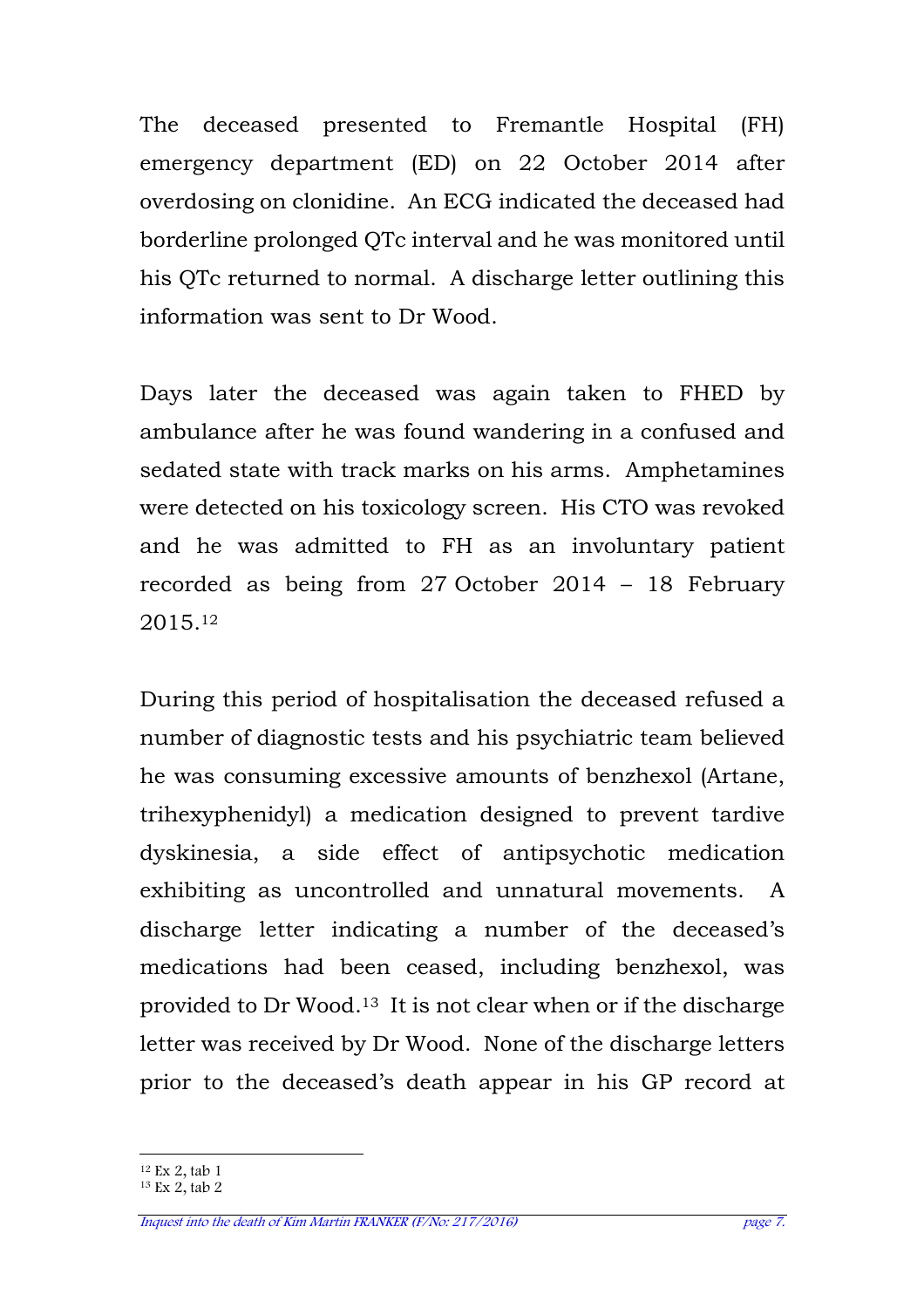Attadale Medical Group where Dr Wood is not currently practicing.<sup>14</sup>

Contemporaneously the Attadale GP record notes<sup>15</sup> the deceased saw Dr Wood on 17 February 2015 regarding his diagnosis of schizophrenia and Dr Wood ceased the deceased's Catapres (clonidine tablet) and prescribed him clonidine hydrochloride injection, oral olanzapine and gabapentin.<sup>16</sup>

Two days later the deceased revisited Dr Wood for back pain and was prescribed aspirin, ranitidine, Duromine and Ventolin.17 Thereafter the deceased continued to visit Dr Wood monthly through to August 2015 and continued to be prescribed a variety of medications including on 1 and 14 April 2015 benzhexol 5mg 2 b.d. pick up 100 every 25 days, after ceasing his Duromine and Catapres.18 The dispensing restriction was an attempt to control the availability of benzhexol which can be used as a drug of abuse.

On 3 May 2015 the deceased was again admitted as an involuntary patient at FH and complained of chest pain, but declined to have an ECG or blood test to assist with diagnosis. He was prescribed aspirin and a dose of GTN and

 $\overline{a}$ 

<sup>14</sup> Ex 1, tab 25 <sup>15</sup> Ex 1, tab 25C

<sup>16</sup> Ex 1, tab 25C notes indicate injection of clonidine hydrochloride but in evidence Dr Wood stated this was an error - t 01.03.18, p66

<sup>17</sup> Ex 1, tab 25C

<sup>18</sup> Ex 1, tab 25C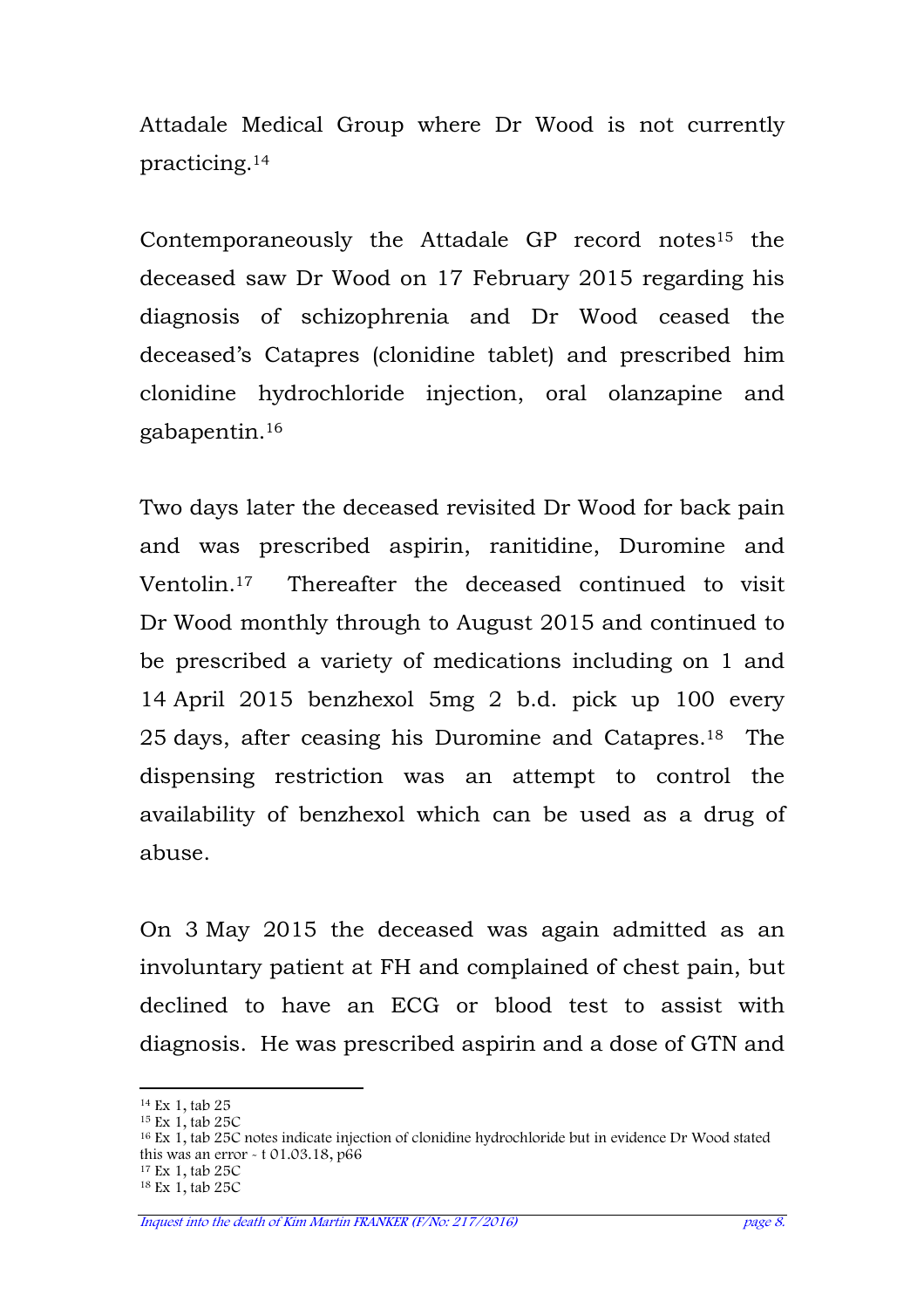the following day allowed testing for his troponin level which came back as negative.19 The deceased was discharged on 11 June 2015 with a discharge letter provided to Dr Wood.

Three days later on 15 June 2015 the deceased again saw Dr Wood, this time for erectile dysfunction and insomnia. Dr Wood noted a number of physical ailments for which he referred the deceased for a number of tests including testosterone levels. He provided the deceased with scripts for benzhexol 5mg 2 b.d. to be dispensed at 100 every 25 days, aspirin, gabapentin, sildenafil (Viagra) daily and a nasal ointment.<sup>20</sup>

On 6 July 2015 Dr Pyszora wrote to Dr Wood indicating her concerns with the deceased's history of abusing prescription medication. There was no mention of benzhexol specifically. She asked that Dr Wood contact her if he had any concerns about the deceased or felt there was information of which Dr Pyszora should be aware, but did not receive any response. Dr Pyszora was concerned the deceased had obtained scripts for various medications some of which were contraindicated.21 In evidence Dr Wood indicated that while he did not respond to the letter he took note of its content and did not believe he had prescribed GTN and Viagra at the same time. Dr Wood believed the deceased may have been provided with medication by other doctors, but was not aware

 $\overline{a}$ <sup>19</sup> Ex 2, tab 1

<sup>20</sup> Ex 1, tab 25C

 $21$  Ex 2, tab 2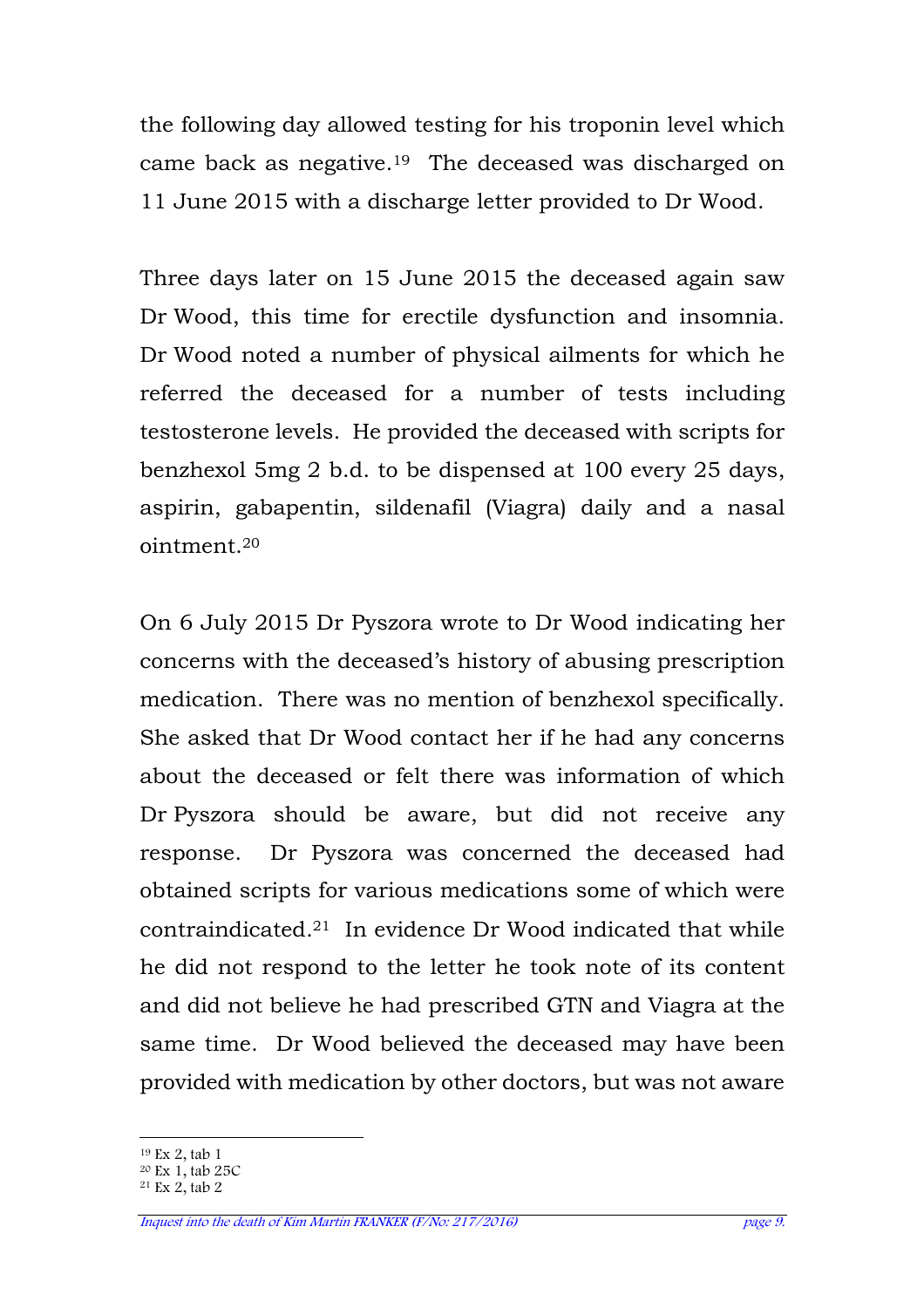of that before the deceased's death,22 although the letter did refer to the street doctors and 'doctor shopping'. The Mental Health Review Board continued the deceased's need to remain on a CTO.

During August the deceased saw Dr Wood for insomnia and as a result of an assault and he was again prescribed various medications including benzhexol at 5mg 2 b.d. 100 to be dispensed every 25 days.

In September 2015 the State Administrative Tribunal (SAT) renewed the deceased's Administration Order for 5 years and on 24 September 2015 Mr Hindle visited the deceased at home where he appeared psychotic, delusional and paranoid. He informed Mr Hindle he was carrying a knife because he was paranoid and had been in a fight the night before. He was concerned people would break into his home and disclosed he had been taking benzhexol at 10mg twice daily, Viagra and GTN (contraindicated) as well as using the antidepressants prescribed by Dr Wood. As a result Dr Pyszora revoked the deceased's CTO and he was to be admitted to hospital as soon as a bed became available.<sup>23</sup>

# *Last Admission as Involuntary Patient*

The deceased was admitted from 26 September 2015 to 14 December 2015. This was his last admission to FH as an

 $\overline{a}$ <sup>22</sup> t 01.03.18, p64

<sup>23</sup> Ex 2, tab 2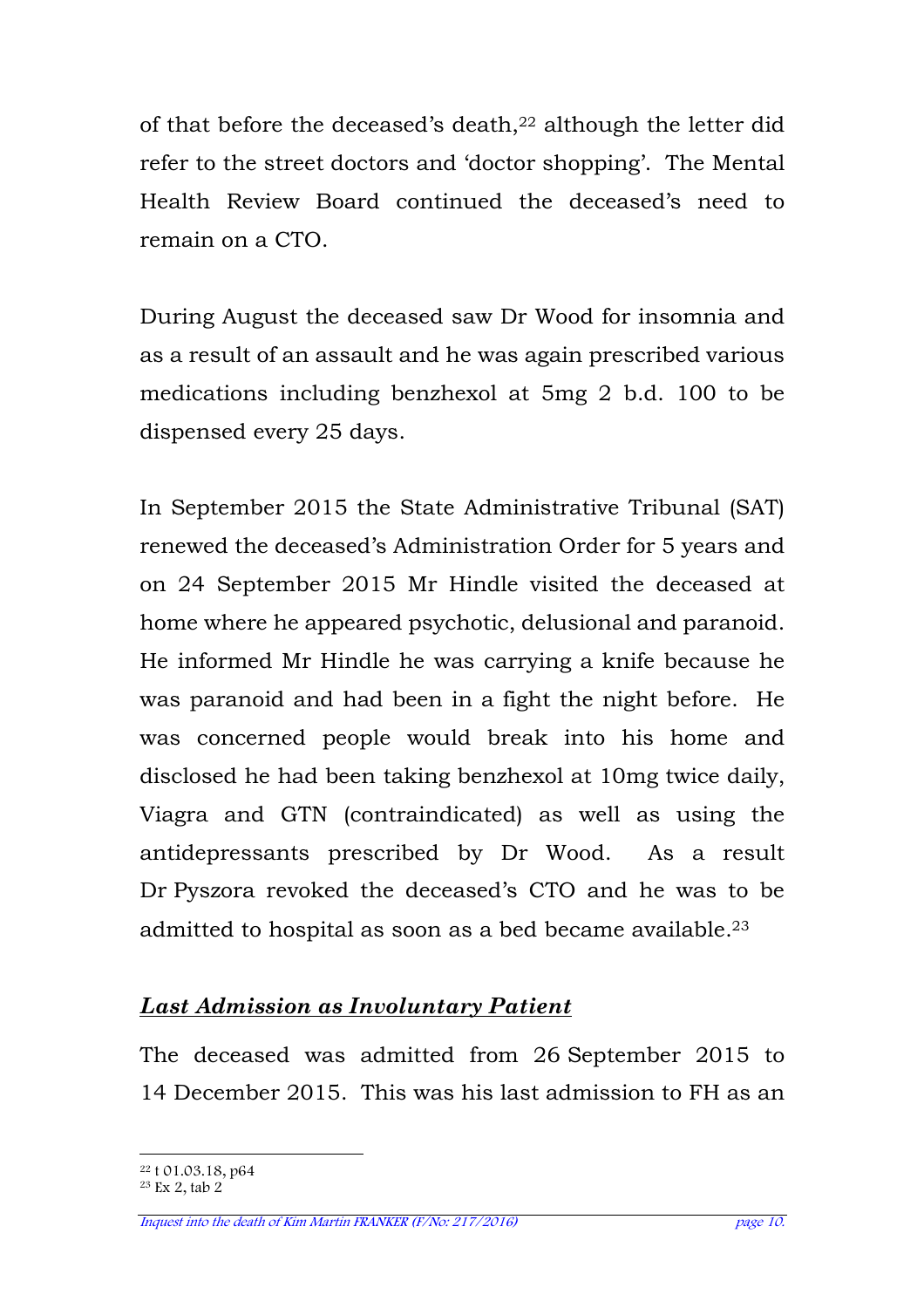involuntary patient following the relapse of his schizoaffective disorder.

The deceased was placed on regular antipsychotic medication and started on atorvastatin due to his hypercholesterolemia. The deceased tested positive for methylamphetamines and was weaned off benzhexol prior to discharge, with his dose being reduced from 10mg twice daily to 5mg twice daily.

On 2 December 2015 a case conference was held between the Alma Street Centre (ASC) and the CFMHS team, but not Dr Wood, where it was agreed a guardianship order should be sought for the deceased upon discharge, and that his CTO conditions be very narrow to manage his mental state and the risks thereof. The deceased appeared delusional and paranoid during the part of the meeting for which he was in attendance. He was still insisting he did not have a mental illness.<sup>24</sup>

The deceased eventually improved and he was discharged on 14 December 2015 on a CTO due to expire on 13 March 2016. He was required to report to ASC triage on a daily basis before 2.00 pm for his oral olanzapine, to ensure his compliance, and he was to receive weekly home visits on a Wednesday from CFMHS team for his depot medication of fluphenazine decanoate.<sup>25</sup>

 $\overline{a}$ <sup>24</sup> Ex 2, tab 3

 $25$  Ex 2, tab 1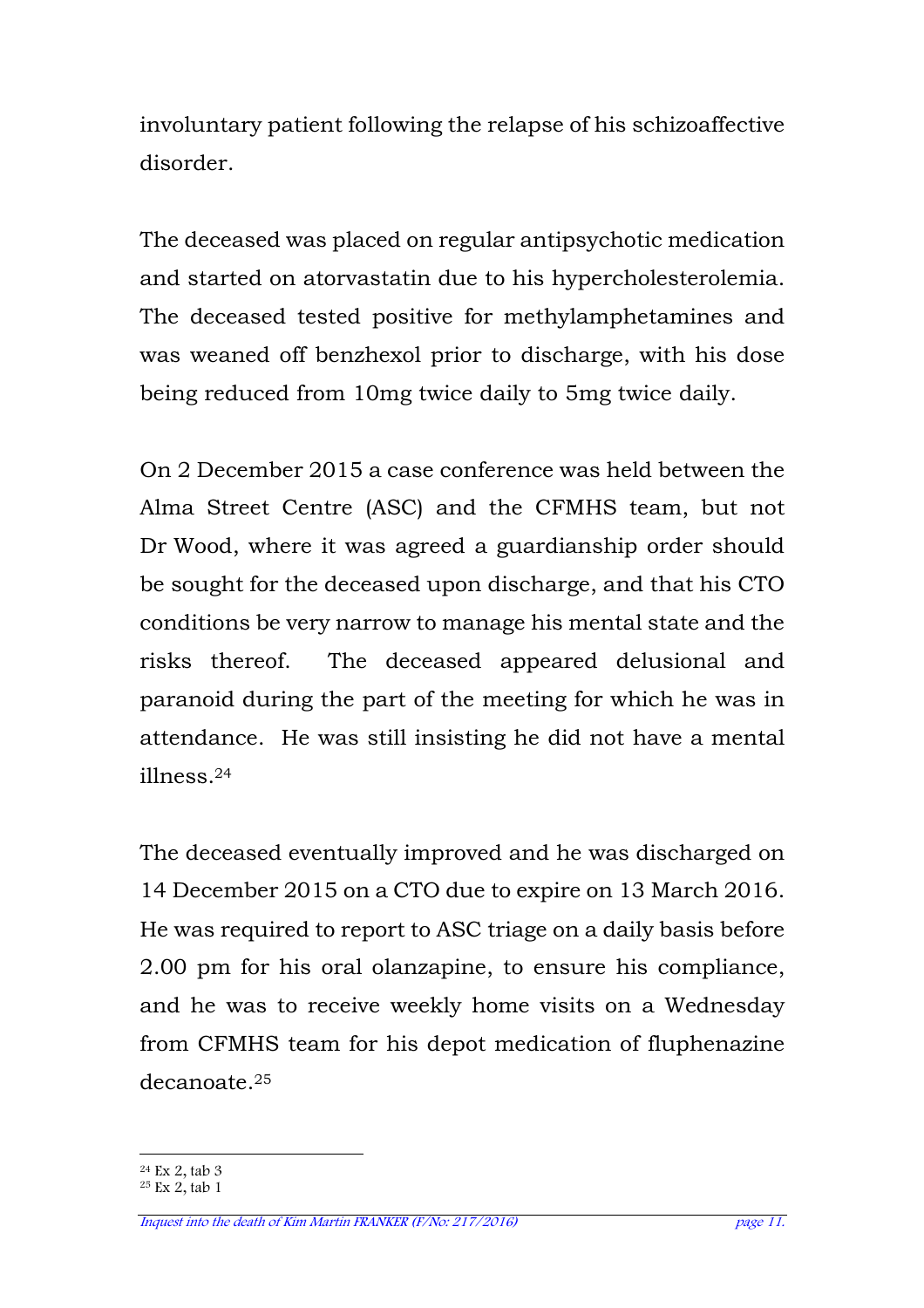In an effort to continue his withdrawal from benzhexol the deceased was provided with 14 tablets of 5mg benzhexol to last him a week on discharge, without a prescription for renewal. The expectation was he would cease the benzhexol completely after that week. The deceased's script for aspirin for his cardiovascular disease prevention and enalapril for his hypertension were continued, however, he was not prescribed salbutamol (Ventolin) because there was no evidence he was asthmatic.<sup>26</sup>

A discharge letter was sent to Dr Wood advising him the deceased's benzhexol dose had been decreased from 10mg to 5mg twice daily. It is not clear when Dr Wood received the discharge letter but he acknowledged in evidence he received discharge letters.<sup>27</sup>

# **POST DISCHARGE ON 14 DECEMBER 2015 ON A CTO**

The deceased breached his CTO the day following discharge by failing to attend at ASC triage for his daily olanzapine. He was issued with a Form 5E breach of CTO.28 He attended the following day, 16 December 2015, for his daily olanzapine.

The deceased visited Dr Wood on 16 December 2015 and the practice records indicate Dr Wood noted the deceased had been in ASC for three months and that his blood pressure and pulse when sitting were 134/116 and 130 regular,

Inquest into the death of Kim Martin FRANKER (F/No: 217/2016) page 12.

 $\overline{a}$ <sup>26</sup> Ex 2, tab 1 & 2

<sup>27</sup> t 01.03.18, p52

<sup>28</sup> Ex 2, tab 2 16.12.2015 & Tab 3 17.12.2015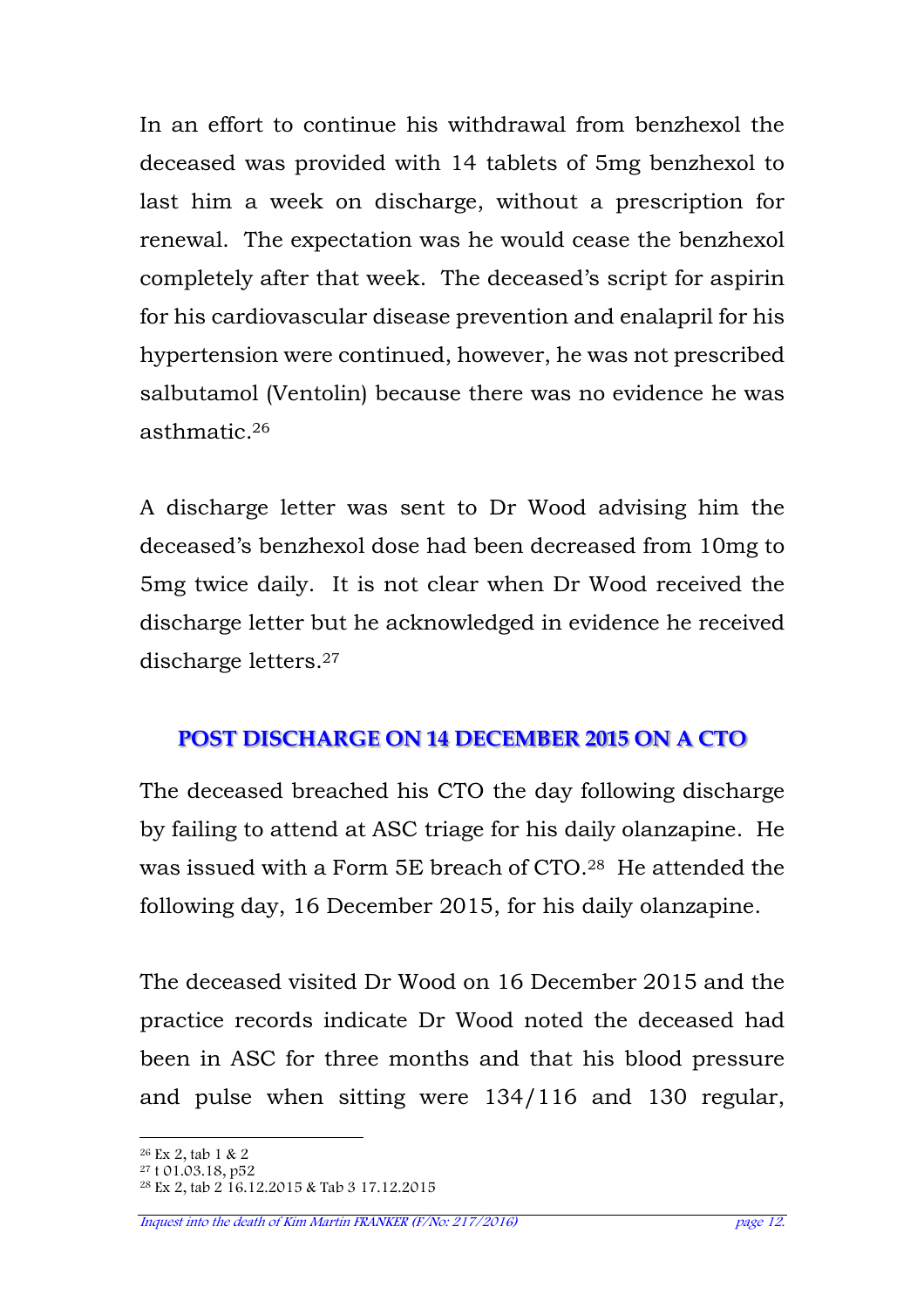respectively. The deceased was complaining about his hypertension and insomnia and Dr Wood recorded prescribing him with aspirin, ranitidine, enalapril, gabapentin, sildenafil (Viagra) and Artane (benzhexol) at 5mg 2 b.d, 100 to be dispensed every 25 days. Dr Wood ceased the prior paroxetine, Augmentin Du Forte, Bactroban nasal ointment, Catapres, gabapentin, Nitro-dur (GTN), Seroquel (quetiapine) and sildenafil capsules.<sup>29</sup>

The deceased again breached his CTO on 17 December 2015 by not attending ASC for his olanzapine and he was again issued with a Form 5 with an order to attend the following day.<sup>30</sup>

Dr Pyszora also varied the terms of the CTO to clarify the deceased was to attend ASC triage and take his olanzapine in front of ASC staff, excluding Wednesdays when the CFMHS were to supervise his olanzapine on his home visit for his depot injections.<sup>31</sup>

On 18 December 2015 the deceased attended at ASC for his olanzapine and explained he had presented to the pharmacy, rather than the ASC triage for his medication, where it was not available. He was informed he needed to present at ASC triage in future for his daily olanzapine.32 The deceased

 $\overline{a}$ <sup>29</sup> Ex 1, tab 25C

<sup>30</sup> Ex 2, tab 1

 $31$  Ex 2, tab 1

<sup>32</sup> Ex 2, tab 3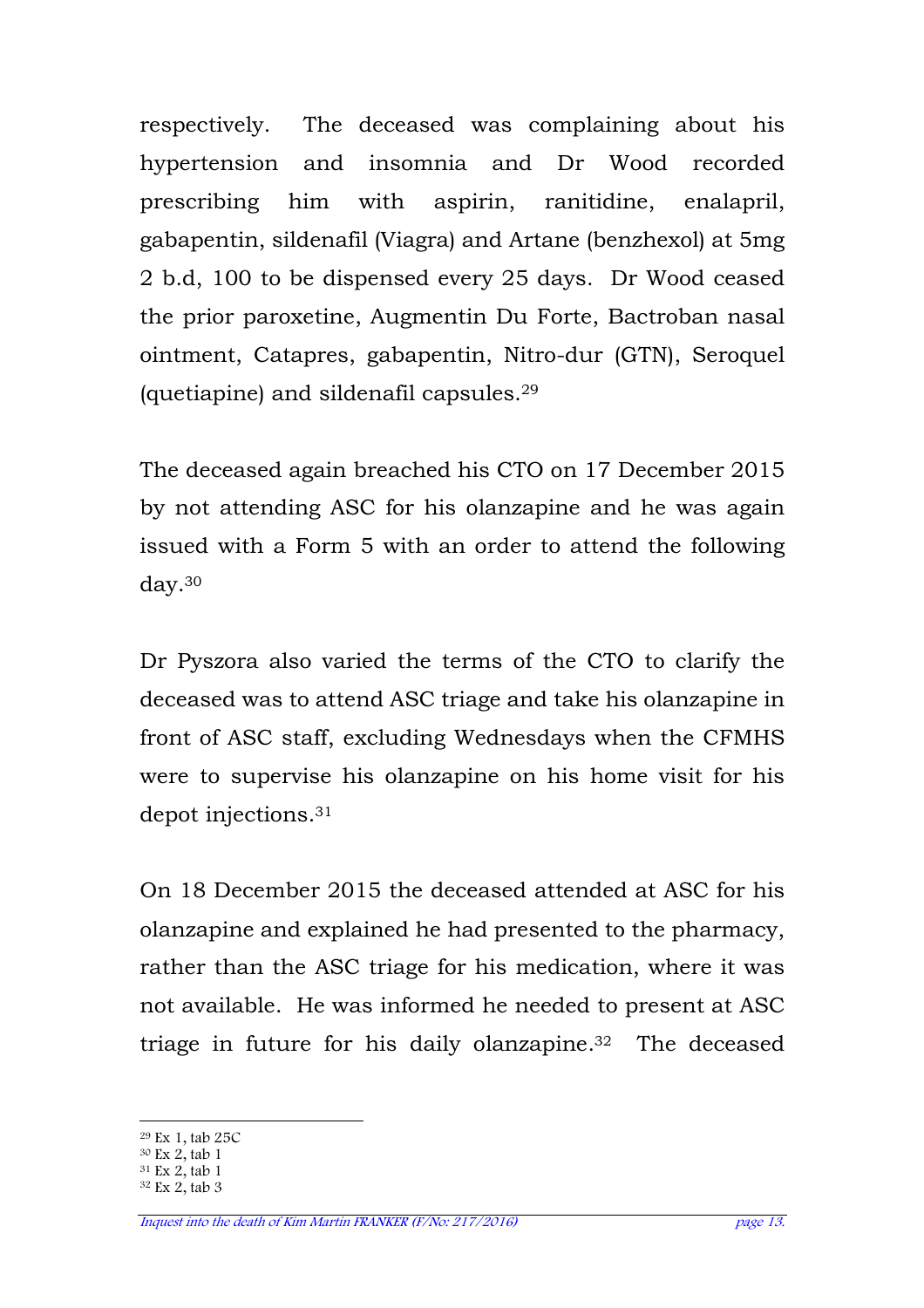complied with this instruction on 19, 21, 22 December 2015 and was polite and cooperative.

The Mental Health Tribunal confirmed the deceased's continuing CTO on 22 December 2015.<sup>33</sup>

The deceased received both his olanzapine and depot injection on 23 December 2015 at his home where the CFMHS team found him easy to deal with and agreed he did not need to attend ASC triage on Christmas day.<sup>34</sup>

The deceased attended ASC triage on 26 December 2015 and appeared settled, however, he contacted ASC triage on 27 December 2015 to say he was physically unwell and unable to attend. The CFMHS arranged a home visit and he was provided with his daily olanzapine.<sup>35</sup>

There were no concerns raised for the deceased's CTO compliance between 28 December 2015 and 5 January 2016.

On 6 January 2016 CFMHS team visited the deceased at home and he appeared well. It was agreed he could attend ASC triage at any time up until 5.00 pm. He was advised of the SAT guardianship application and left with information.<sup>36</sup>

 $\overline{a}$ <sup>33</sup> Ex 2, tab 1

 $34$  Ex 2, tab 2

<sup>35</sup> Ex 2, tab 1

<sup>36</sup> Ex 2, tab 2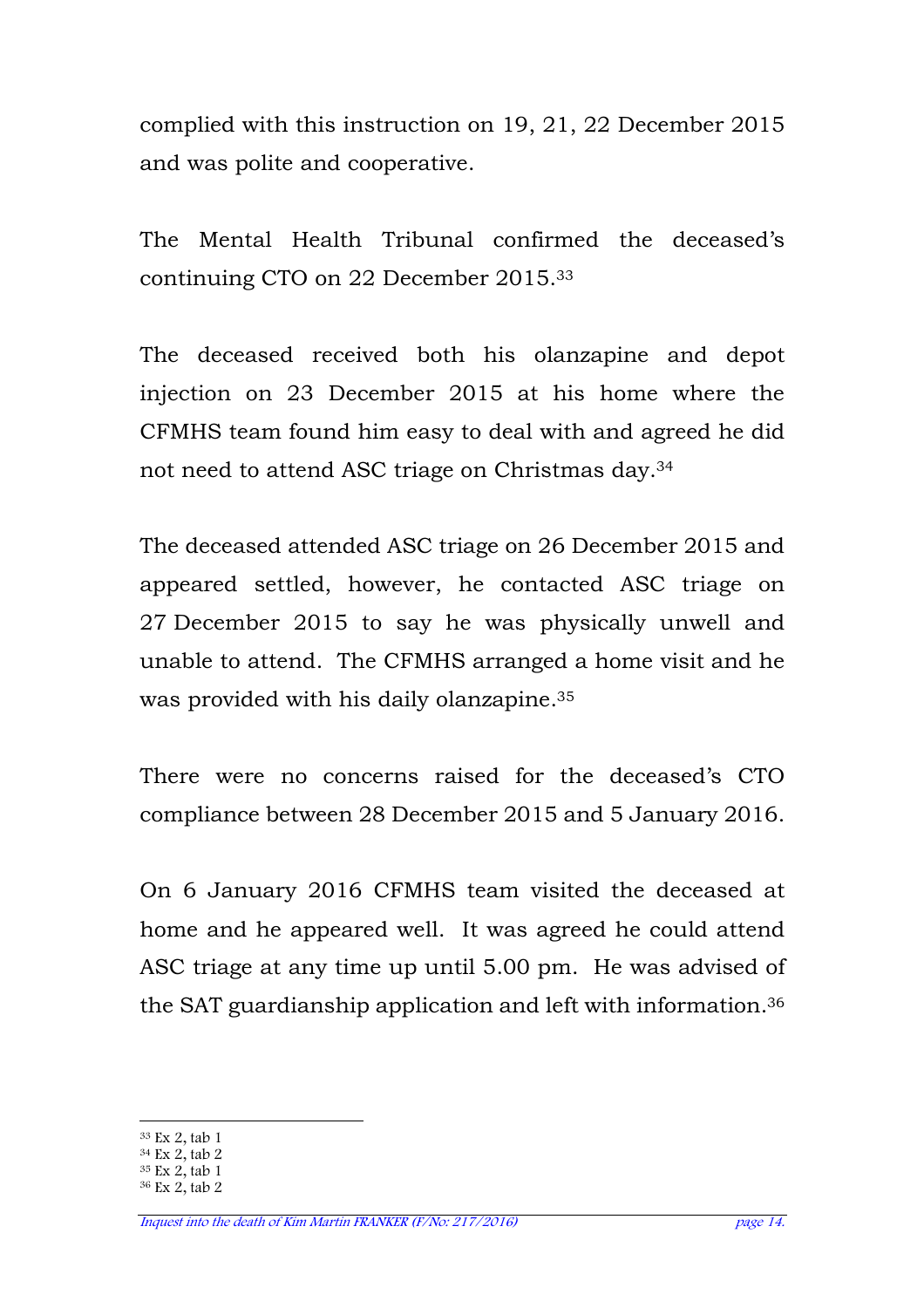His CTO conditions were varied to reflect the more flexible time tabling for his daily medication.

The deceased appeared to be relatively compliant through to 2 February 2016 without issue.

The SAT application for guardianship was listed for hearing for 21 March 2016 on 16 January 2016, and on 2 February 2016 the deceased attended Fremantle Court in relation to various charges.<sup>37</sup>

The deceased was next reviewed by Dr Pyszora and his case manager on 3 February 2016. The deceased admitted to ongoing THC use and occasionally methamphetamine. He appeared reasonably stable although he became irritable when he realised his CTO conditions were not going to be changed and advised he was avoiding the daily olanzapine by spitting it out as he left ASC triage. His CTO was maintained without change.<sup>38</sup> He was administered his fluphenazine depot and oral olanzapine on that date.

Following that review the deceased was visited at home by Dr Lyn Bennett and his case manager on 9 February 2016 where the deceased admitted he was still using THC and amphetamines. It was the team's view he appeared clinically stable and Dr Bennett made a note in the CFMHS file that

 $\overline{a}$ <sup>37</sup> Ex 2, tab 2

<sup>38</sup> Ex 2, tab 2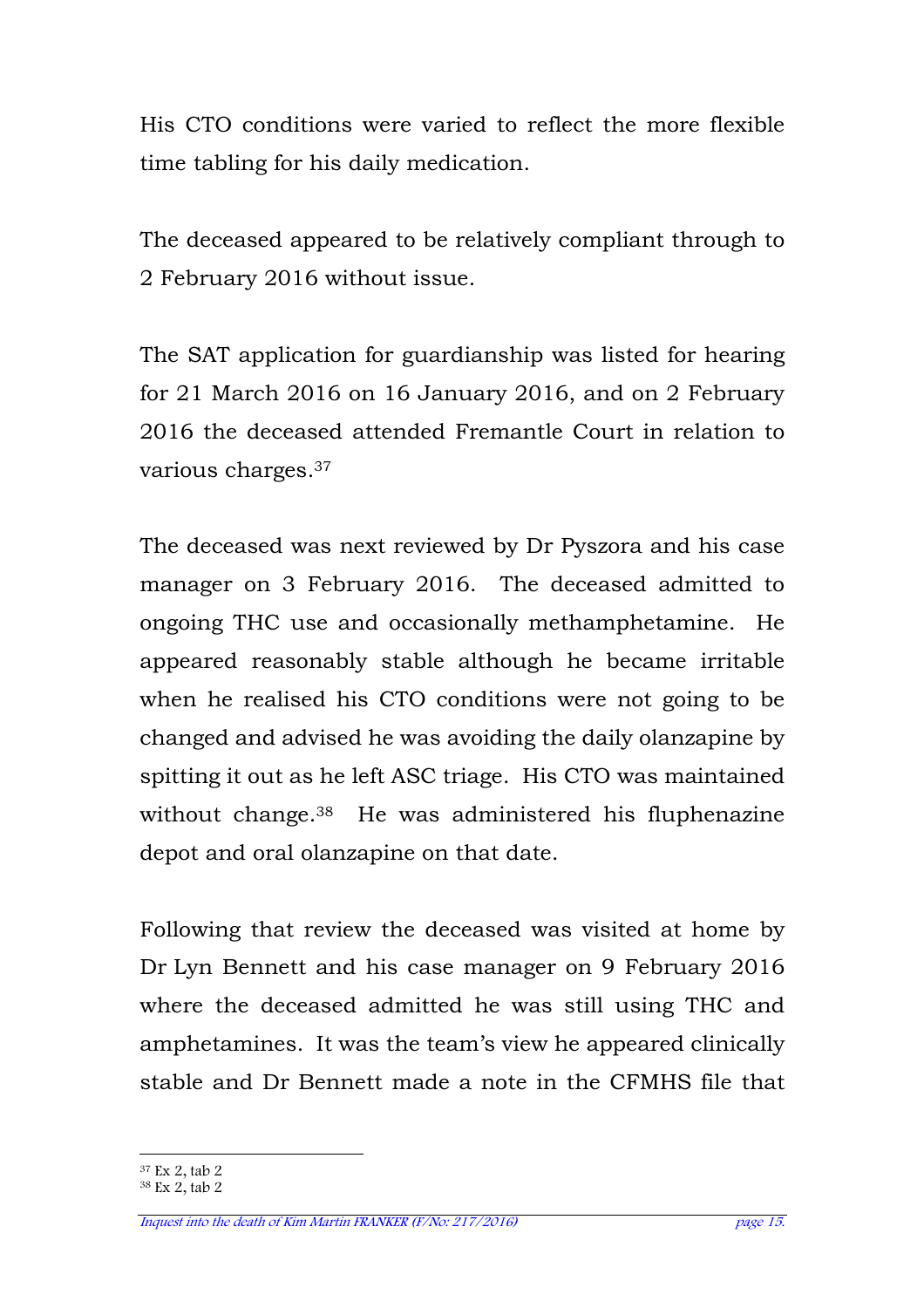the team needed to have a discussion with the deceased's GP, Dr Wood, regarding his current medications.<sup>39</sup>

On 12 February 2016 Dr Pyszora changed the terms of the deceased's CTO so he did not have to attend ASC triage on Sundays due to transport difficulties and he was to be provided with two doses of oral olanzapine on Saturdays.

Dr Bennett also attempted to call Dr Wood to discuss the deceased's current medications but was unable to make contact.40 The deceased appeared to be continuing to comply with the terms of his CTO as varied, and appeared relatively stable on the assertive CTO conditions.

On 18 & 19 February 2016 the deceased failed to comply with his oral olanzapine, however, had advised he was unwell. He next attended ASC triage for his olanzapine on Saturday 20 February 2016 by which time Dr Pyszora was on leave and Dr Petch was the deceased's treating psychiatrist in her absence. The deceased was notified of this by letter.<sup>41</sup>

The deceased visited Dr Wood on 23 February 2016. Dr Wood recorded him as being depressed and he prescribed benzhexol 5mg 2 b.d. 100 to be dispensed every 25 days, renitec tablets and the gabapentin.<sup>42</sup>

 $\overline{a}$ 

<sup>39</sup> Ex 2, tab 2

 $40$  Ex 2, tab 3

 $41$  Ex 2, tab 2

<sup>42</sup> Ex 1, tab 25C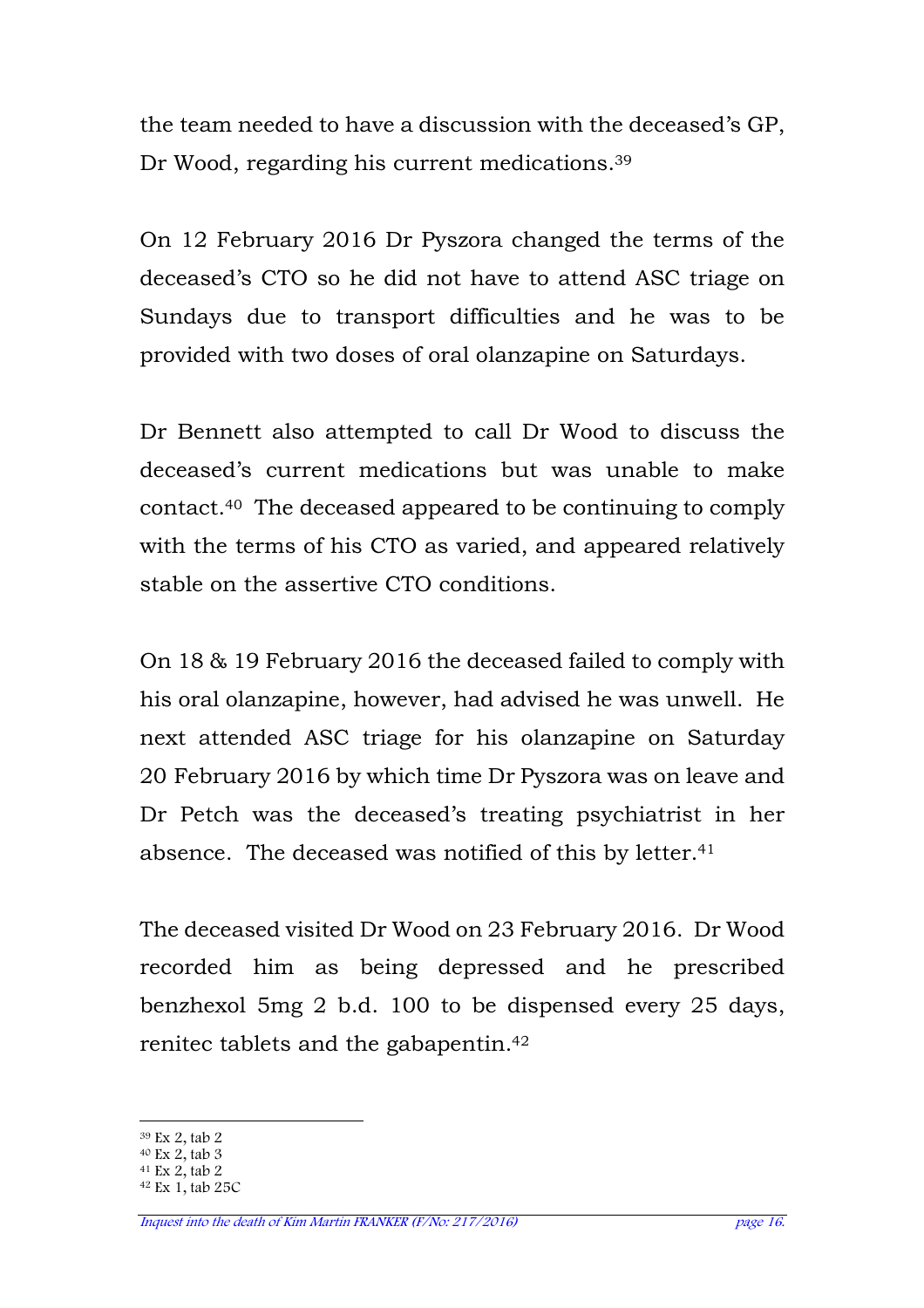There is no documentation in the ASC outpatient notes for the next week and the next entry as far as CFMHS is concerned surrounding the deceased's compliance with the CTO was when they visited him at home on 24 February 2016 for a scheduled review with Dr Bennett, the team's psychiatric registrar.

Dr Bennett and the deceased's case manager believed the deceased presented well on 24 February 2016, but suspected he was intoxicated with THC and he admitted to having recently used both cannabis and methamphetamine.<sup>43</sup>

The deceased advised them he had obtained various prescriptions from his GP including Viagra, benzhexol (to assist with his shakes) gabapentin, salbutamol and GTN spray. This is not in accordance with Dr Wood's medical note and may indicate the involvement of another GP.

There remained a concern from the clinicians' perspective over the GTN spray and Viagra. Dr Bennett decided she would not change the deceased's medications, but she attempted unsuccessfully to call Dr Wood to discuss medications for the deceased, and again planned to send Dr Wood a letter when she could not speak with him.

l

<sup>43</sup> Ex 2, tab 3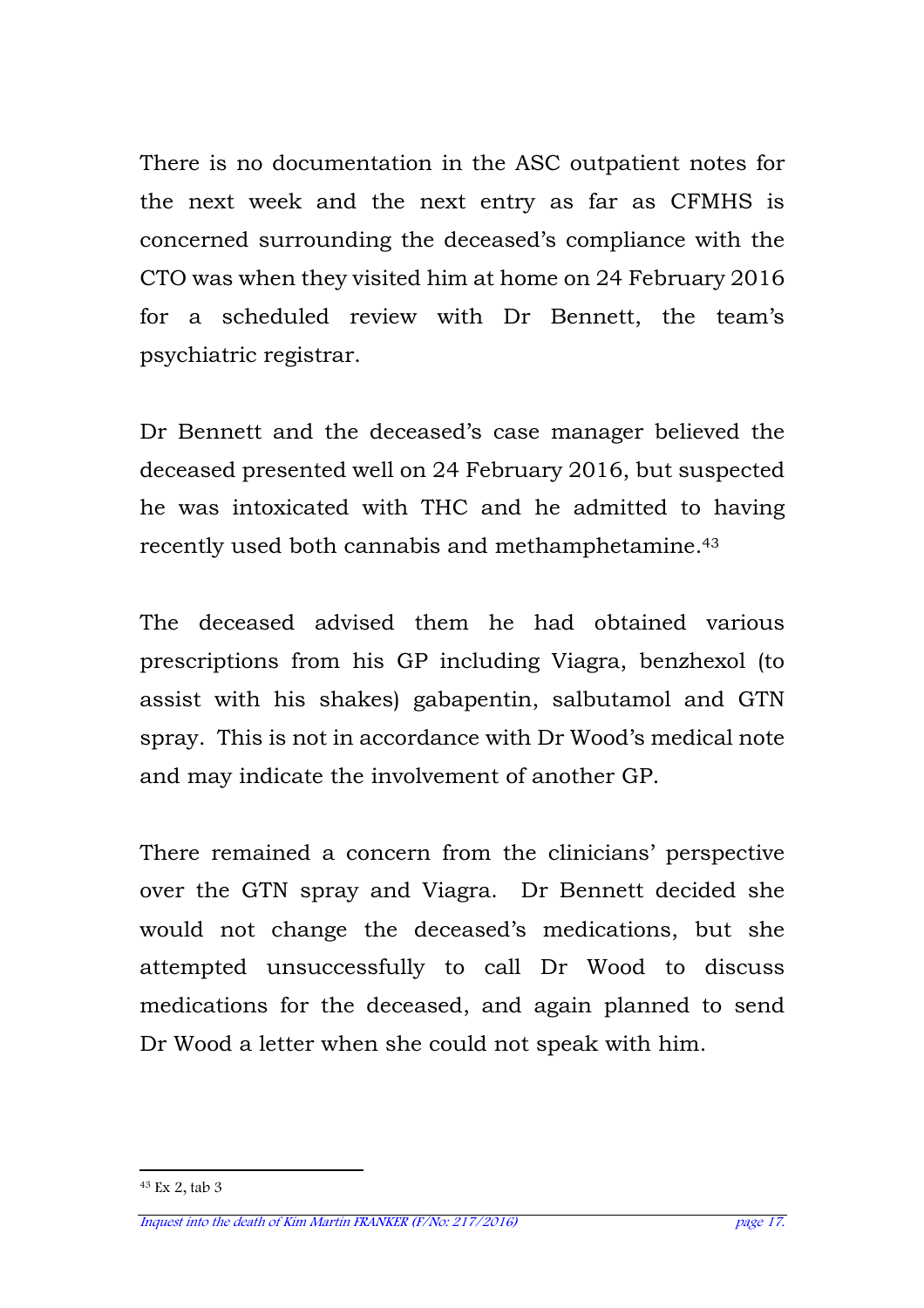The deceased attended at ASC triage for his daily olanzapine on both 25 & 26 February 2016 and was noted to be polite and pleasant.<sup>44</sup>

The CFMHS file indicated Dr Bennett wrote to Dr Wood on 26 February 2016 asking him to notify her of the medications he was prescribing to the deceased, as well as providing him with information as to the CFMHS prescriptions. She stated she was concerned there may be contraindicators between some of the medications and asked Dr Wood to fax through the information  $45$ 

There is no indication a response was ever received, however, it is worth noting the letter was not posted until 29 February 2016 (Monday), after the death of the deceased.46 The Attadale Medical Group notes indicate Dr Wood was not notified of the death of the deceased until 8 March 2016.<sup>47</sup>

### *Saturday 27 February 2016*

There is no record in the ASC outpatient notes the deceased attended ASC triage on the Saturday to take his olanzapine but I note there was not always an entry indicating compliance.

 $\overline{a}$ <sup>44</sup> Ex 2, tab 1

<sup>45</sup> Ex 2, tab 2 & 3

<sup>46</sup> t 01.03.18, p31

 $47$  Ex 1, tab  $25C$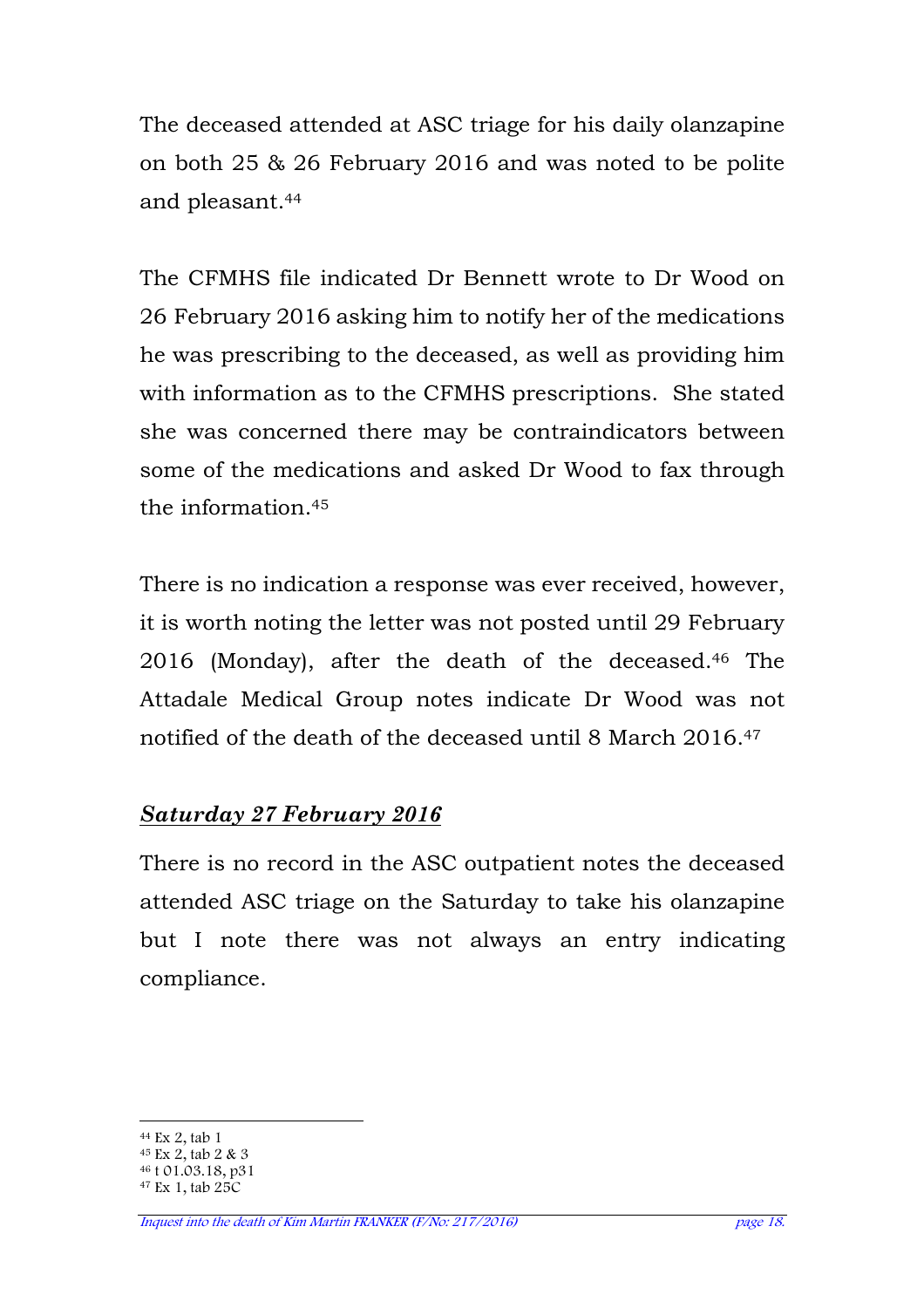During the morning police officers spoke with the deceased in the Fremantle mall due to reports he was dealing in drugs. When the police checked they found the deceased to be in possession of a glass pipe, which had not been used, and two small clip seal bags containing what appeared to be drugs. These were later identified as MDMA and pseudoephedrine. The deceased was advised he would be summonsed in relation to the drugs and was issued with a move on notice (MON).48 He behaved appropriately throughout the interaction and the police officers dealing with him did not have any concerns for his welfare.<sup>49</sup>

Sometime later on 27 February 2016 the deceased was at a bar and café in South Terrace in Fremantle where he was asked to leave after spending a long period of time in the toilets. He was seen to walk out of the café and then sit on a bench where he appeared to be breathing heavily and sweating slightly. One of the Community Safety Officers for the City of Fremantle recognised the deceased after he was contacted by another worker with concerns about the deceased's welfare while sitting on the bench.<sup>50</sup> Nothing further was noted with respect to the deceased.

#### *Sunday 28 February 2016*

On the Sunday the deceased was in a restaurant in Fremantle where he was believed to be intoxicated and had

 $\overline{a}$ <sup>48</sup> Ex 1, tab 19

<sup>49</sup> Ex 1, tab 12, 14 & 15

<sup>50</sup> Ex 1, tab 21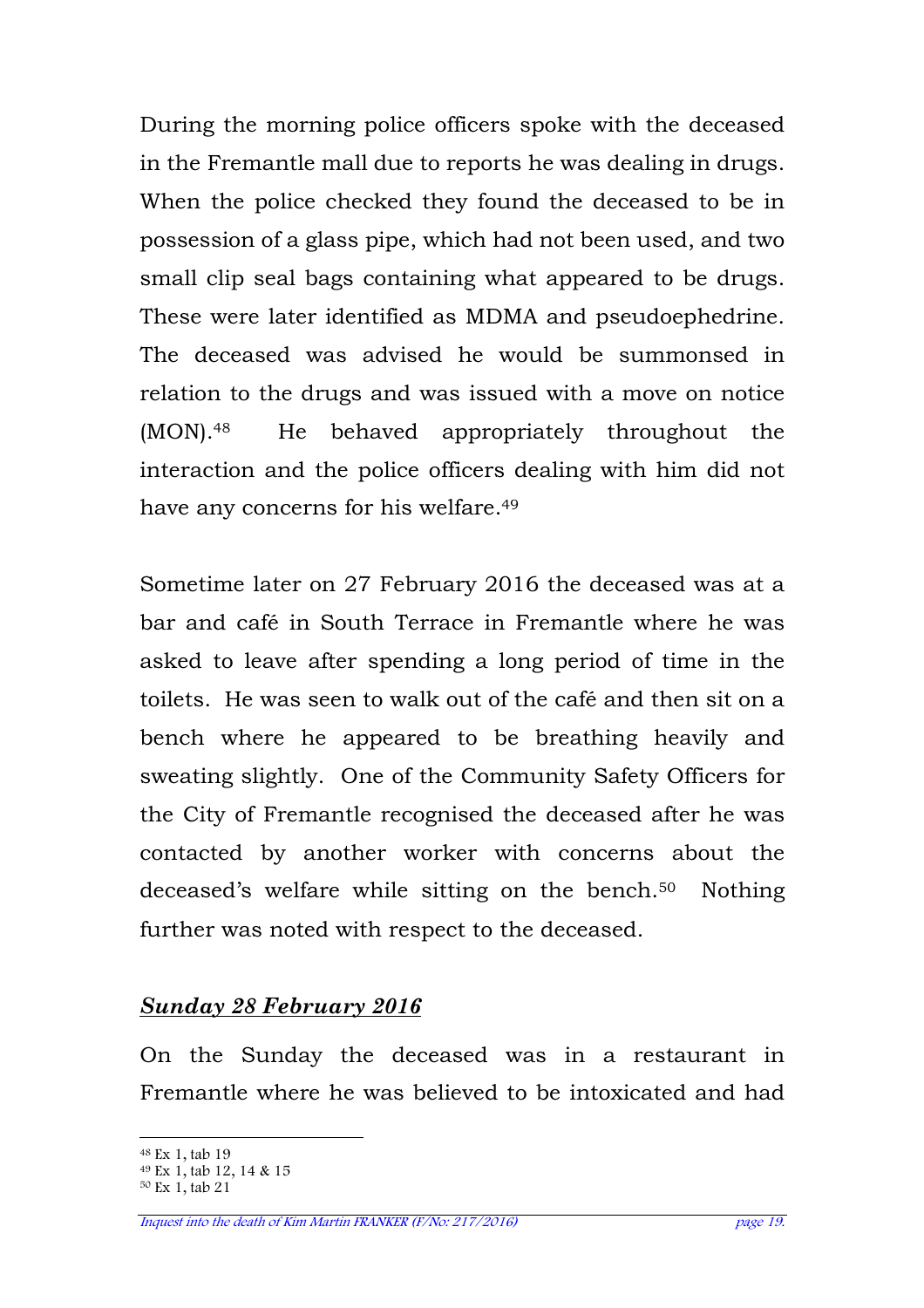defecated. Police were called and First Class Constable Jeromy Jones (Jones) and Constable Adam Evans (Evans) on bicycle patrol attended at the restaurant where the deceased was pointed out to them. He was lying on a park bench opposite the restaurant. As Jones and Evans approached the deceased they noted he was lying on his right hand side on the bench with pale lips and tongue and appeared to be very dehydrated. He had again soiled himself and his eyes were closed. Alongside the bench was a smashed prescription tub and white tablets scattered on the ground. There was also a packet of blue pills in his hands which the police later identified as Viagra.<sup>51</sup>

At approximately 1.37 pm the police officers requested the attendance of an ambulance to the location of the deceased, prior to approaching him.

The two officers introduced themselves to the deceased and asked if he needed help to which he replied he was fine, although when he opened his eyes they were very blood shot and the police officers were concerned. They attempted to speak with the deceased, but had difficulty understanding him due to his slurred speech. They searched a wallet which the deceased had dropped on the ground in an attempt to identify him. The police officers checked his identity with the South Metropolitan District Control Centre (SMDCC) for any information and were advised the deceased was on bail.

l 51 Ex 1, tab 16 & 17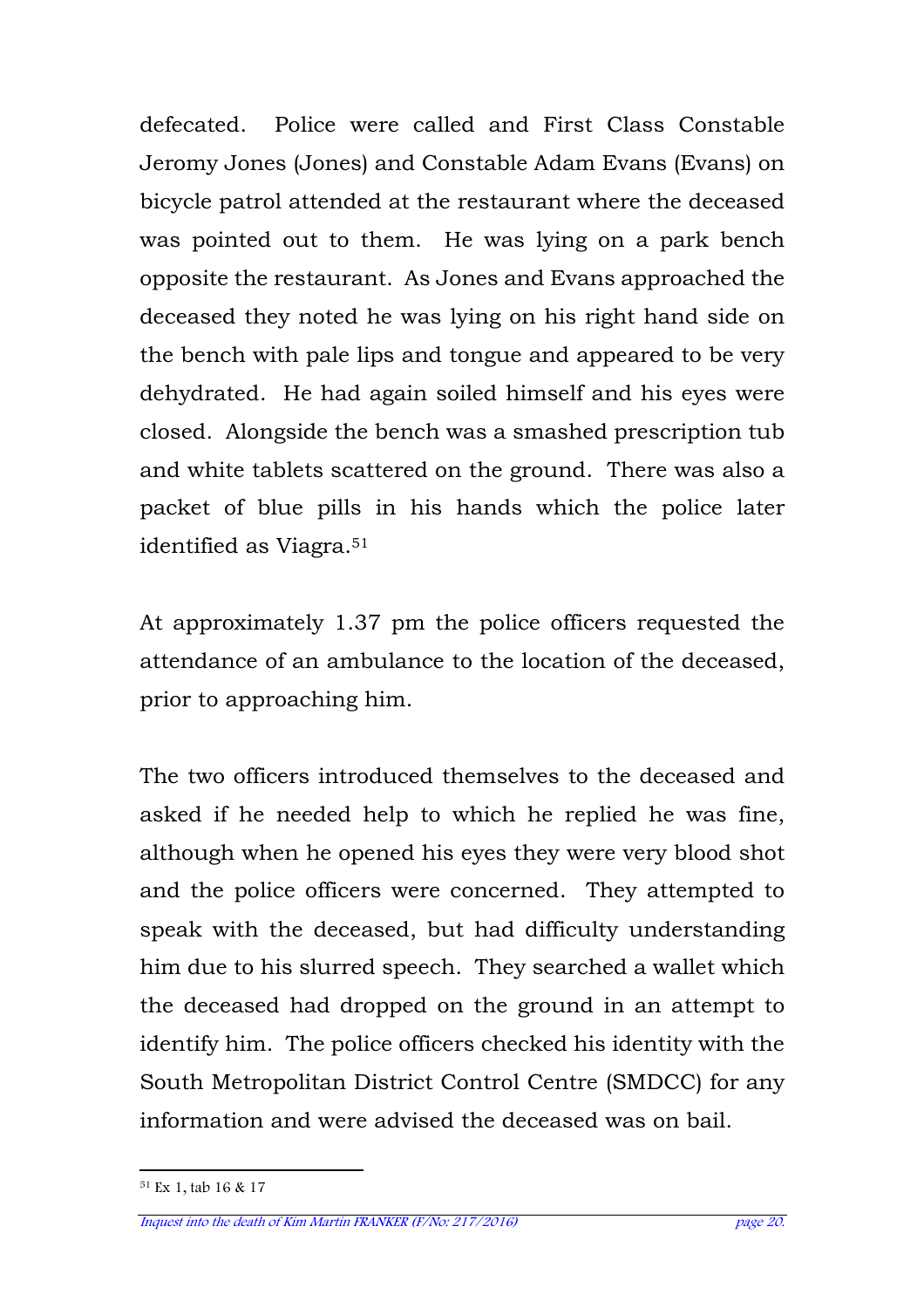The deceased stood up and started to walk away and the two police officers walked with him to make sure he was safe as he walked across oncoming traffic. The deceased then sat on a park bench on the other side of the road when he again lay down on a bench.

The deceased asked the police officers for water which they obtained, however, the deceased was unable to drink it all and was very uncoordinated.

At that point the two police officers requested the attendance of an ambulance with an upgraded priority.

The deceased denied he was in pain, but the police officers believed he was deteriorating and were concerned for his welfare. His breathing became heavy and he appeared to lose consciousness, before recovering and speaking with the two police officers. Jones and Evans moved him to a shadier bench and an ambulance arrived very shortly thereafter and assessed the deceased. They asked if he would like to attend hospital for a check-up, but the deceased refused.<sup>52</sup>

The deceased then slumped forward and again appeared to lose consciousness with cyanosed lips and nystagmus noted. The police officers, paramedics and a bystander then placed

l 52 Ex 1, tab 16 & 17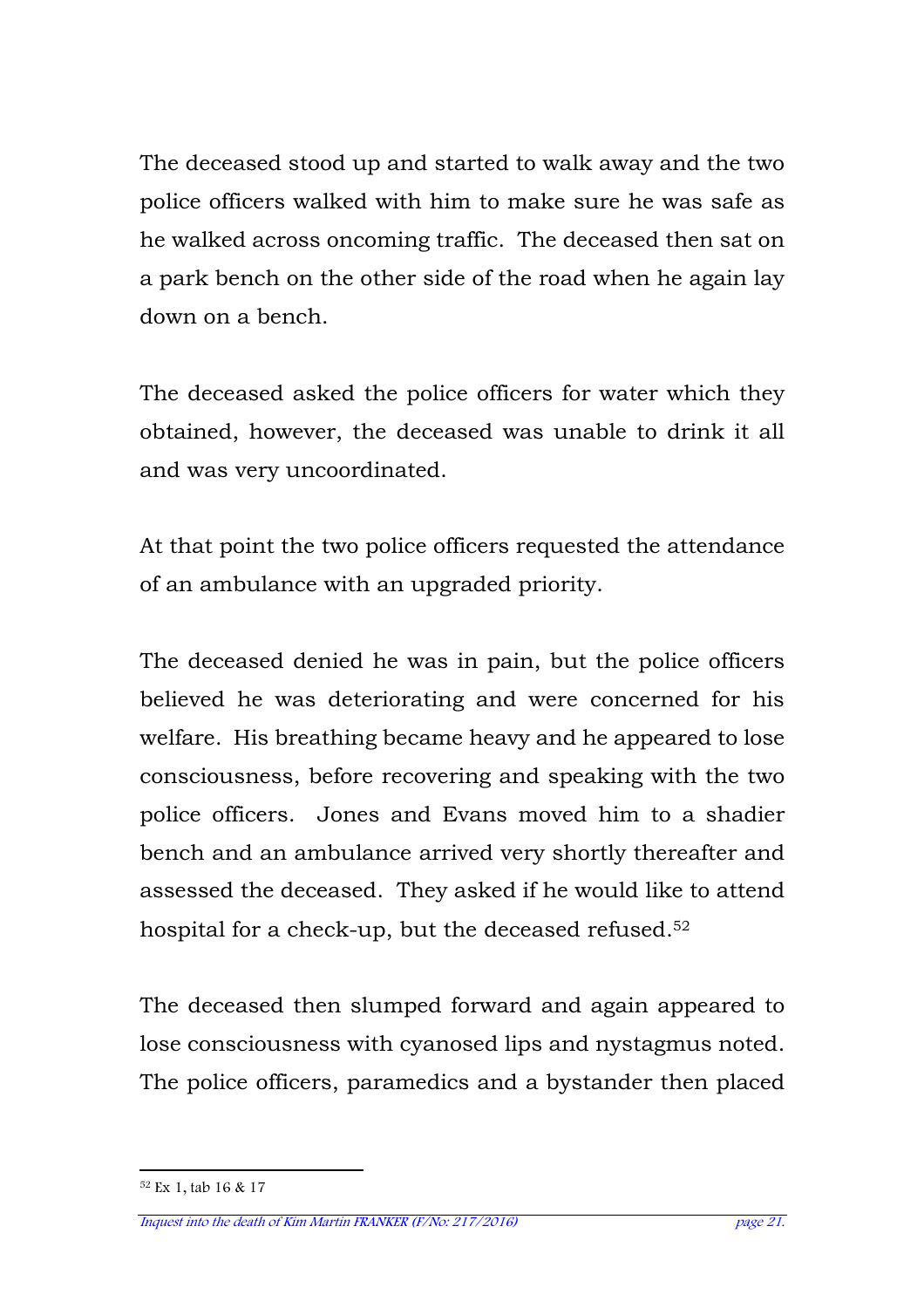the deceased onto a stretcher and wheeled him into the ambulance.<sup>53</sup>

One of the police officers drove the ambulance so both paramedics could treat the deceased in the back of the ambulance. They were unable to obtain an IV line, intraosseous access or his blood pressure due to his obesity. The paramedics commenced CPR, but the deceased remained in asystole.<sup>54</sup>

The deceased arrived at Fiona Stanley Hospital (FSH) emergency department (ED) at 2.33 pm on 28 February 2016 and handover was completed at 2.36 pm.<sup>55</sup>

The FSH triage notes record the deceased as being triaged at 3.30 pm and that his presenting history was cardiac arrest. His glasgow coma score (GCS) was 13/15 when the ambulance initially arrived at the Fremantle mall, but the deceased was in full arrest by 2.20 pm.<sup>56</sup>

The deceased was pronounced deceased at 2.42 pm before the triage form was completed.<sup>57</sup>

Following the deceased's death on 28 February 2016 and Dr Wood's notification of that fact on 8 March 2016, there is

<sup>55</sup> Ex 1, tab 11

 $\overline{a}$ <sup>53</sup> Ex 1, tab 11 & 16

<sup>54</sup> Ex 1, tab 11

<sup>56</sup> Ex 2, tab 1

<sup>57</sup> Ex 1, tab 26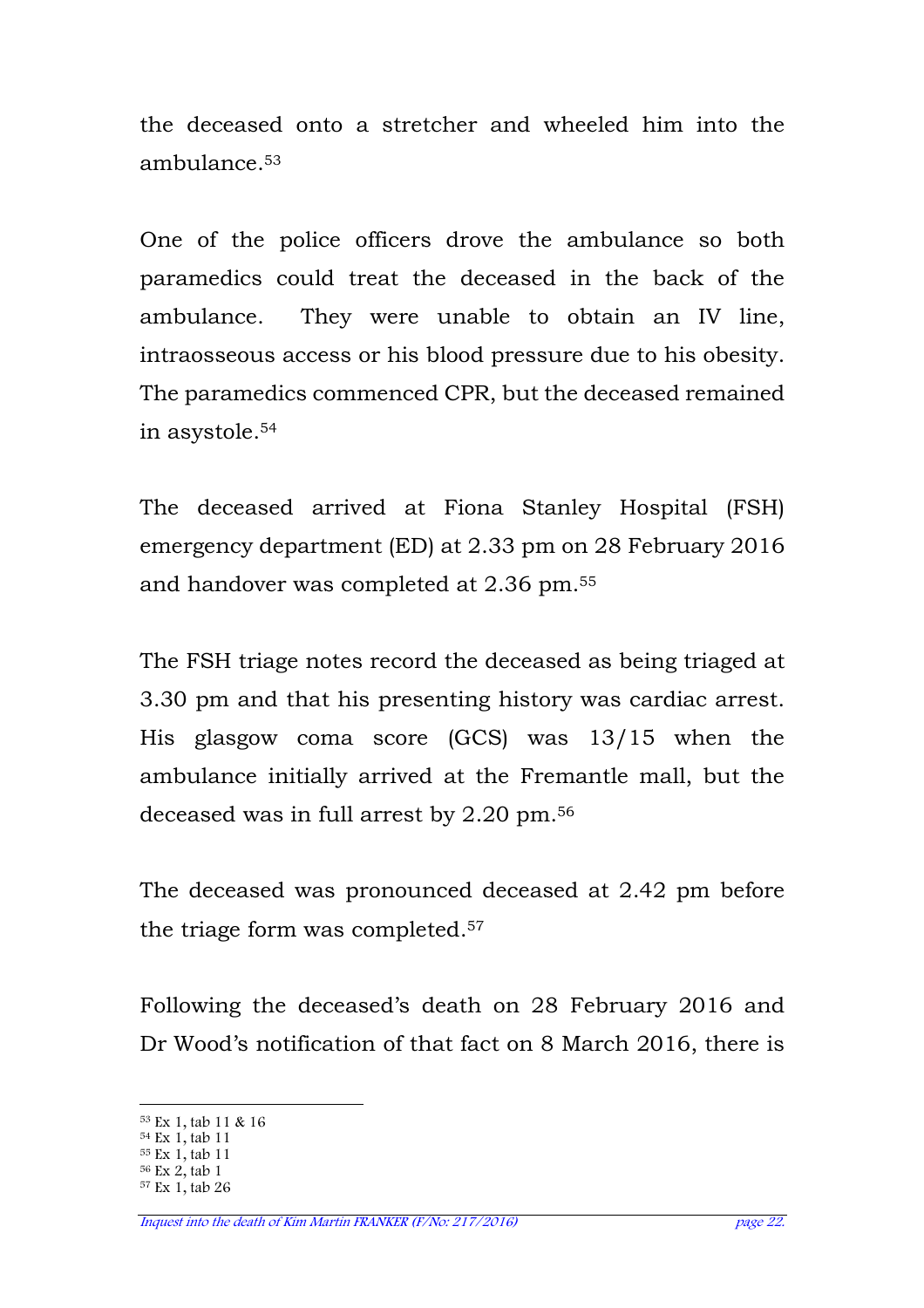a retrospective entry in the deceased's general practice medical notes for Friday 1 April 2016 indicating the reason for contact with the deceased was tardive dyskinesia and a note that the prescription for Artane (benzhexol) tablet 5mg 1 b.d. m.d.u. had changed to 5mg 2 b.d. m.d.u. orally to be swallowed.<sup>58</sup>

In evidence Dr Wood explained the retrospective entry was an explanation for his previous prescribing of benzhexol where he had not given a reason for the prescription. It was entered shortly before he completed his report to the Office of the State Coroner (OSC) and noted the reason for the deceased's contact with him on 23 February 2016 was for tardive dyskinesia.59 Dr Wood was adamant it was not an attempt to correct the record after the event, but rather was an explanation for his earlier prescriptions without explanation. It is accepted benzhexol is an appropriate and standard treatment for tardive dyskinesia, although 20mg per day is a high dose.

It became clear during the course of the inquest from the Attadale Medical notes Dr Wood had prescribed the deceased with 5mg benzhexol 2 b.d. rather than 5mg b.d. as erroneously stated in his letter of 4 April 2016.<sup>60</sup>

 $\overline{a}$ <sup>58</sup> Ex 1, tab 25C

<sup>59</sup> t 01.03.2018, p56 - 59

<sup>60</sup> Ex 1, tab 24 & 25 t 01.03.2018, p56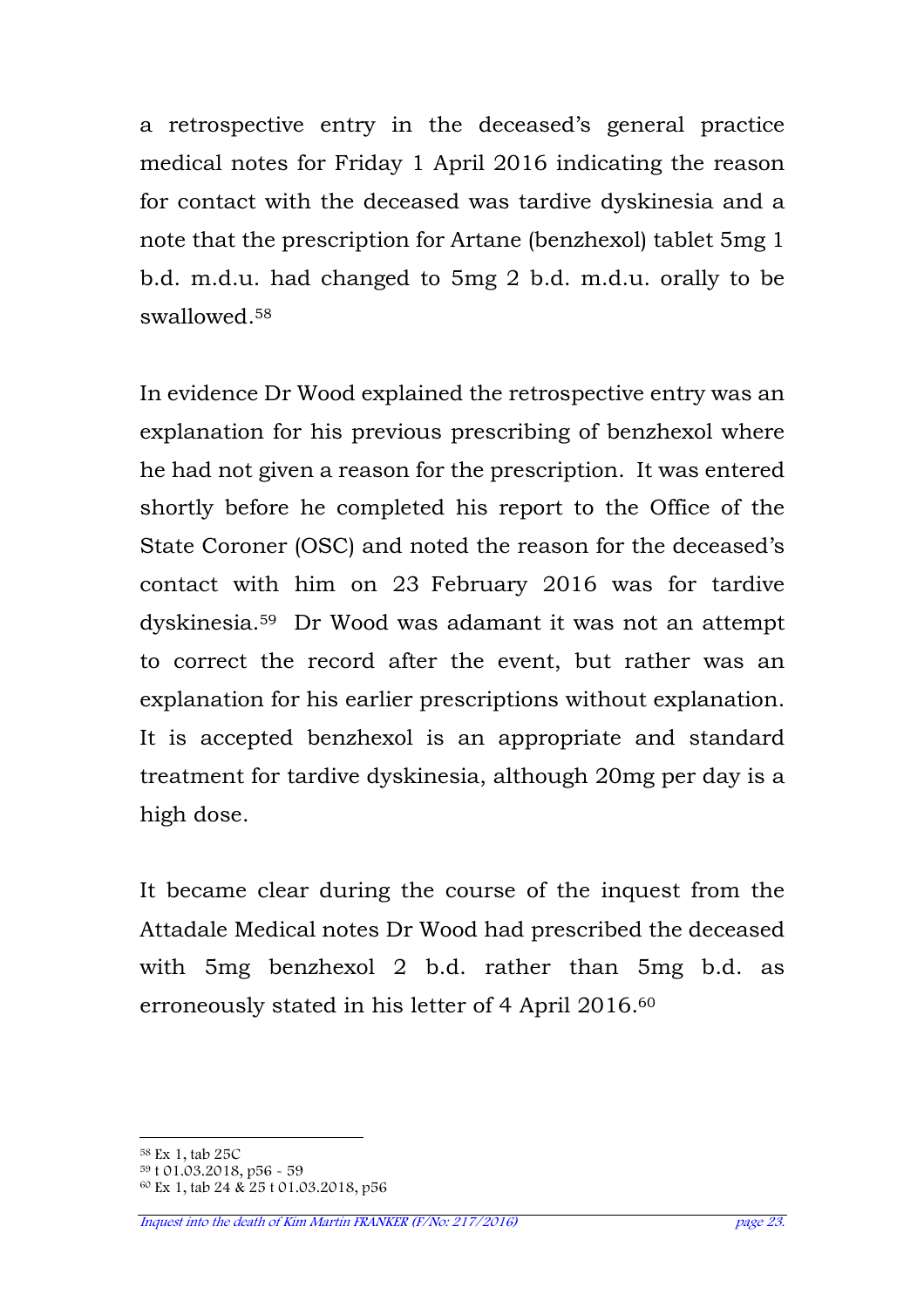#### **POST MORTEM REPORT**

The post mortem examination of the deceased was carried out on 2 March 2016 by Dr J White, Forensic Pathologist, PathWest Laboratory of Medicine WA.<sup>61</sup>

At post mortem examination Dr White noted the deceased as a young adult male, morbidly obese with some decompositional changes. The lungs were congested and the liver slightly fatty with granular kidneys. The heart appeared softened and dilated.

At that stage Dr White was unable to determine a cause of death for the deceased and organised a number of further investigations including histology, biochemistry, toxicology and a review of his medical history.

Following the results of some of those investigations, on 18 October 2016, Dr White determined an opinion the cause of death for the deceased was '*methylamphetamine effect and dehydration with renal impairment in a man with cardiomyopathy and morbid obesity'*. Histology had confirmed her original physical findings at post mortem examination and toxicology revealed multiple prescription type medications as well as an alcohol level of 0.019% in the blood and an amphetamine level of 0.20mg/L.<sup>63</sup>

 $\overline{a}$ <sup>61</sup> Ex 1, tab 7

<sup>62</sup> Ex 1, tab 6

<sup>63</sup> Ex 1, tab 8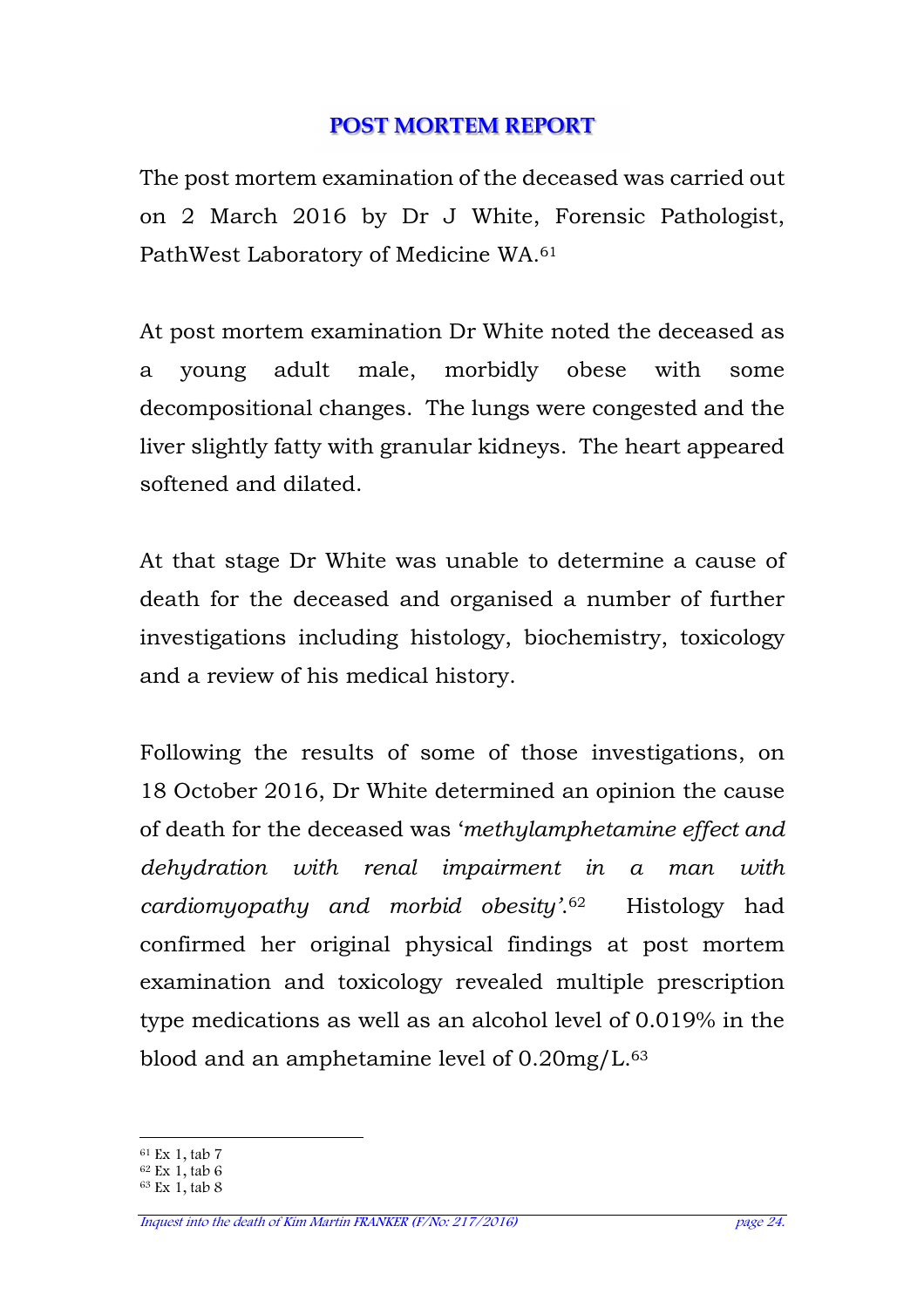Dr White noted the deceased's past medical history included schizoaffective disorder with mental and behavioural disorder due to multiple substance abuse, sleep apnoea, hepatitis C, hypertension, high cholesterol and morbid obesity. The biochemistry results indicated renal impairment.<sup>64</sup>

Due to the number of drugs detected in the deceased's toxicology the opinion of Professor David Joyce, Physician, Clinical Pharmacology and Toxicology, was sought in an attempt to elicit the effect of the various drugs and their combinations upon the death of the deceased. An additional toxicology report targeting benzhexol was requested from the Chemistry Centre and was received by Dr White on 15 March 2017.<sup>65</sup>

### *Toxicology*

On 21 April 2017 Professor Joyce provided a report to the OSC and Dr White outlining his review of the circumstances relevant to the death of the deceased.<sup>66</sup>

Professor Joyce noted the medical and mental health history of the deceased and the fact he had been located on 28 February 2016 at 1.38 pm on a bench in Fremantle and appeared intoxicated. The deceased was able to sit up, lay down and walk and was given water following which he appeared to fall in and out of consciousness.

 $\overline{a}$ <sup>64</sup> Ex 1, tab 7

<sup>65</sup> Ex 1, tab 9

<sup>66</sup> Ex 1, tab 10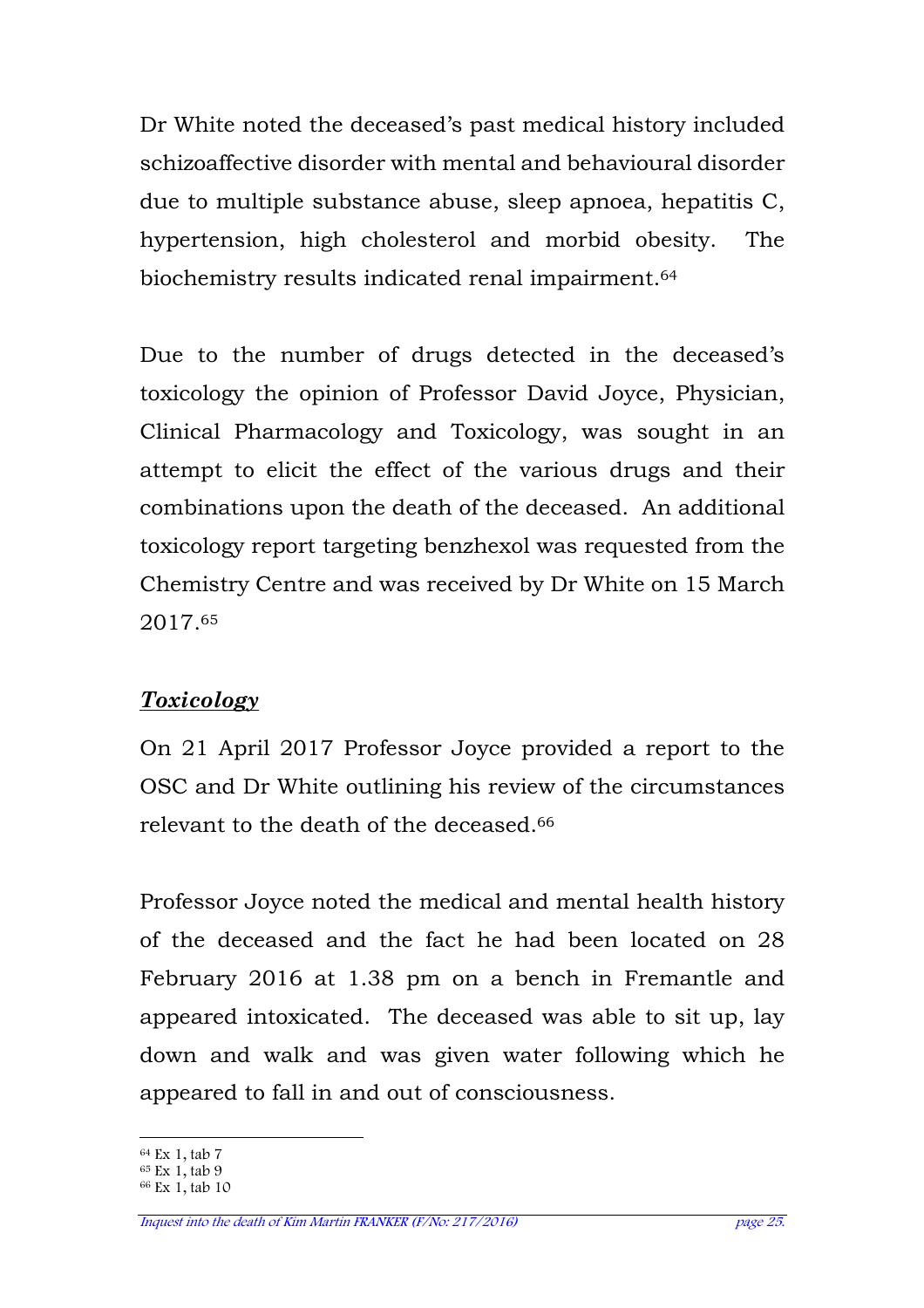The ambulance records began at 1.56 pm and recorded the deceased as having a weak pulse and pale dry skin with laboured breathing. He had to be moved by the ambulance crew and police and his GCS was still 13/15 indicating he was largely conscious. He was tachycardic with increased respiratory rate and an unobtainable blood pressure due to his obesity. His glucose was in the normal range and no body temperature was recorded. Within 10 minutes the deceased's GCS had dropped to 3/15, his pulse rate increased and his respiratory rate dropped. The ambulance record continued to show a decline in his condition and he was handed over to the emergency department at FSH at 2.36 pm.67 It was noted the police reported he had taken at least one Viagra tablet in their presence and other tablets were found on his person. On arrival at FSH Professor Joyce noted the clinical record indicated no cardiac rhythm was detected and that resuscitation was not successful. Blood was not taken for screening at that time.

From that history Professor Joyce indicated the relevant facts were the early incontinence, apparent incoordination and altered consciousness, the rapid deterioration in his GCS, the subsequent rapid progression to cardiopulmonary collapse and respiratory and cardiorespiratory failure, with a history of the observed ingestion of at least one oral drug. The other point Professor Joyce noted was that the deceased's obesity presented problems to his treatment for the attending

l 67 Ex 1, tab 11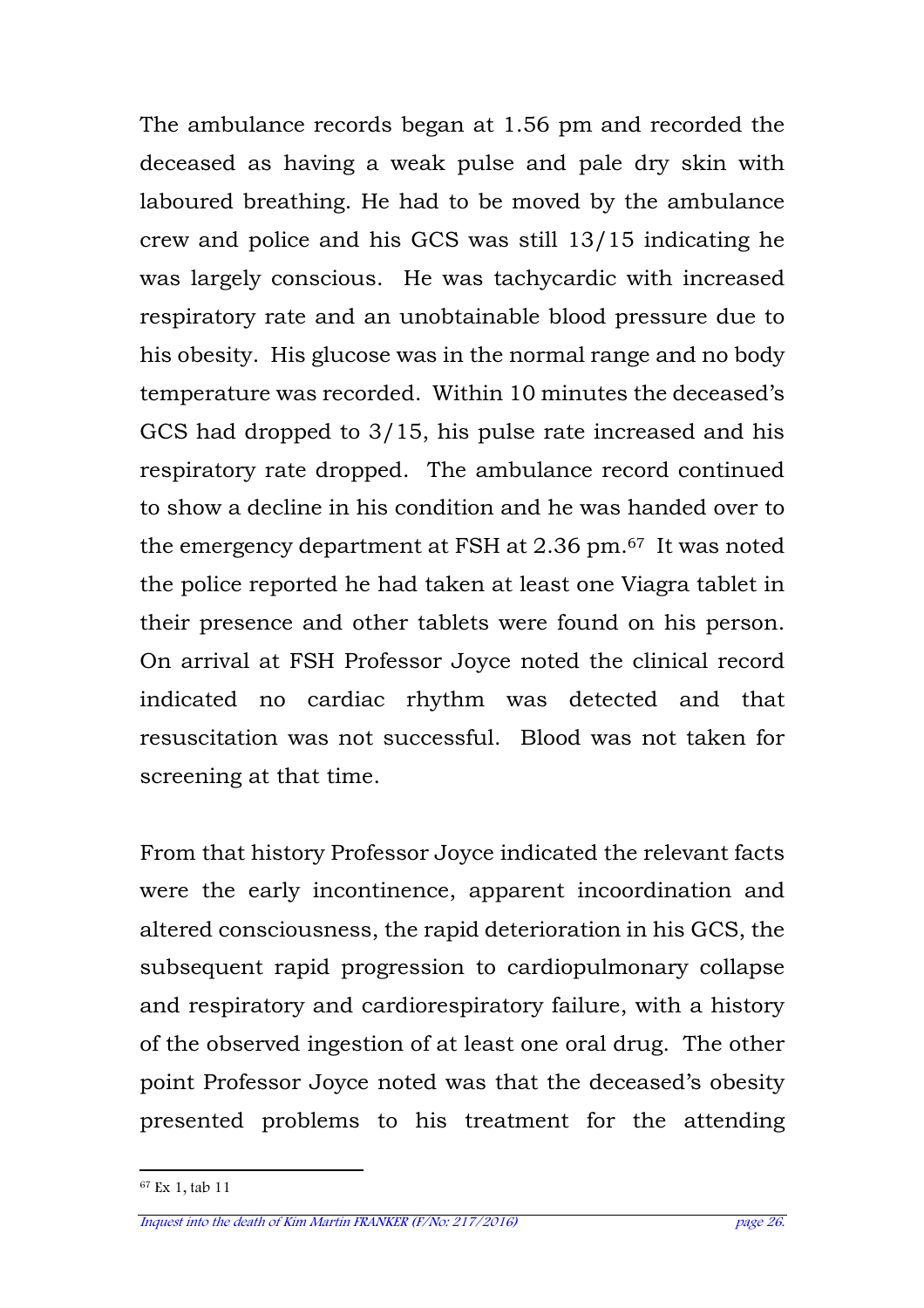officers, and the speed of his deterioration meant they were unable to gather the detailed information necessary for a precise clinical diagnosis on causation for his collapse.<sup>68</sup>

Professor Joyce noted the deceased's prescribed medications from his CFMHS were fluphenazine decanoate 100mg weekly injection, which is an antipsychotic, olanzapine 30mg daily also an antipsychotic taken orally, benzhexol (trihexyphenidyl, Artane) 5mg 2 b.d. prescribed to offset the side effects of his antipsychotics, atorvastatin 40mg daily to fight cholesterol, aspirin 100mg daily a blood thinner for his cardiac disease, enalapril 20mg daily for high blood pressure, gabapentin 600mg twice daily as a pain or neuropathic relief, paracetamol 500mg and codeine 30mg 1-2 tablets as needed for knee pain, effectively Panadeine Forte as an analgesic.<sup>69</sup>

It was apparent the deceased had also been prescribed glyceryl trinitrate (GTN patches) for angina, Viagra (sildenafil) and a concern had been raised by Dr Pyszora, as his treating psychiatrist, that some of these medications were contraindicated and unnecessary.

All his medical practitioners were aware of a history of the abuse of amphetamine type drugs and a smoking implement was recovered from his person after death.<sup>70</sup>

 $\overline{a}$ <sup>68</sup> Ex 1, tab 10

<sup>69</sup> t 01.03.18, p13-14

<sup>70</sup> Ex 1, tab 10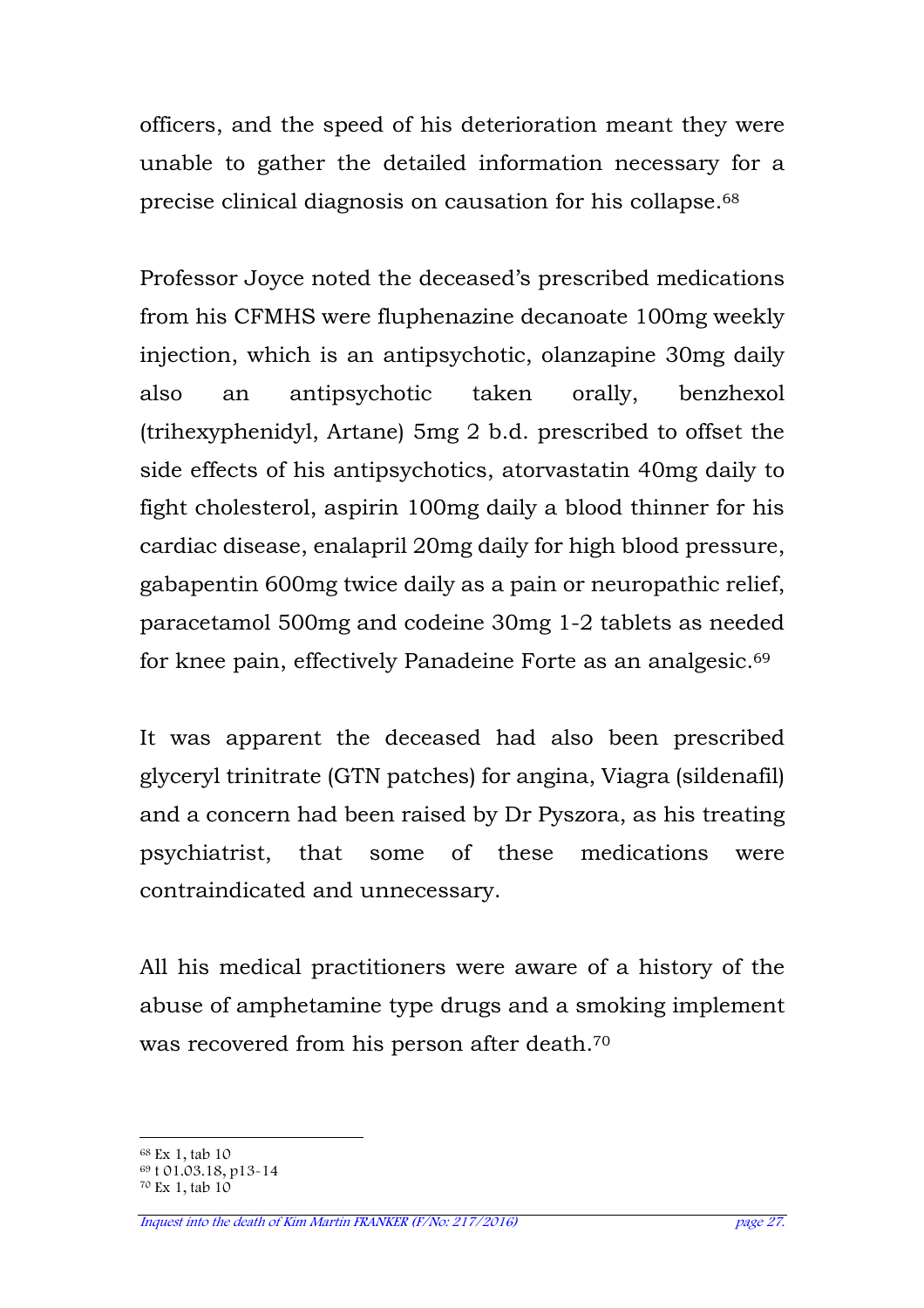Professor Joyce noted the deceased had no lung disease other than congestion at post mortem examination, minimal atherosclerosis and no thrombosis and that the stomach did not indicate obvious tablet residual. Professor Joyce calculated the deceased's BMI as 51 kg/m².

Dr White's given cause of death on 18 October 2016 was before the benzhexol result had been obtained from the Chemistry Centre on 15 March 2017. Professor Joyce noted olanzapine was not detected in the post mortem bloods which one would have expected if he had been compliant with his prescribed dose. Benzhexol would not be expected to be listed unless a request it was specifically targeted had been provided.

Professor Joyce noted concerns with post mortem redistribution in altering the post mortem blood concentrations of various drugs depending upon the drugs or tissues in issue. He also considered the alcohol level recorded post mortem was probably due to post mortem artefact and did not support alcohol being present in life.<sup>71</sup>

Professor Joyce was not concerned at the level of paracetamol located in the deceased and believed it to be consistent with the ingestion of one to two tablets in the morning. The codeine and morphine levels found in the deceased's system were within the range which may be found post mortem in a

l 71 t 01.03.18, p15

Inquest into the death of Kim Martin FRANKER (F/No: 217/2016) page 28.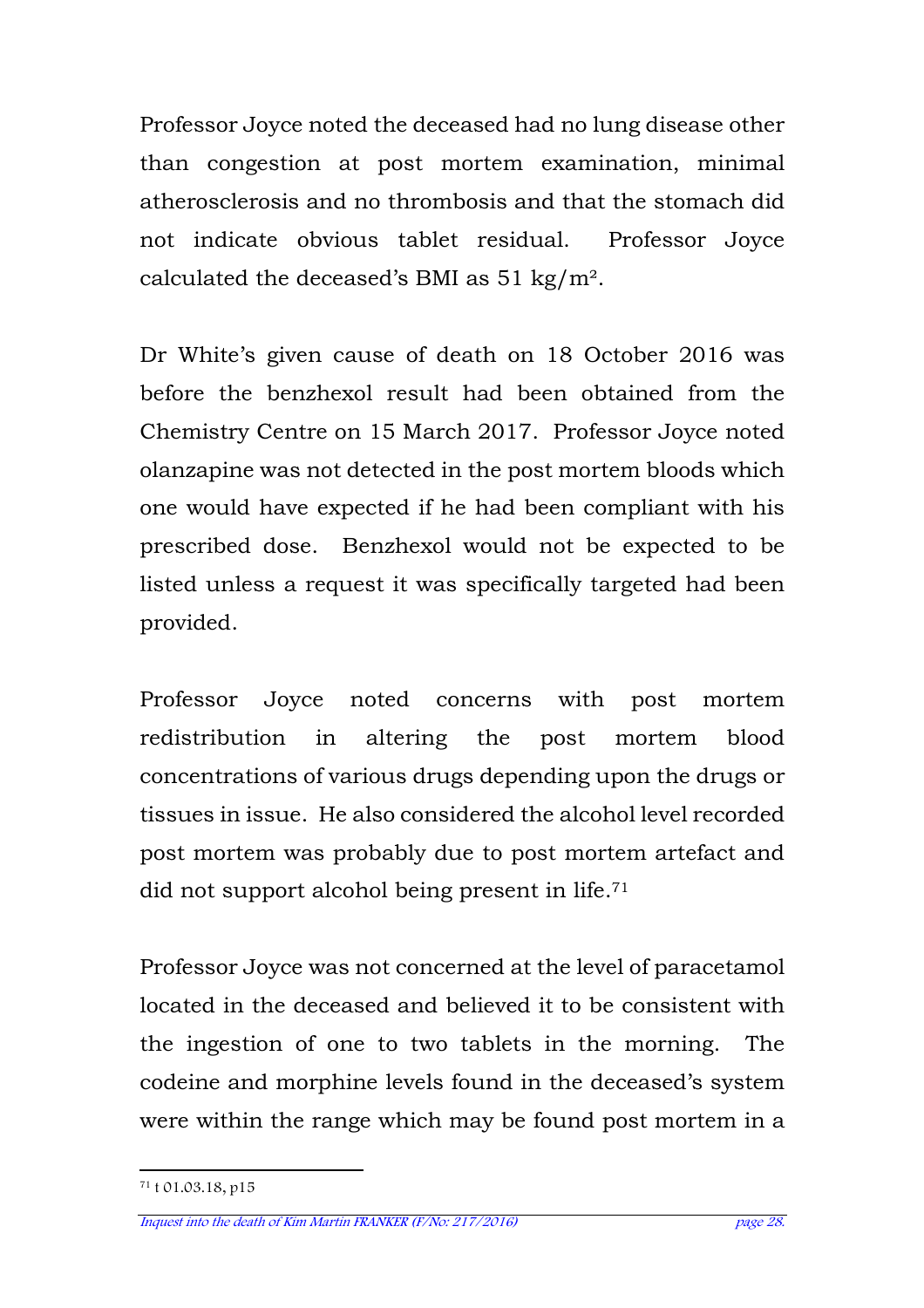person regularly taking an analgesic such as Panadeine Forte. Professor Joyce suspected the morphine was through the metabolism of the codeine and at levels sufficient for managing moderate to severe pain. He considered they might cause minor depression of breathing which would not be a threat to the life of a healthy person, and the observations for the deceased at the time of his deterioration did not indicate suppression of breathing before his terminal collapse. Professor Joyce concluded the codeine and morphine probably did not play any material role in the deceased's death.<sup>72</sup>

With respect to the deceased's depot injection of fluphenazine decanoate, Professor Joyce stated the levels post mortem were consistent with his prescription of 100mg weekly, and noted that at that level it was probable the deceased had suffered an adverse effect by way of a dystonia (muscle spasm). Professor Joyce noted the deceased's prescription of benzhexol was a common one to counter the effects of dystonia and also, a rarer disorder of malignant neuroleptic syndrome. The deceased's history of benzhexol prescription made it less likely he was suffering malignant neuroleptic syndrome, although it did include signs of confusion, elevated temperature, muscle stiffness, tachycardia and cardiovascular collapse and death, some of which the deceased had displayed. Professor Joyce was not of the view

l 72 t 01.03.18, p16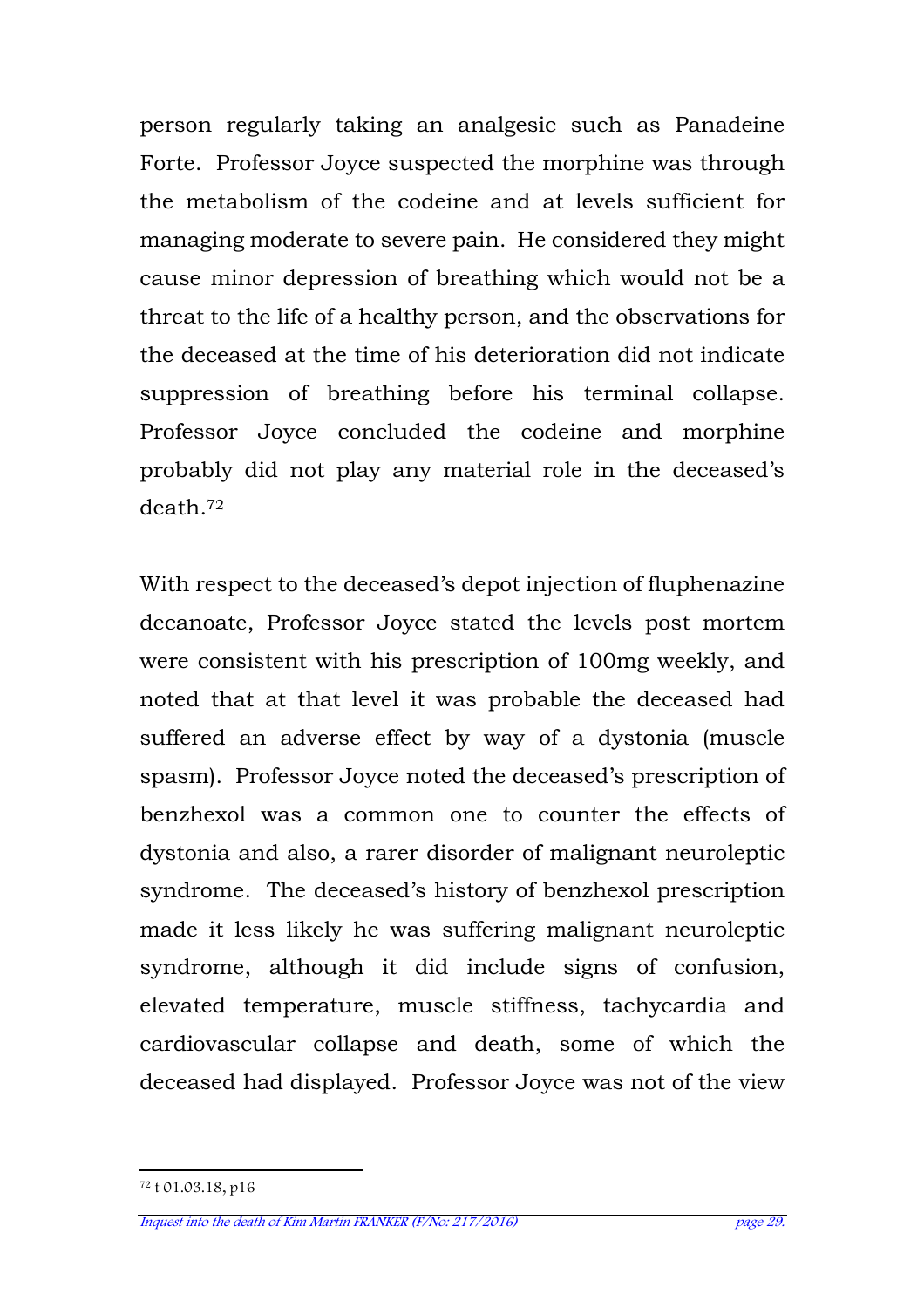the current empirical evidence provided a good guide to fluphenazine poisoning.<sup>73</sup>

Professor Joyce stated the deceased's level of sildenafil was consistent with the observation he had ingested a single tablet of Viagra. It can lower blood pressure and may have contributed to the cardiorespiratory collapse, but Dr Joyce did not believe that was as significant as the effects of a number of other drugs identified at post mortem in the deceased's system.<sup>74</sup>

Professor Joyce considered the levels of phentermine present in the deceased's system were consistent with a prescription for weight control, however, the levels of methylamphetamine and amphetamine were consistent with the recent ingestion of a typically intoxicating dose of methamphetamine either orally, IV or by the inhalation of smoke. The levels could also be attributed to a larger amount taken some time earlier. To a naïve user the levels recorded would induce elevated mood, increased confidence, propensity to violence, risk taking, talkativeness, increased physical activity and maybe paranoia. The level of phentermine located may have served to increase the degree of stimulation from the methylamphetamines. On their own Professor Joyce did not believe that those levels would be a threat to life of a person with a healthy heart.

 $\overline{a}$ <sup>73</sup> Ex 1, tab 10

<sup>74</sup> t 01.03.18, p17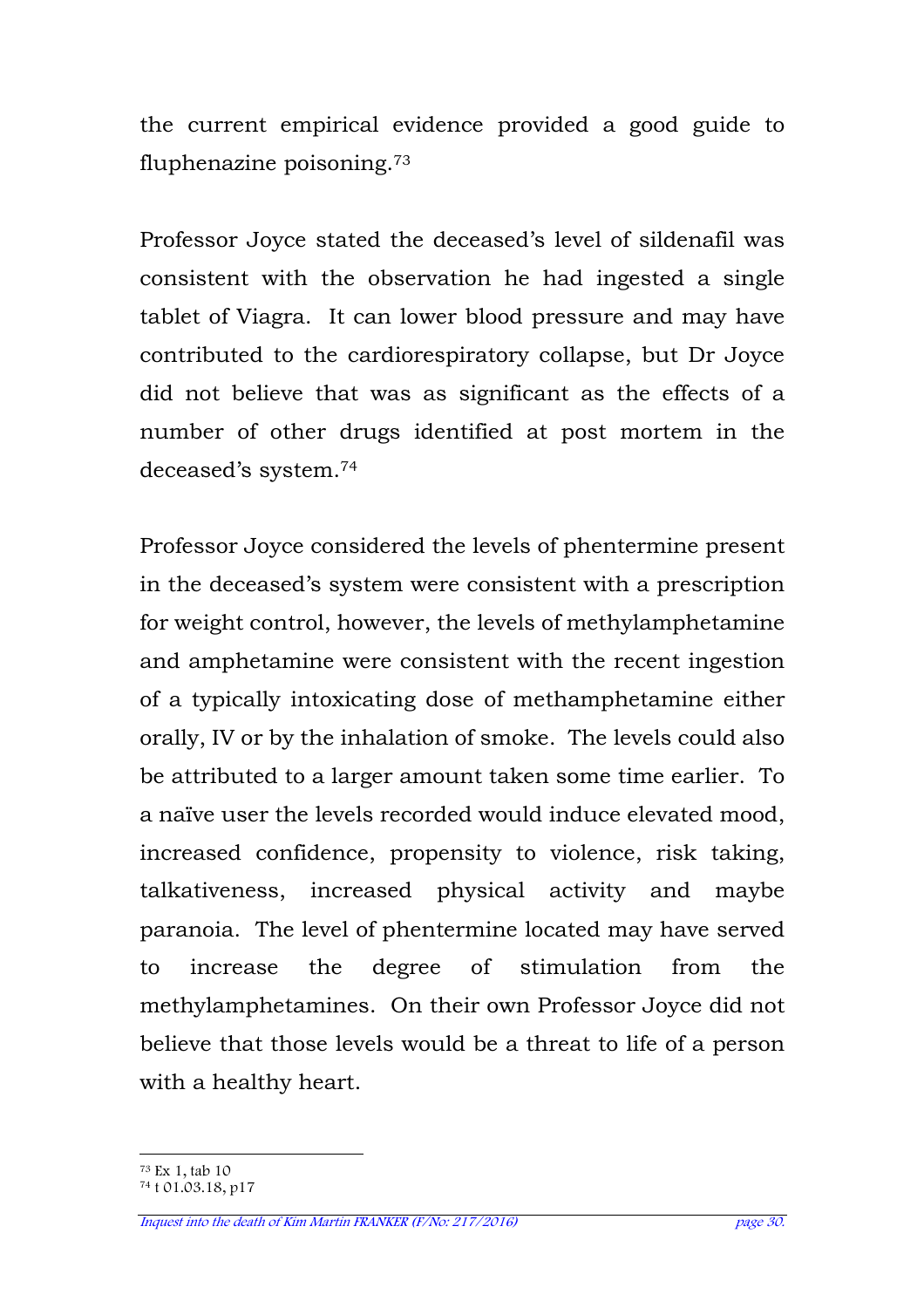Professor Joyce was most concerned with the level of benzhexol (trihexyphenidyl, Artane) in the deceased's system. He described it as antimuscarinic drug used to reverse the side effects of drugs such as the deceased's depot injection. It was prescribed to the deceased for that purpose and his prescribed dose should have been 5mg twice a day (10mg daily). Professor Joyce noted the blood concentration in the deceased was approximately 20-times higher than he would have expected for a person taking that dose.<sup>75</sup>

In Professor Joyce's view it pointed to the ingestion of an excessive dose despite the possibility of other factors. He noted it was well above the serum concentration for patients hospitalised for benzhexol poisoning and within the range associated with a lethal outcome. The liver concentration for the deceased was slightly lower, but still within the range of the liver concentration for the only other reported case Professor Joyce could find for lethal benzhexol poisoning.<sup>76</sup>

Professor Joyce concluded *'The blood analysis in this case therefore points very strongly towards ingestion of an overdose of trihexyphenidyl. Trihexyphenidyl is a recognised drug for abuse, though its adverse effects are unpleasant enough to make it relatively unattractive one.'*<sup>77</sup>

 $\overline{a}$ <sup>75</sup> t 01.03.18, p16

<sup>76</sup> t 01.03.18, p18  $77$  Ex 1, tab  $10$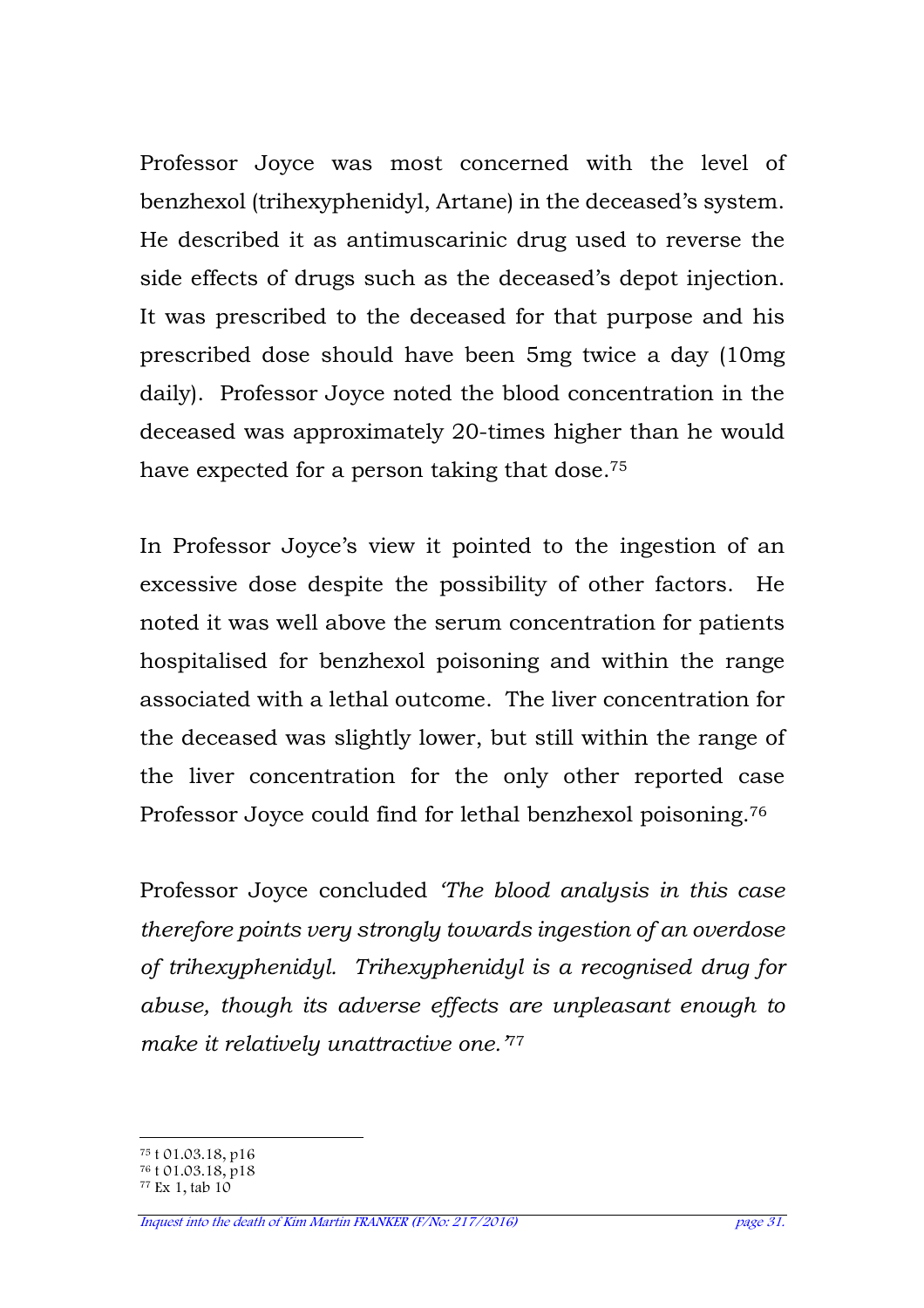Professor Joyce indicated its effects are similar to those of atropine or belladonna and signs of poisoning arise through its antimuscarinic (anticholinergic) effects in the brain and periphery. These include a dry mouth, confusion, sedation, gastrointestinal and bladder disturbances, muscular weakness and incoordination, elevated body temperature, disturbed vision, enlarged pupils, dry skin, flushing and accelerated heart rate, with death ultimately occurring through cardiovascular collapse, hyperthermia or seizures.<sup>78</sup>

Professor Joyce indicated that while the deceased's clinical evaluation was hindered by his build and his rapid deterioration, some of those signs were diagnostic of benzhexol poisoning. The deceased's obesity may have increased his risk of upper respiratory obstruction with impaired consciousness and contributed to his rapid cardiorespiratory collapse.

Professor Joyce was prepared to consider some environmental and medical factors may have explained the deceased's sudden collapse, but the overall circumstances did not provide for those as contributors other than poisoning and cardiac disease.

Professor Joyce believed the deceased's presentation, physical manifestations and rapid evolution to death were consistent with severe poisoning with an antimuscarinic

l 78 t 01.03.18, p20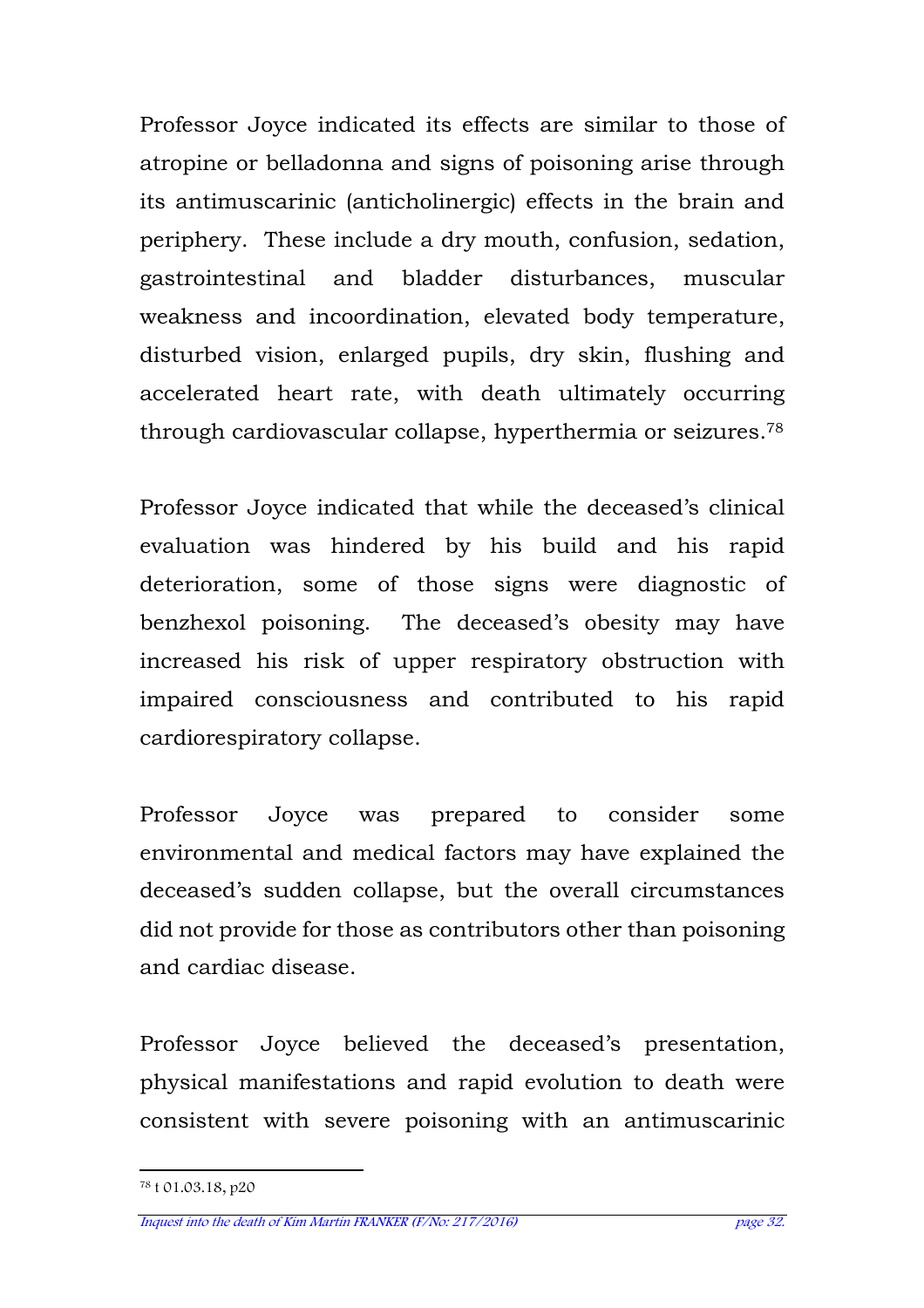drug. The fact benzhexol had been detected in the deceased's blood and tissues at levels which indicated severe toxicity, with the risk of lethal outcome, were sufficient to conclude the deceased's benzhexol poisoning was severe enough to warrant inclusion in the deceased's cause of death.<sup>79</sup>

In addition, the deceased's previously unrecognised heart disease, the benzhexol and the amphetamine based drugs should all be included as playing a part in the deceased's rapid death. As a result of the additional toxicology screen and Professor Joyce's analysis, Dr White refined her cause of death for the deceased on 12 June 2017 as;

'*Combined effects of trihexyphenidyl toxicity, amphetamine-type stimulants and dehydration with renal impairment in a man with cardiomyopathy and morbid obesity*.'<sup>80</sup>

Professor Joyce was quite clear the benzhexol levels at post mortem reflected that the deceased had taken an overdose of benzhexol.81 Benzhexol was 20-times higher in the deceased's post mortem blood than one would expect at the alleged dosages of 5mg b.d. This supported benzhexol had been taken in substantial overdose and one would expect toxicity from that level of drug in the system.<sup>82</sup>

 $\overline{a}$ <sup>79</sup> t 01.03.18, p21

<sup>80</sup> Ex 1, tab 7

<sup>81</sup> Ex 1, tab 10

<sup>82</sup> t 01.03.18, p16

Inquest into the death of Kim Martin FRANKER (F/No: 217/2016) page 33.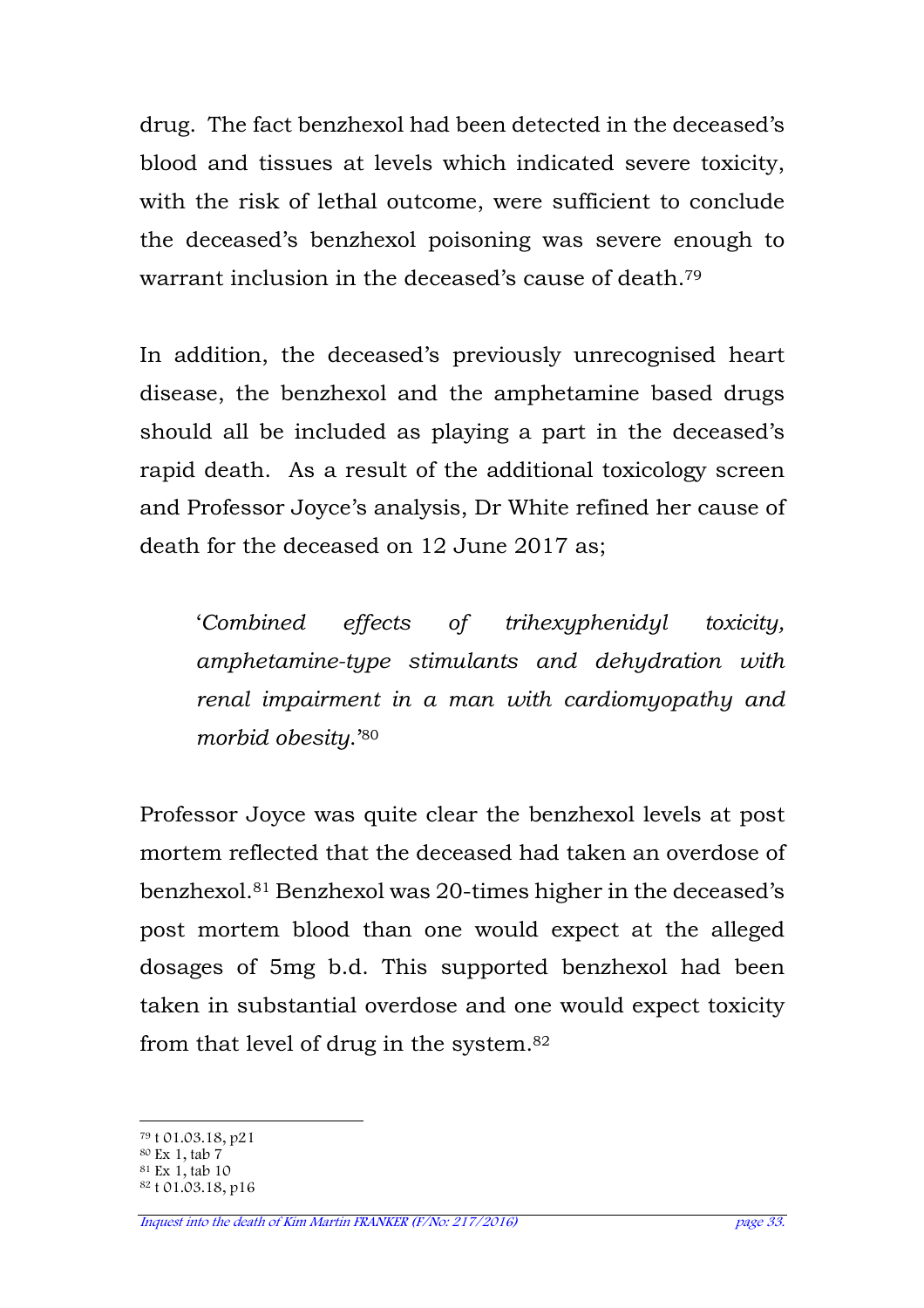In evidence Professor Joyce clarified the difficulty raised by Dr Pyszora in her communication with Dr Wood as to the prescription of Viagra and glyceryl trinitrate patches. When given together they can lower a person's blood pressure excessively which is of particular concern with people who have obstructed coronary arteries (minimal in deceased's case)83 resulting in angina and heart attacks. Due to the fact the glyceryl trinitrate had not been targeted for the deceased's post mortem toxicology it was impossible to say whether he had been taking it.<sup>84</sup>

The levels of amphetamine in the deceased's system post mortem indicated he was suffering intoxication with the potential for causing abnormal cardiac rhythms and other indicia of toxicity, especially in a person with underlying heart disease and other drugs causing cardiotoxicity. That, plus his morbid obesity, had cardiovascular effects. 85

There are limited reported liver concentrations for benzhexol toxicity, however, the targeted analysis indicated a very high concentration, approaching a concentration from a verified benzhexol death.86 Any stimulant drugs should be avoided with people who have cardiac conditions.<sup>87</sup>

 $\overline{a}$ <sup>83</sup> Ex 1, tab 5

<sup>84</sup> t 01.03.18, p14

 $85 \t{0}1.03.18, p17$ 

<sup>86</sup> t 01.03.18, p18

<sup>87</sup> t 01.03.18, p19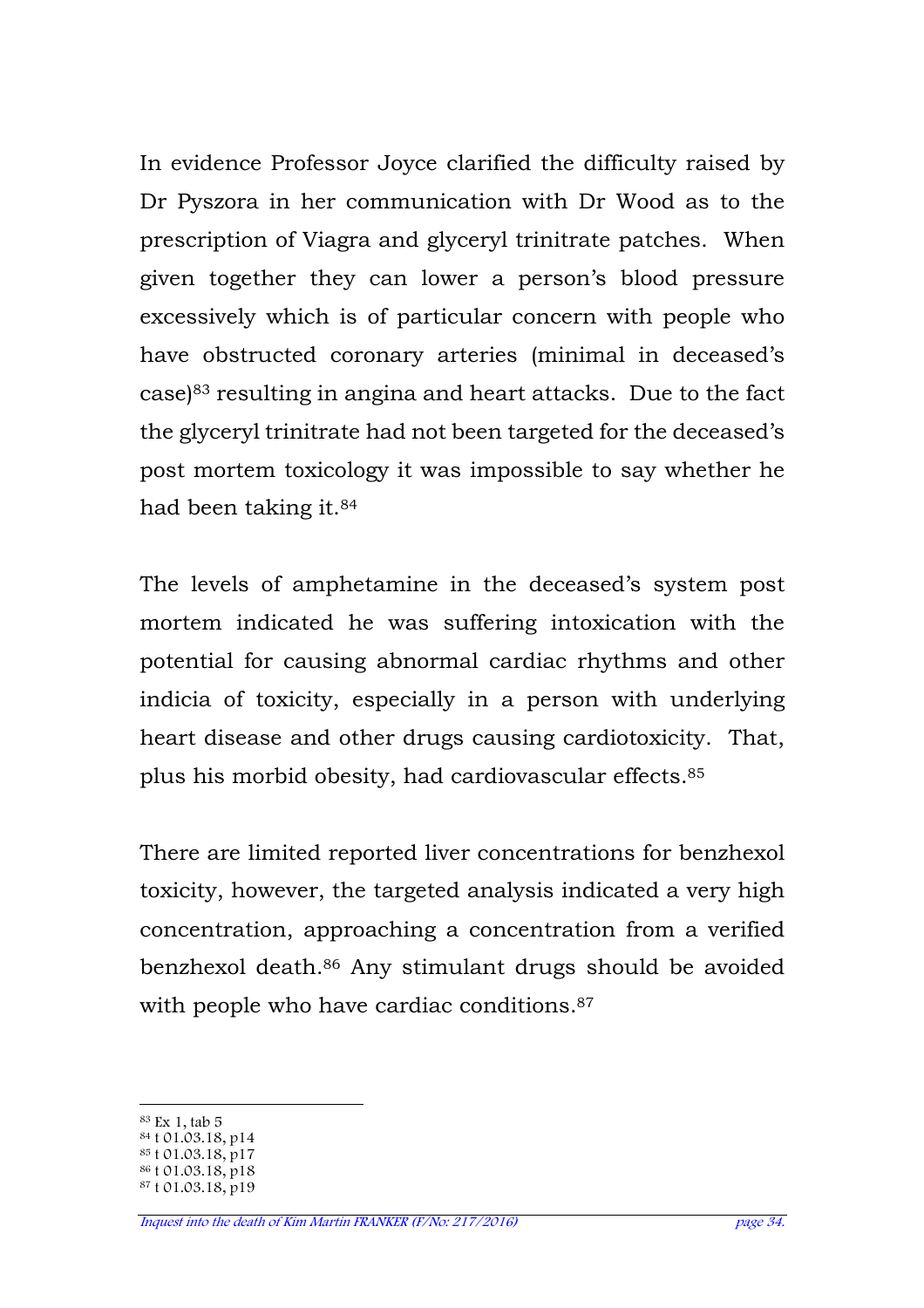The fact the post mortem examination disclosed the deceased's undiagnosed cardiomyopathy indicated the deceased was susceptible to the toxic effects of the drugs which were located in his system. People with cardiomyopathy are more likely to experience abnormal lethal rapid rhythm disturbances in the presence of stimulant drugs such as methylamphetamine and benzhexol which increased the susceptibility for an arrhythmia.

5mg of benzhexol twice daily was a conventional prescribed dose in Professor Joyce's view, however, 10mg benzhexol twice daily was high. Nevertheless, the deceased's post mortem levels indicated an overdose regardless of the prescription.<sup>88</sup>

# **CONCLUSION AS TO THE DEATH OF THE DECEASED**

I am satisfied the deceased was a 36 year old male on a disability pension whose finances were controlled by the Public Trustee. He had a diagnosis of schizoaffective disorder and mental and behavioural disorder due to multiple substance abuse. He was in denial over his mental health issues and his behaviour could be very difficult to manage.

The deceased was managed under the Mental Health Act by way of inpatient admissions and CTOs managed by CFMHSs. His supervising psychiatrist while subject to a CTO over the last few years was Dr Natalia Pyszora, with Iain Hindle as his

l 88 t 01.03.18, p23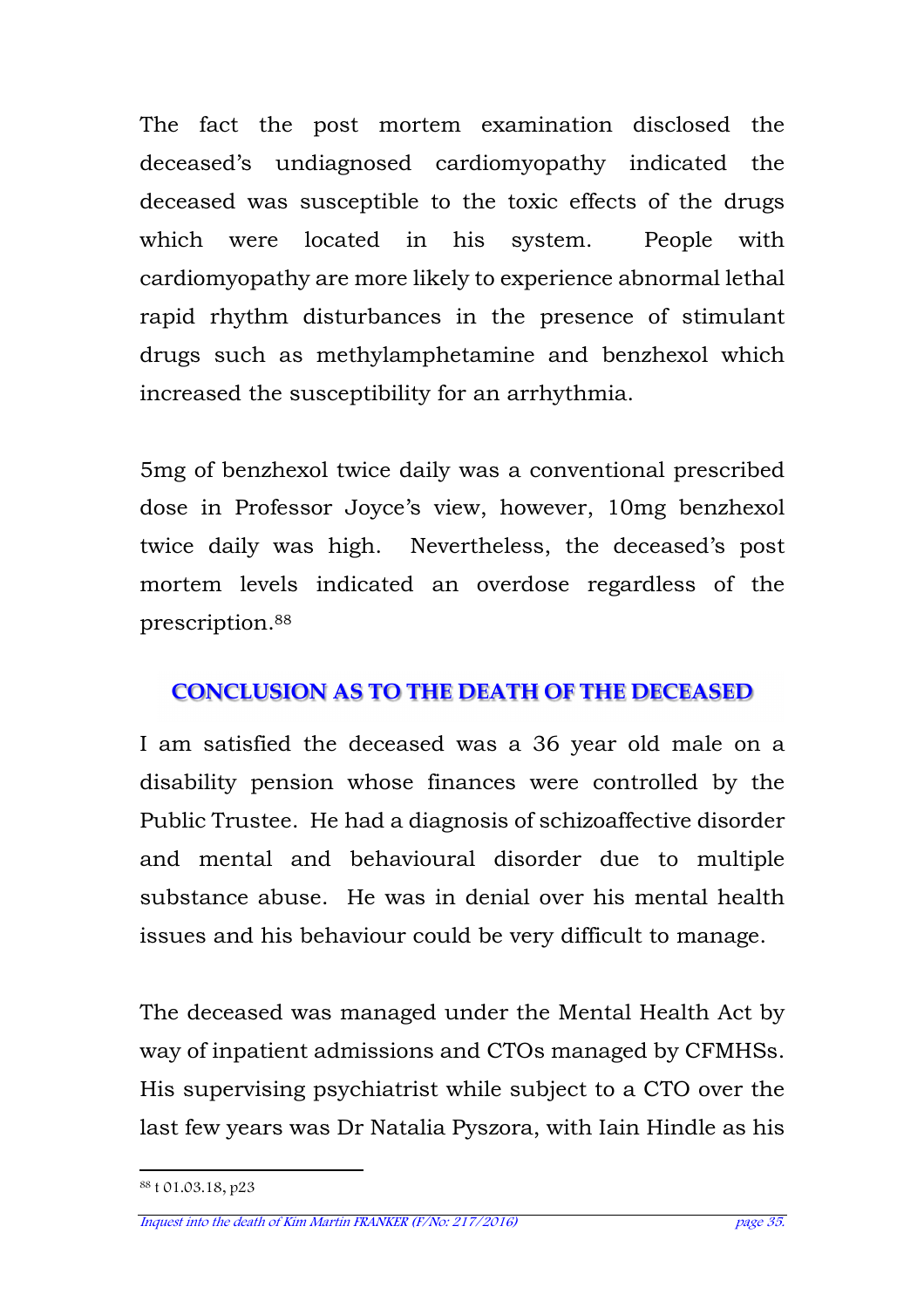case manager, with whom he had a good rapport. His regular GP in the community was Dr Ian Wood.

The deceased had a number of physical medical conditions in addition to his psychiatric issues and these were generally dealt with by his GP in the community, although it appears the deceased was also receiving prescriptions from the street doctor and possibly others unbeknown to his GP. While an inpatient the deceased's medications, both psychiatric and physical, were dispensed by the facility in which he was a patient, generally ASC.

Due to concerns with the difference in prescribing outcomes between the deceased's mental health carers and his general practitioners a letter had been written by his supervising psychiatrist to Dr Wood on 6 July 2015 outlining his CFMHS team's concern with the deceased's tendency to abuse medication and seek medication which was unnecessary. The letter did not mention benzhexol specifically. Dr Pyszora implied Dr Wood could communicate with the team so they could work together in providing the best medical care to the deceased in all the circumstances. She also informed Dr Wood the deceased was thought to use the street doctor.

Dr Wood did not respond to Dr Pyszora's letter, but believed he took note of its contents when prescribing for the deceased concerning medication which may affect a cardiac condition.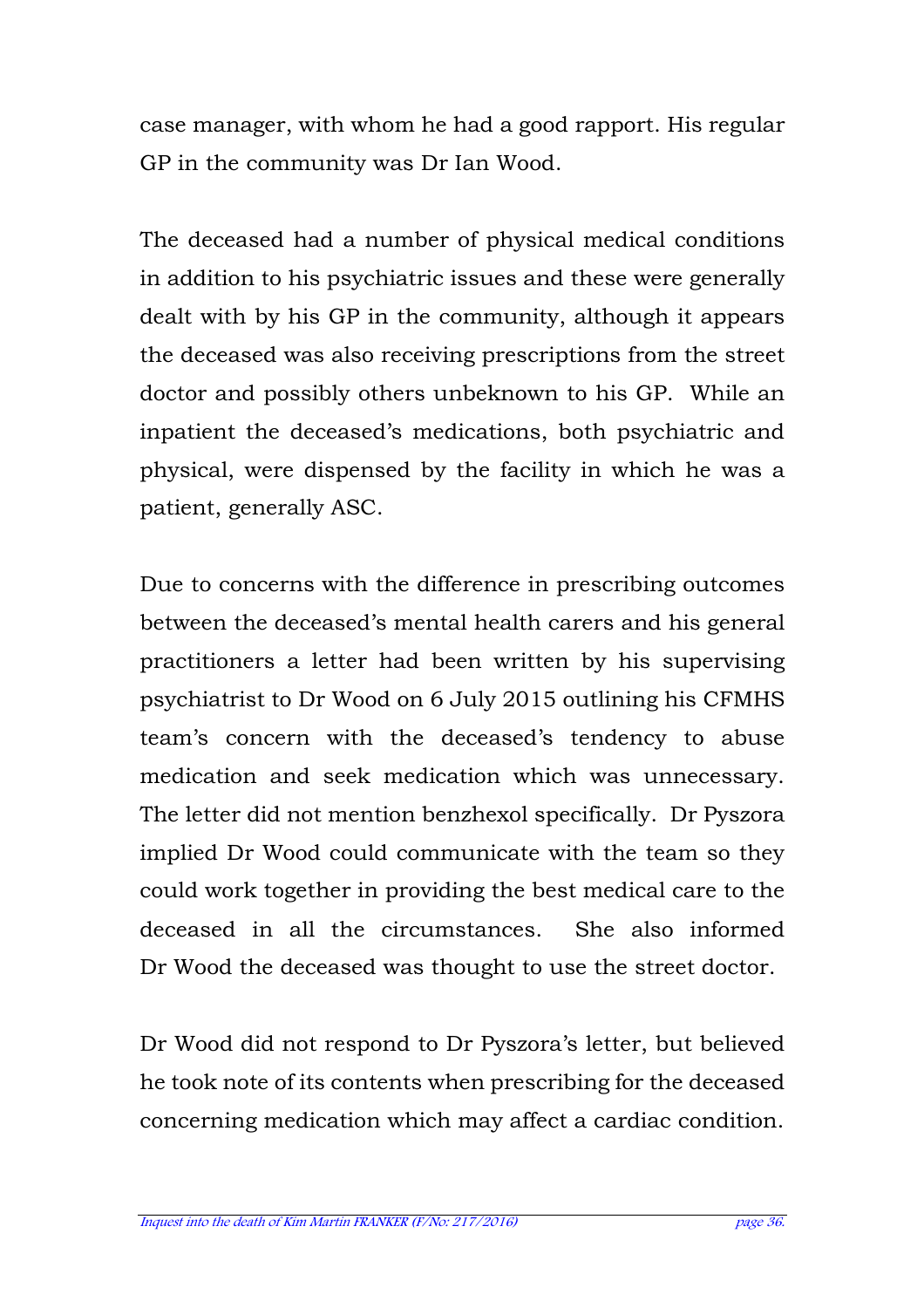Dr Wood next prescribed benzhexol for the deceased on 15 August 2015 and maintained his prior prescription of 5mg 2 b.d. to be dispensed with 100 tablets every 25 days. Professor Joyce considered this to be a very high prescription. Dr Wood did not discuss it with CFMHS before prescribing. It was the amount the deceased had been prescribed by Dr Wood consistently to treat his tardive dyskinesia, although Dr Wood had restricted the dispensing to 100 tablets every 25 days. This meant on 15 August 2015 the deceased had available to him 100x5mg tablets of benzhexol.

The deceased was readmitted on 26 August 2015.

The deceased's involvement with illicit drugs and the abuse of prescription medication, which provided him with some effects similar to, or enhanced the effects, of those of illicit drugs while in the community, made it very difficult for those interested in managing his behaviours to ensure he was medication compliant.

The deceased lived alone and although his family were supportive of his situation, there were difficulties as a result of his behaviour which interfered with the care his family were able to provide him, despite their being supportive of his situation and his treating physicians.

During the deceased's last admission to ASC in late 2015 the physicians, in conjunction with his treating CFMHS team,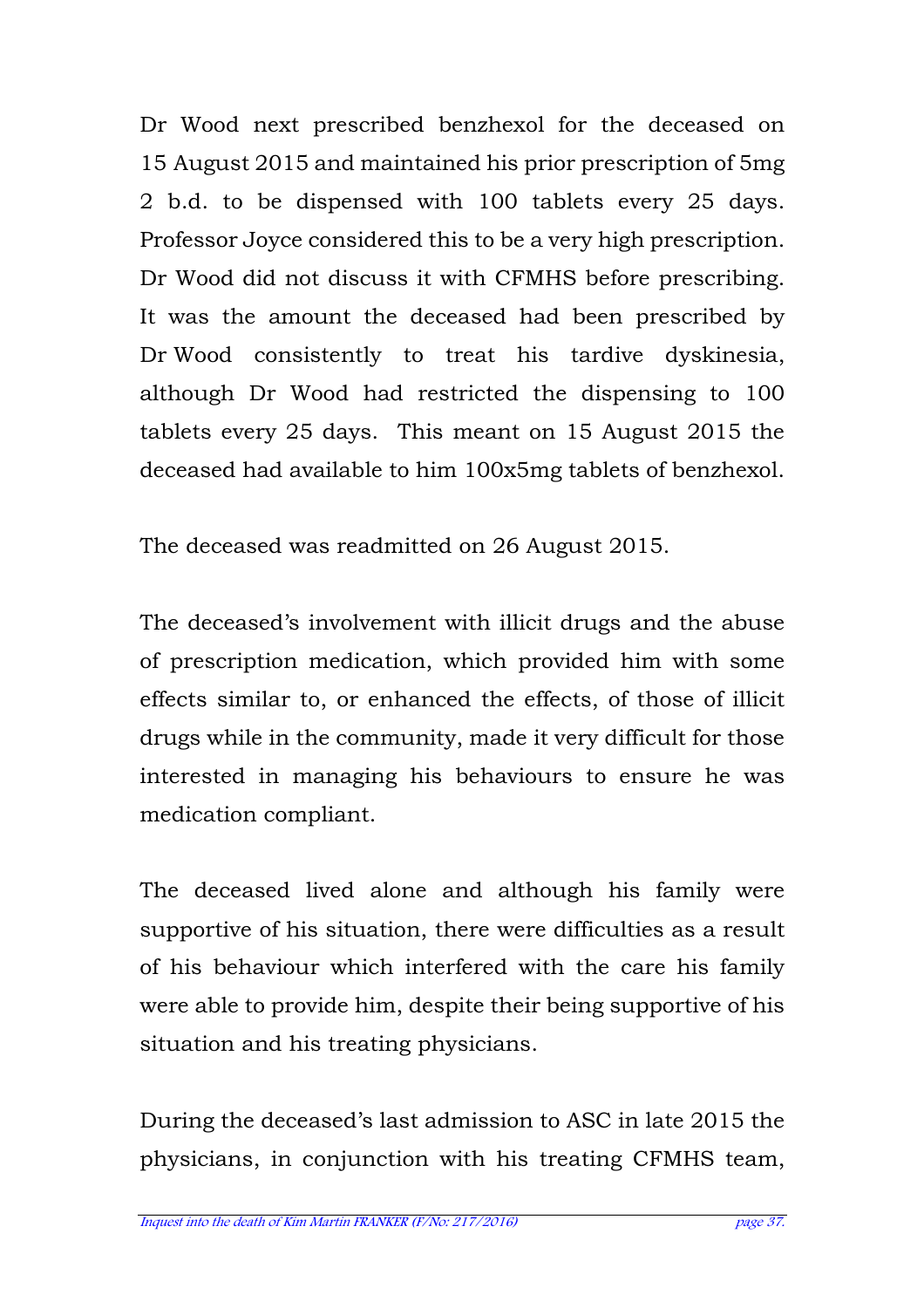were able to stabilise the deceased and wean him from all unnecessary medications. By the time he was again discharged on a CTO under the supervision of Dr Pyszora his prescribed medications consisted of an oral dose of olanzapine daily dispensed by ASC triage and weekly home visits by CFMHS for his depot medication, fluphenazine decanoate. His dose of benzhexol had been reduced to 5mg twice daily and he was provided with 14 tablets on discharge to last him a week. The intention was that following that week he would not be provided with further benzhexol, or certainly not at a rate readily open to abuse.

A discharge letter outlining the reduction and refining of the deceased's antipsychotics was provided to Dr Wood to ensure that when he was prescribing medication related to the deceased's mental health care he was aware of the intention of the deceased's CFMHS team's management of his medications.

Also discussed between the deceased, his CFMHS team and his family prior to discharge from ASC was a plan to apply to SAT for a guardianship order for the deceased. He was already subject to the Public Trustee managing his finances, in part to limit his access to illicit drugs, but the intention was a SAT guardianship order would also allow control over his medical prescriptions. This had not been finalised prior to the deceased's death.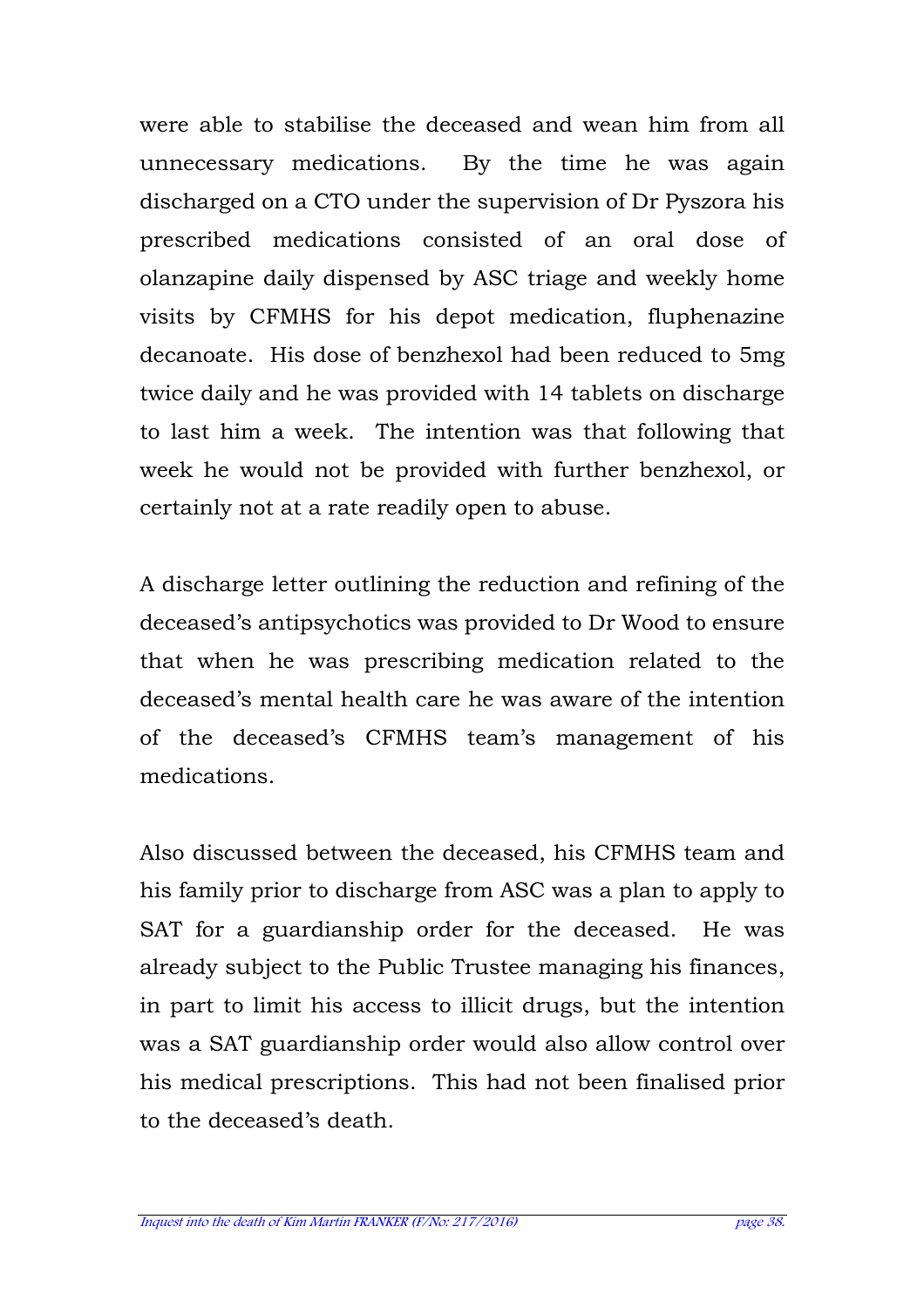I note the discharge summary for the final admission provided to Dr Wood does not include the plan to apply for a guardianship order for the deceased.

Following the deceased's discharge on 14 December 2015 he attended Dr Wood on 16 December 2015 and was provided with a script for benzhexol at '5mg 2 b.d. pick up 100 every 25 days'.<sup>89</sup>

The deceased's discharge letter specified benzhexol was to be ceased and that the deceased had been provided 14x5mg tablets to last him a week on 14 December 2015. If the deceased needed them to control his tardive dyskinesia it would imply he had used 14 tablets in two days.

There is no indication of when the discharge letter was sent or when Dr Wood received it.

The prescription of 16 December 2015 does not take into account the deceased should still have had benzhexol tablets, nor does the prescription indicate any reduction from his preadmission prescription by Dr Wood. The dispensing directions do imply Dr Wood was attempting to restrict the deceased to 20mg per day, but not reducing the availability of the medication overall. Dr Wood did not attempt to discuss this with the deceased's treating CFMHS team.

l

<sup>89</sup> Ex 1, tab 25C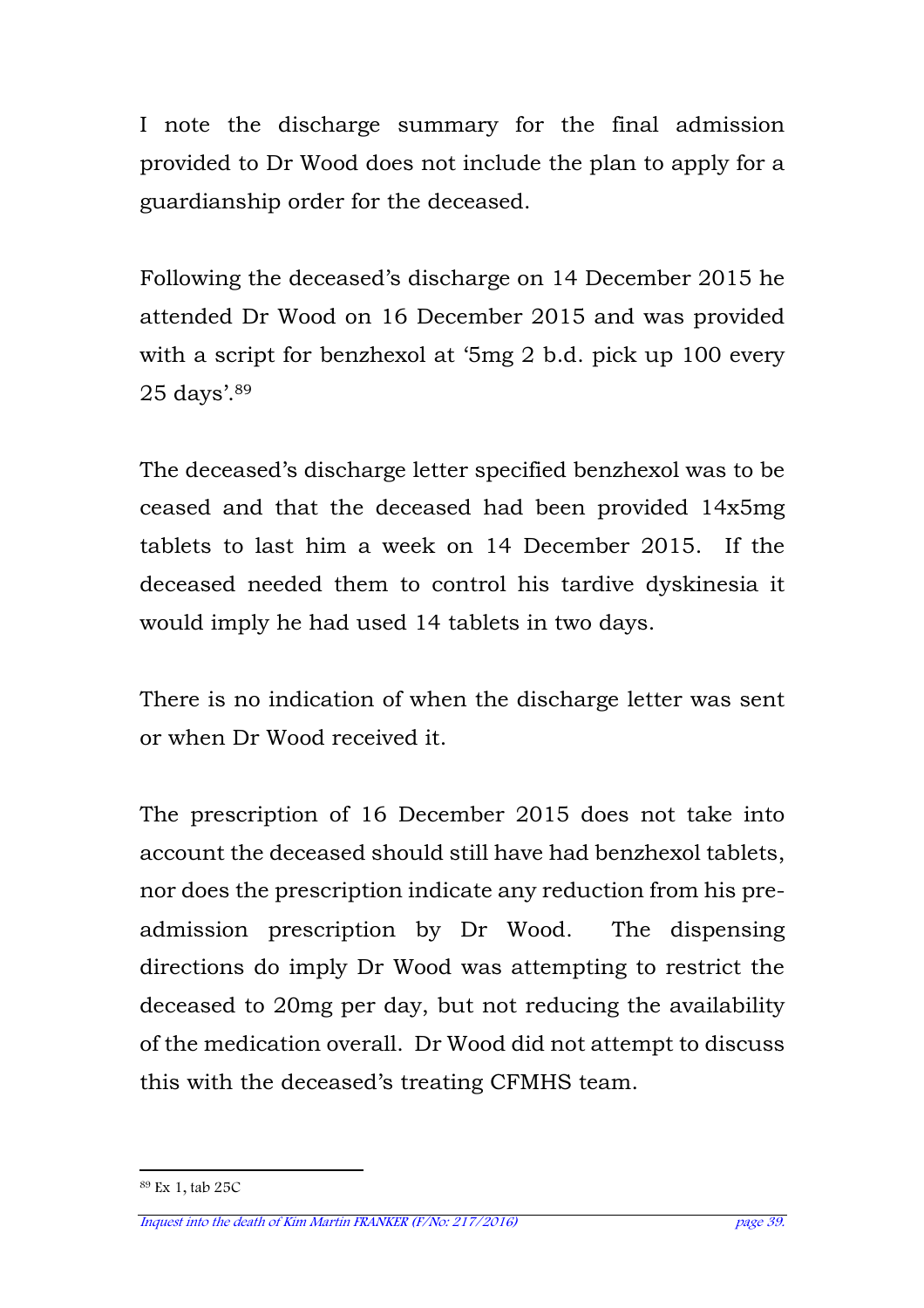I can only assume Dr Wood had not received or was not aware of the discharge letter from ASC on 16 December 2015 when he prescribed at the old rate of 5mg 2 b.d. 100 every 25 days. However, it does indicate that almost immediately following his discharge from ASC the deceased was again receiving a high dose of benzhexol from discharge. His exposure to benzhexol was not decreased following discharge.

Following the deceased's discharge from ASC and until his death on 28 February 2016 the deceased continued to attend ASC on most dates for his daily dispensation of olanzapine and was visited at home for his depot injection with review. Dr Pyszora continued to see the deceased on a monthly basis. Due to the CTO the deceased's case was being reviewed periodically by the Mental Health Review Board, and in Dr Pyszora's absence, he was seen by the CFMHS psychiatric registrar to ensure his continued appropriate medication with antipsychotics. His CTO was varied according to his compliance.

The deceased next saw Dr Wood on 23 February 2016 when he was again prescribed benzhexol at 5mg x 2 tablets twice daily, 100 to be picked up every 25 days. In evidence Dr Wood said this was as a result of the deceased appearing to have tardive dyskinesia in the form of a flickering tongue. Dr Wood indicated when the deceased came to see him he noticed the spasm and asked the deceased how he was going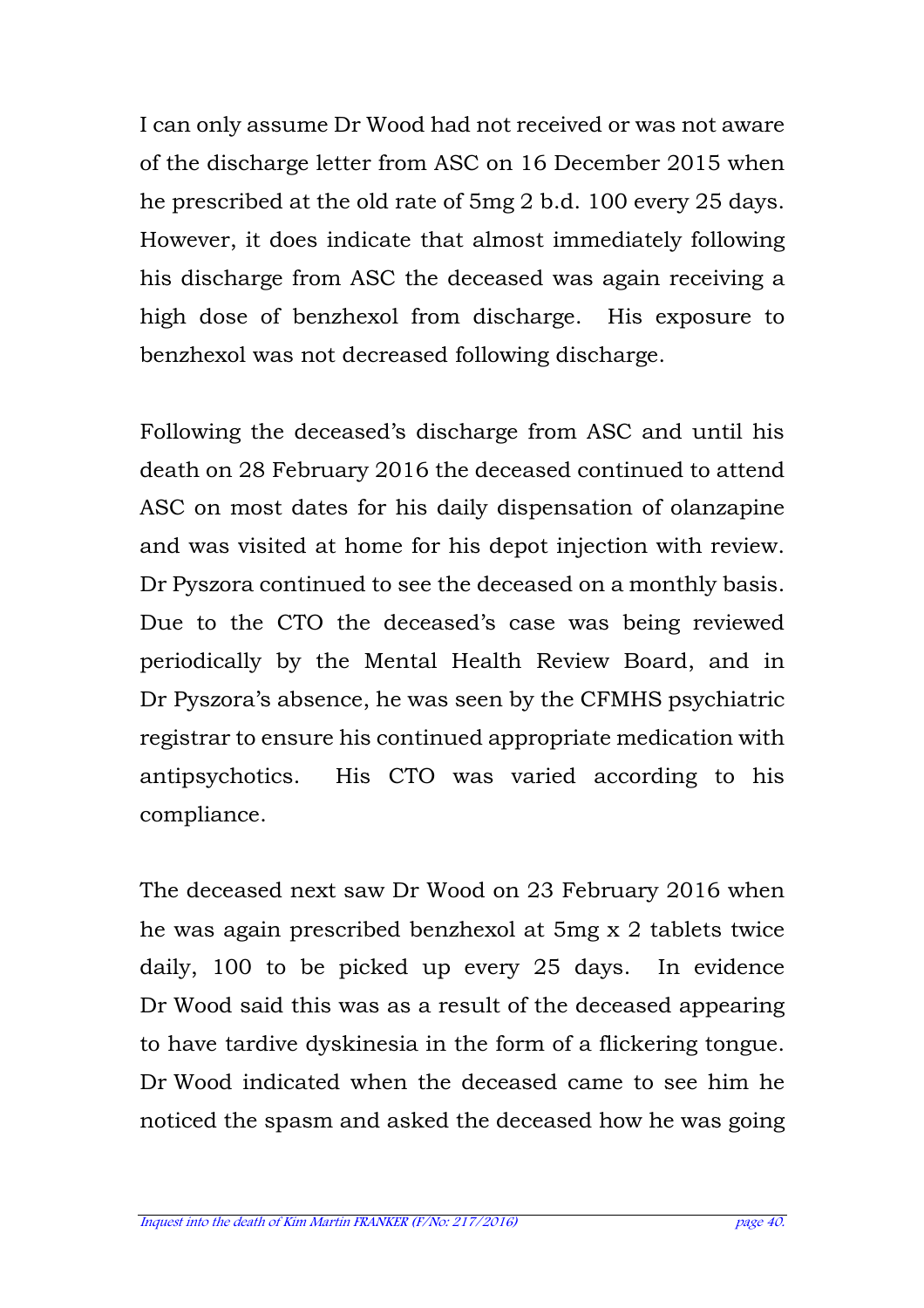and therefore wrote the script.90 Dr Wood stated that at the review on 23 February 2016 the deceased had actually asked for the benzhexol<sup>91</sup>

This meant the deceased likely had a new supply of 100x5mg tablets when seen by the CFMHS at his review on 24 February 2016. Dr Bennett and Mr Hindle noted the deceased presented as reasonably bright, alert and reactive, but was suspected of being intoxicated with THC.

The deceased informed them he had obtained prescriptions from Dr Wood, including benzhexol, and he advised them it was '*because it helps him with shaking from the medication*'. This supported Dr Wood's evidence he was concerned the deceased was suffering tardive dyskinesia on 23 February 2016, when he added a note to the record in April 2016, post the deceased's death. It does not account for the letter from Dr Wood advising the OSC he was prescribing in accordance with the discharge notice, which in evidence Dr Wood indicated was an error on his behalf.<sup>92</sup>

This would indicate that in the following days, assuming the deceased filled his prescription in accordance with his advice to CFMHS on 24 February 2016, the deceased had available a fresh quantity of benzhexol to abuse if that was his intention. Dr Wood agreed benzhexol could be used as a drug

 $\overline{a}$ <sup>90</sup> t 01.03.18, p58

 $91 \text{ t}$  01.03.18, p55

<sup>92</sup> t 01.03.18, p57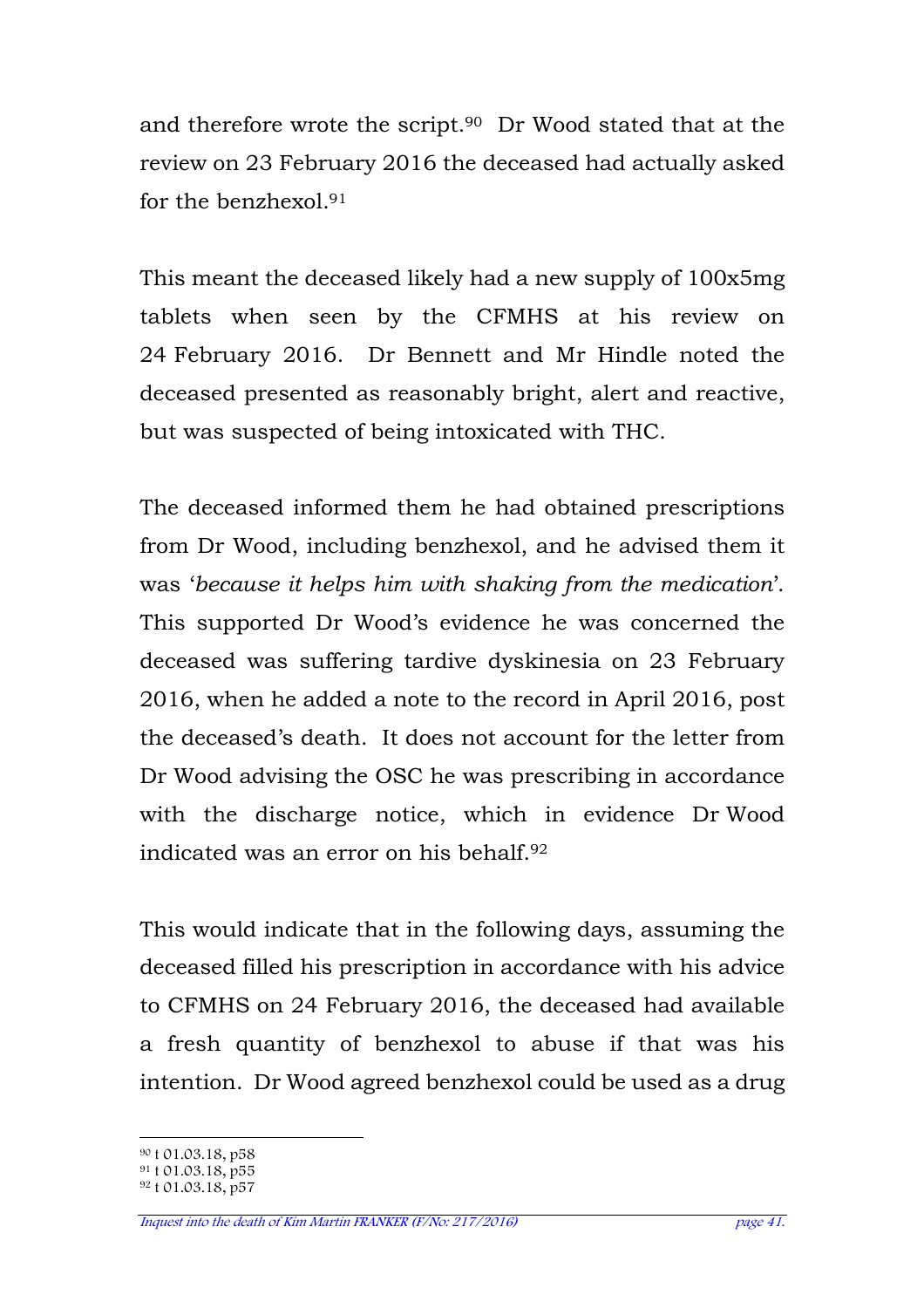of abuse, but it was part of the deceased's treatment regime from him for over six years, mostly at that level.

I appreciate Dr Wood was unaware of the contribution of benzhexol to the deceased's death until he attended court on 1 March 2018.93 Until then he had believed illicit drug use to be responsible for the death of the deceased.

I am satisfied that on 28 February 2016 the deceased used his supply of benzhexol, prescribed and dispensed with the intention it lasted him for 25 days, to overdose as part of his abuse of prescription medications. This was a known problem with the deceased and something which his CFMHS had attempted to avoid.

Professor Joyce described how overdose with benzhexol produced results that are mildly similar to the amphetamine based drugs and, in conjunction with those drugs, can magnify the euphoric effects. The deceased had evidence at post mortem examination of the use of methylamphetamine in his system, although not at an excessive amount.

Professor Joyce was clear to point out the deceased's underlying cardiac disease increased his susceptibility to the toxic effects of drugs such as benzhexol and amphetamines. Underlying cardiac disease, especially the cardiomyopathies, increased the drug effect. Professor Joyce stated that people

l 93 t 01.03.18, p62

Inquest into the death of Kim Martin FRANKER (F/No: 217/2016) page 42.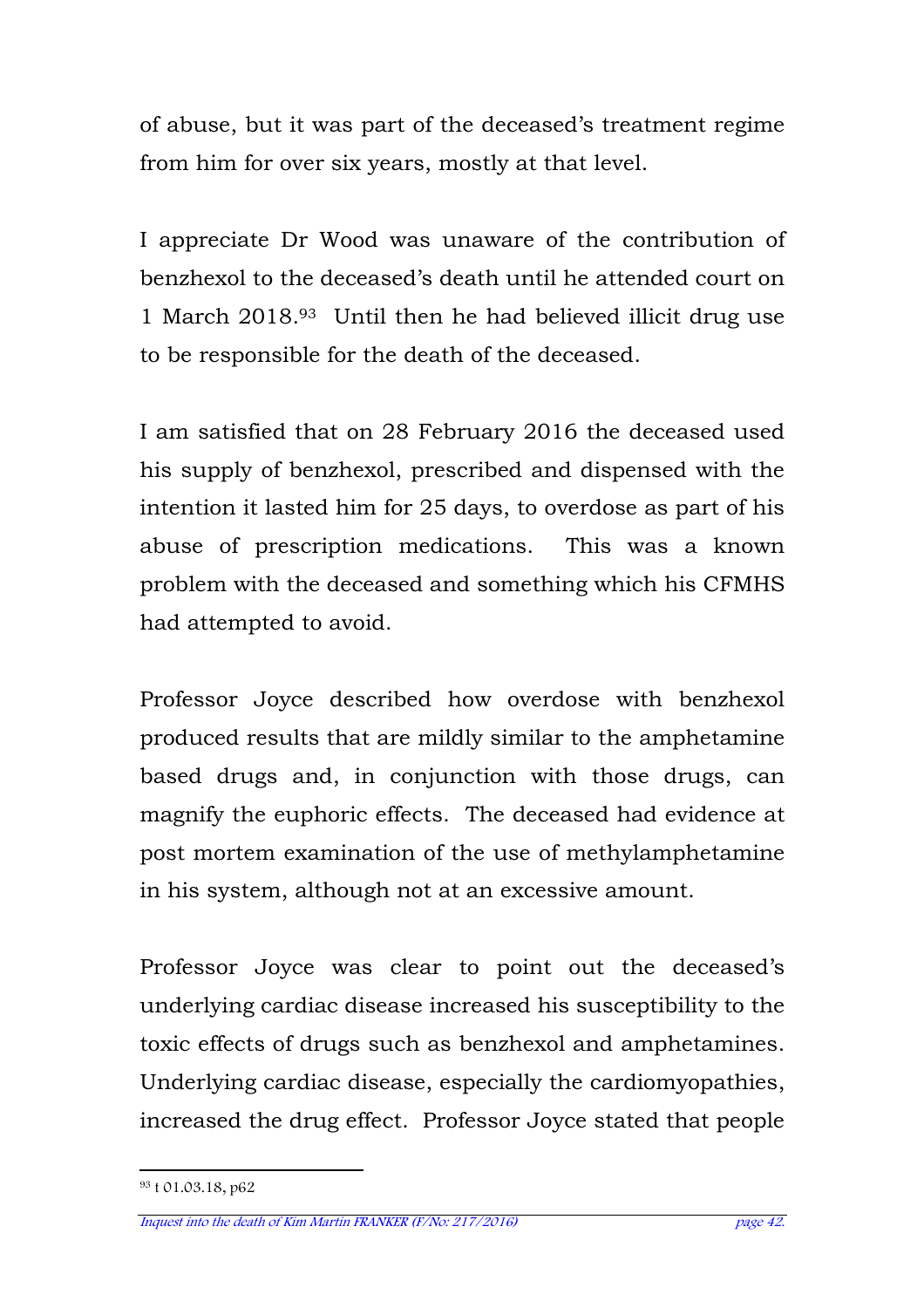with cardiomyopathy, without drug exposure, are more likely to suffer abnormal lethal rapid rhythm disturbances. The addition of stimulant drugs increased that likelihood. The cardiomyopathy alone or the drugs alone may have been survivable, but the two together in the deceased's case provide a very probable explanation for his death.<sup>94</sup>

Dr Wood confirmed he knew of the deceased's use of amphetamines, but stated he did not know how often that occurred, and the benzhexol did treat the deceased's tardive dyskinesia.95 He understood the concern raised by Dr Pyszora over the prescribing of some other medications in a person with ischaemic heart disease, but as far as he was aware the deceased did not have ischaemic heart disease. Dr Wood was careful about which medications he prescribed at the same time, however, due to the fact the deceased was overweight and had high blood pressure.<sup>96</sup>

I am satisfied the combination of the drugs the deceased had in his system explained his death on 28 February 2016 in combination with his co-morbidities. I am satisfied it was an intentional abuse of both illicit drugs and prescription medications, but there is no evidence the deceased intended to take his life.

 $\overline{a}$ <sup>94</sup> t 01.03.18, p21

<sup>95</sup> t 01.03.18, p62

<sup>96</sup> t 01.03.18, p64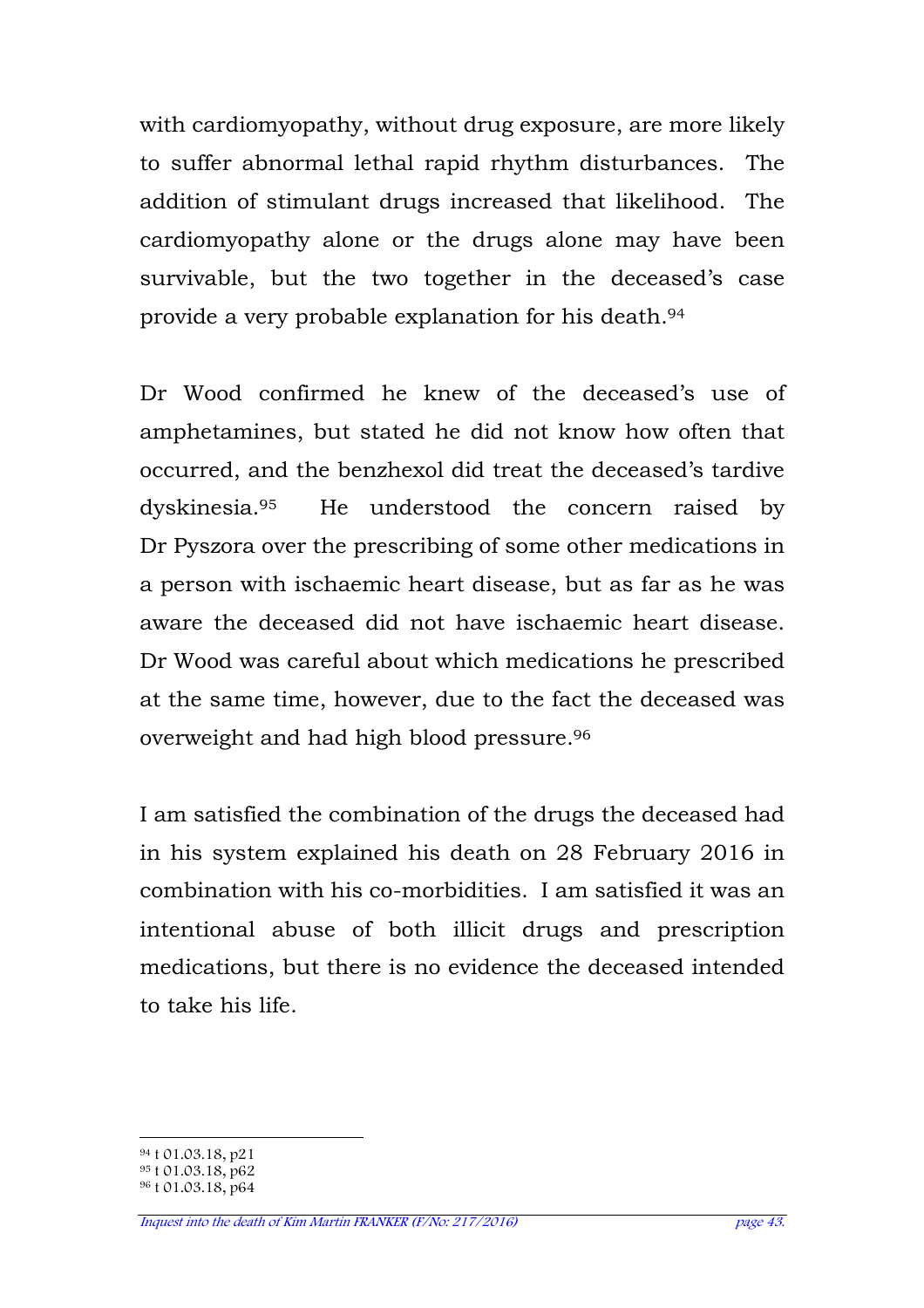The evidence indicated the deceased was used to abusing both illicit drugs and prescription medication and just continued as normal despite the efforts of his CTO supervising practitioners to restrict his access to unnecessary medication. His antipsychotic medication was necessary and Professor Joyce believed the level at which it was necessary warranted the use of benzhexol for any resulting dystonia. The level prescribed by Dr Wood was high, but in Dr Wood's view was one the deceased had tolerated well over a long period. It is clear the deceased abused even that level, unknown to Dr Wood.

## **MANNER AND CAUSE OF DEATH**

I am satisfied the deceased died as the result of his underlying pre-existing morbidities in combination with intentionally overdosing on his prescription benzhexol obtained from Dr Wood on 23 February 2016. In addition to overdosing on his antimuscarinic medication, he was also using illicit drugs in conjunction with his prescribed antipsychotics. There is no evidence he intended to die.

I find the cause of the deceased's death was the effects of benzhexol (trihexyphenidyl) overdose and amphetamines on the deceased's natural physiology which included cardiomyopathy, high blood pressure and morbid obesity.

I find death occurred by way of Accident.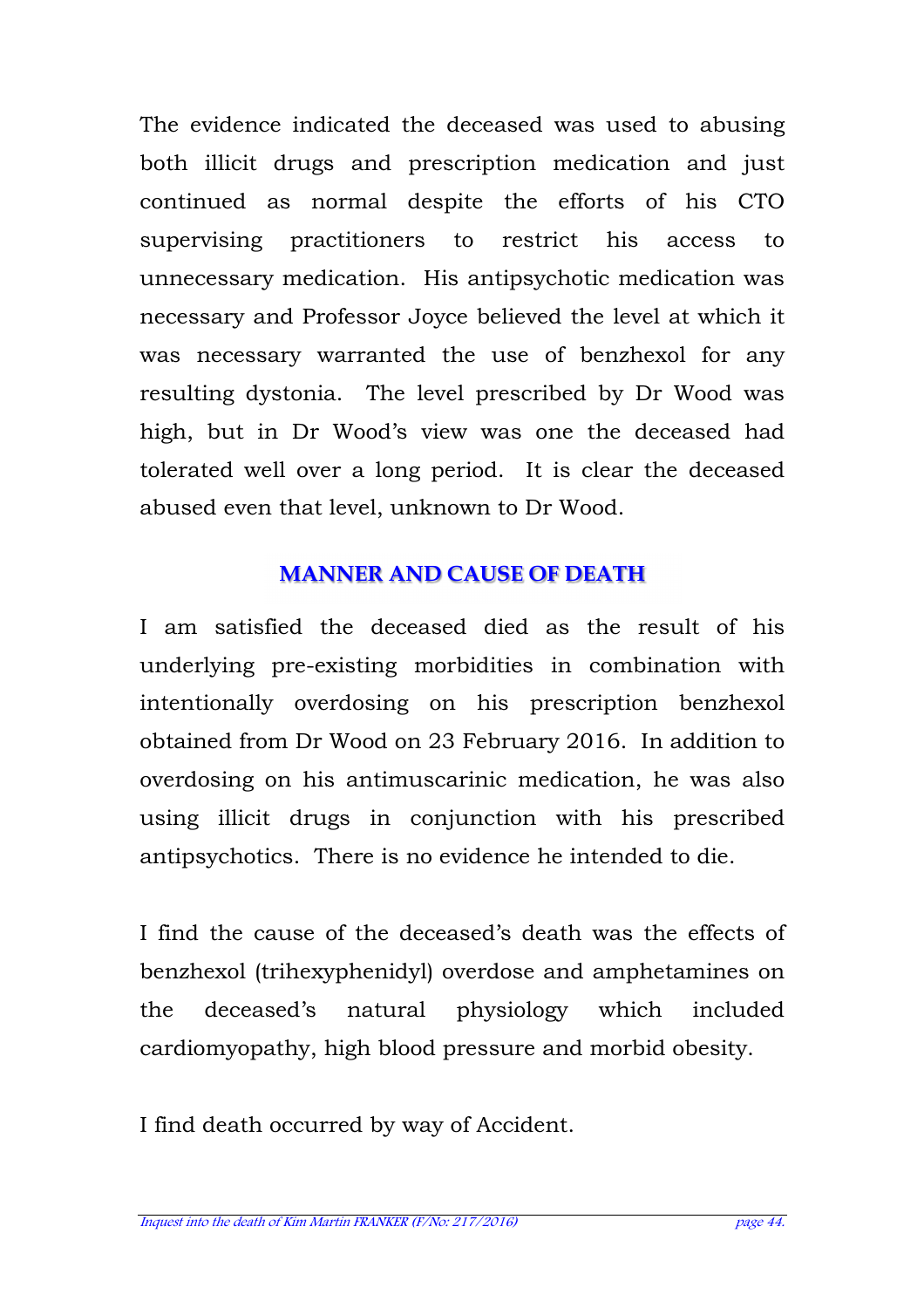### **SUPERVISION, TREATMENT AND CARE**

The opinion of Dr Anthony Mander, an independent consultant psychiatrist, was sought by the OSC in an attempt to review the deceased's supervision, treatment and care while under a CTO supervised by Dr Pyszora and the CFMHS at the time of his death.<sup>97</sup>

Dr Mander pointed out there were three main issues he assessed when reviewing the care provided to the deceased. He stated it was necessary in the case of a patient such as the deceased, that his care was delivered assertively because he had no insight and was unable to appreciate the destructiveness of his own conduct.

Dr Mander was particularly careful to overview the care provided by the CFMHS on the CTO following the deceased's discharge from ASC on 14 December 2015, through to his death in February 2016. The team needed to be aware of the deceased's complicated medical history, which involved both physical problems and their appropriate treatment in conjunction with the appropriate treatment for his mental health issues, taking into account his unpredictable compliance with attempted care.<sup>98</sup>

In addition there is the requirement under the Mental Health Act that any treatment provided to a mental health patient is

 $\overline{a}$ <sup>97</sup> Ex 1, tab 22

<sup>98</sup> t 01.03.18, p5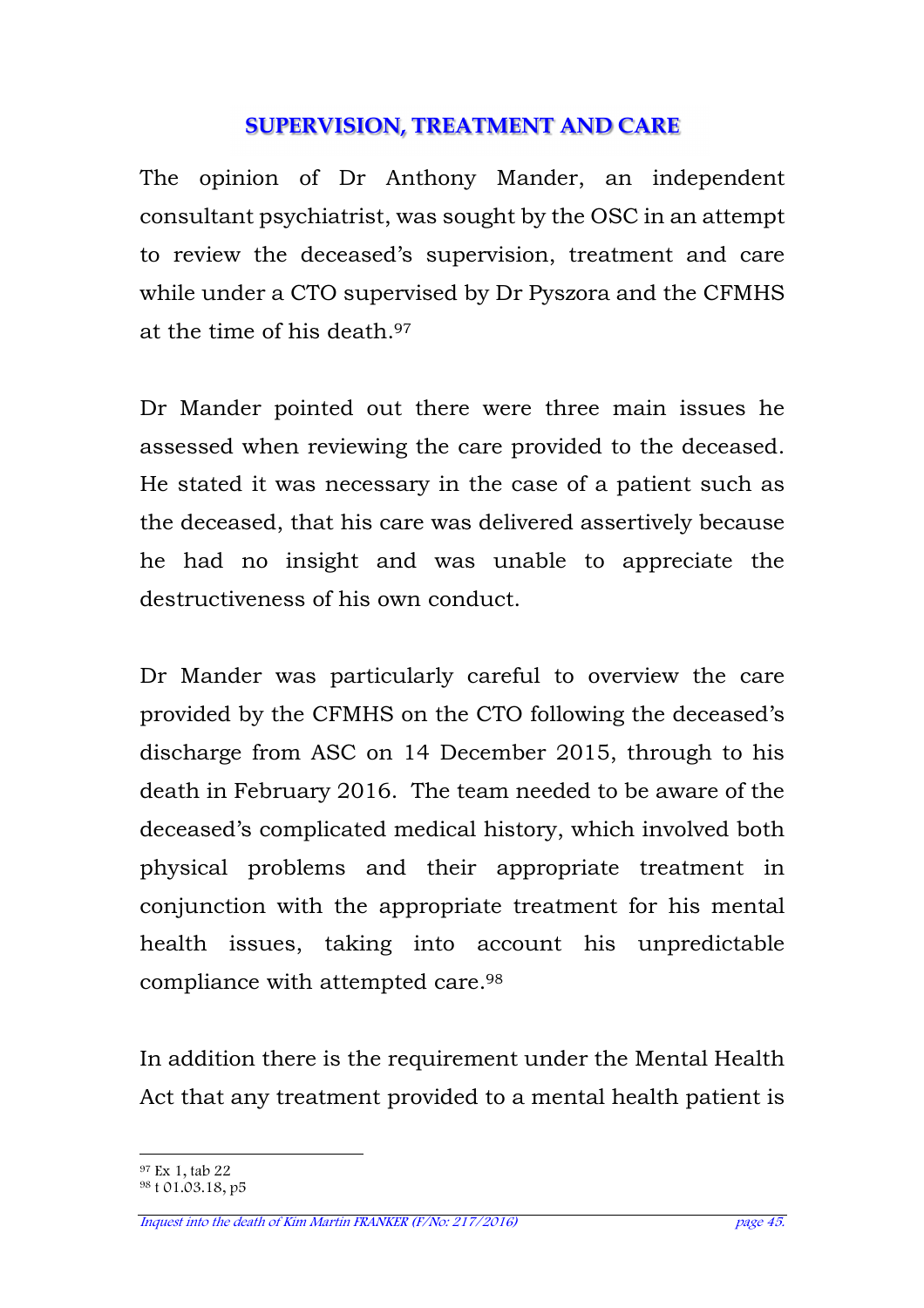in the least restrictive manner possible and so allow patients to live their lives as normally as possible while still attempting to manage their behaviours for their own and community safety.<sup>99</sup>

It was for these reasons Dr Pyszora and the deceased's CFMHS team had put in place a very strict regime with respect to the deceased's antipsychotic medication including daily dispensation of olanzapine from ASC triage, in itself a very unusual condition, and weekly reviews when providing his depot medication. In this way they had attempted to manage his mental health issues, while relying on his GPs to provide his appropriate physical medical care.<sup>100</sup>

Dr Wood had been the deceased's GP for eight years and was aware of his admissions to psychiatric facilities because he had been provided with discharge letters from those facilities. Dr Wood felt less aware of the deceased's CFMHS team due to the fact he had not been incorporated into the team concept until he received the letter from Dr Pyszora on 6 July 2015. He believed this was the first, and only, time they had attempted to engage him in care of the deceased.<sup>101</sup>

The complaint of a lack of inclusion of GPs in specialist care until critical is a known concern of many GPs appearing in this court. Access to a real time prescribing electronic data

 $\overline{a}$ <sup>99</sup> t 01.03.18, p6

<sup>&</sup>lt;sup>100</sup> t 01.03.18, p7

<sup>101</sup> t 01.03.18, p54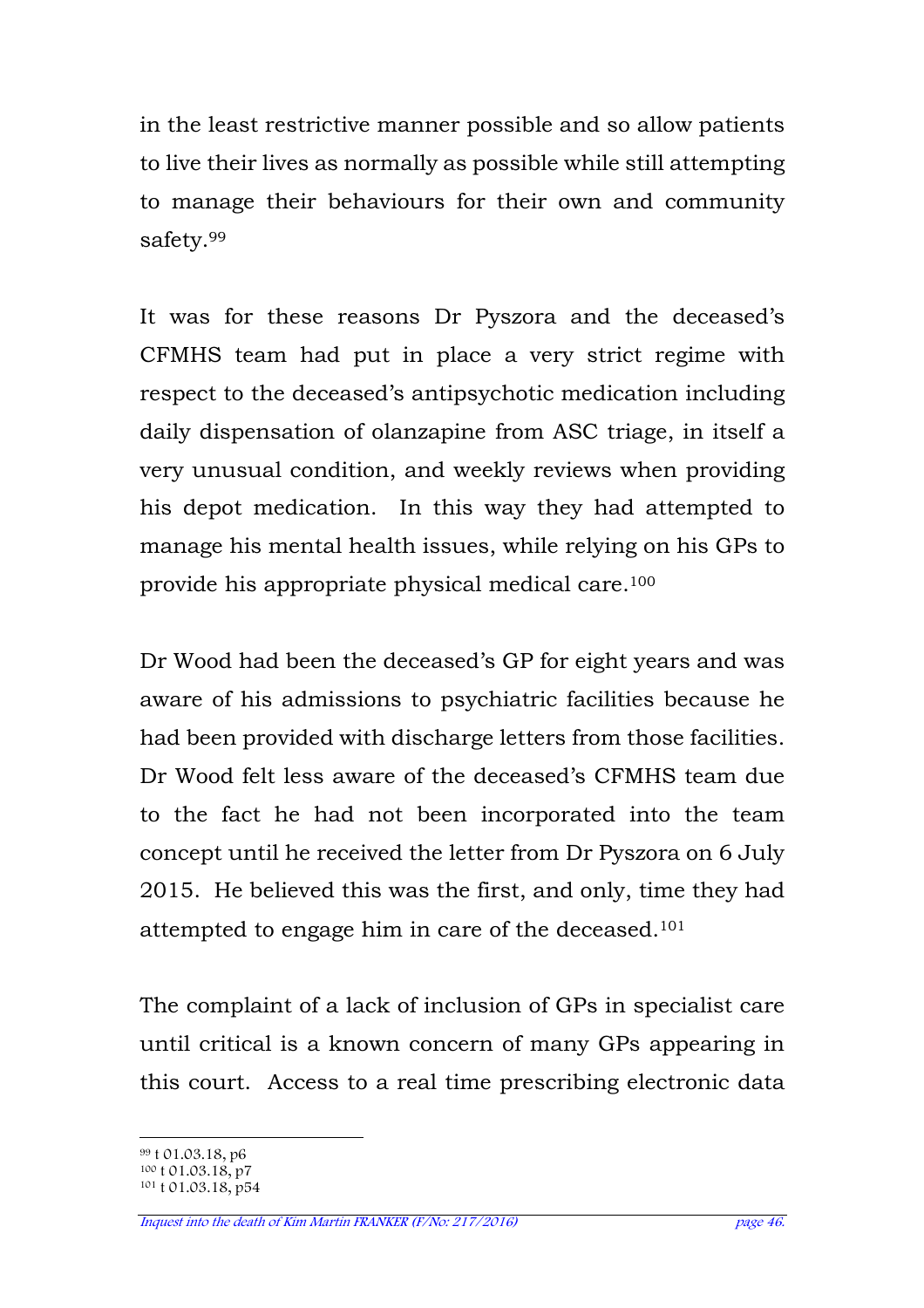system for all prescription medication would assist providers of medical care in complex cases where there can be constant tension between necessary medications for optimal management.<sup>102</sup>

On receipt of the letter of 6 July 2015 Dr Wood did not engage with the CFMHS, but believed he took their concerns into consideration when he was prescribing for the deceased following that letter, which did not refer to benzhexol but other medications for other conditions.

The issue specifically of the prescription of benzhexol did not directly arise until the discharge letter from ASC on 14 December 2015. By then the deceased's normal prescription from Dr Wood was for 5mg x 2 b.d., dispensed as 100 tablets every 25 days. It is not clear Dr Wood had seen that discharge letter when he prescribed at his usual rate on 16 December 2015, although he agreed he had seen the discharge letter at some time.

The deceased was not attending Dr Wood exclusively which would have made his compliance difficult to assess. The specific request for benzhexol at that level on 23 February 2016 may have seemed reasonable in view of Dr Wood's prior prescriptions and assessment the deceased was suffering tongue spasms. He had not seen the deceased since

l 102 t 01.03.18, p28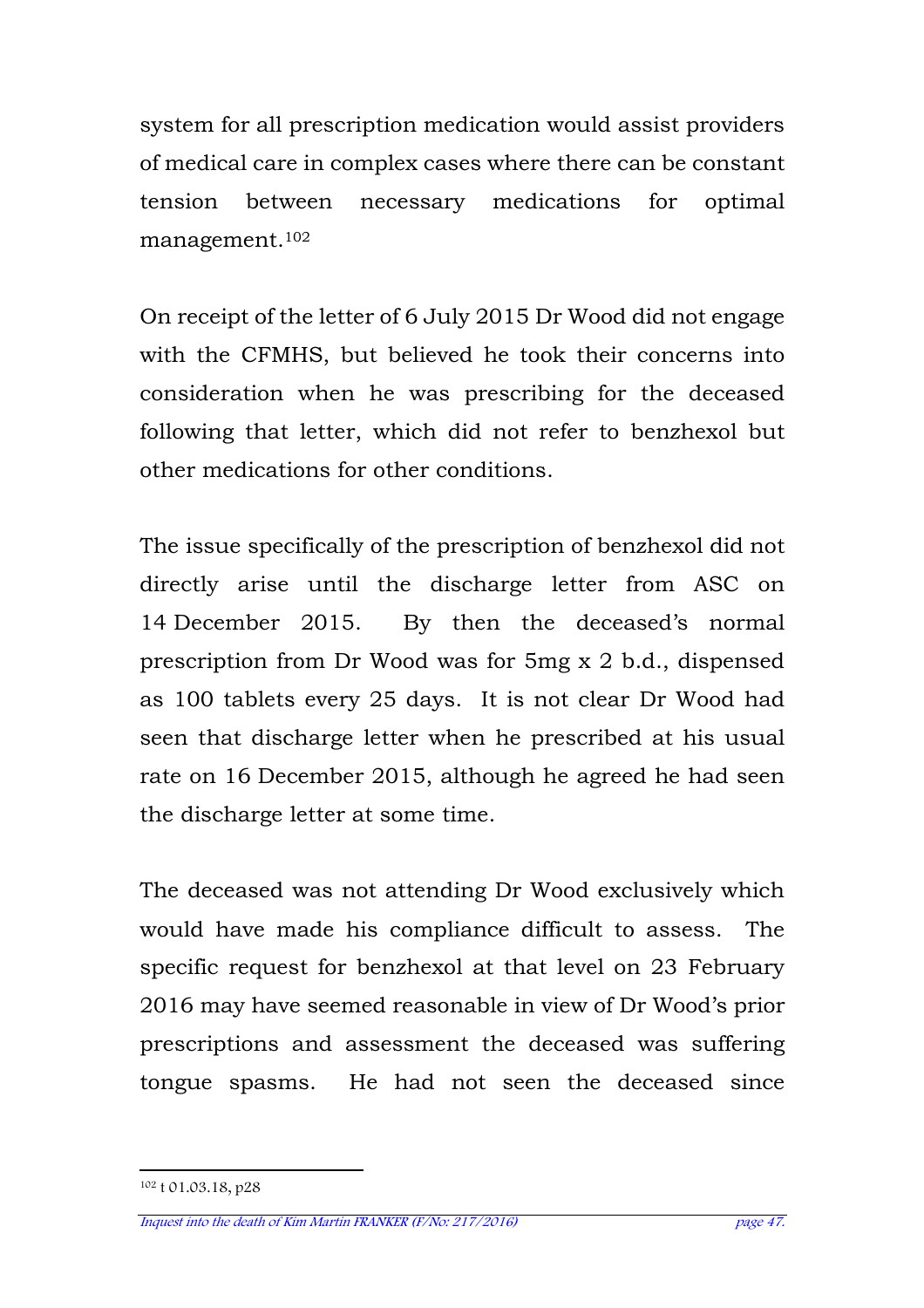16 December 2015 and did not know the deceased abused benzhexol, because he did not seem to be over prescribing.

However, the discharge letter in December 2015 had referred to the intention to cease the deceased's benzhexol and it would have been preferable Dr Wood engage with the deceased's CTO supervising CFMHS in February 2016 over the deceased's need for antimuscarinic drugs. Providing someone such as the deceased with access to a medication which could be abused, even a restricted supply, should have been done as part of a team assessment, especially as Dr Pyszora was reviewing him monthly.<sup>103</sup>

Nevertheless, it is clear Dr Wood had good engagement with the deceased which made it important Dr Wood contributed as far as possible to the attempts in the community to supervise the deceased. He had restricted the dispensing of benzhexol in December 2011 by providing a restricted dispensing regime.104 However, that still had the potential for abuse, and history has indicated it clearly was abused.

I am satisfied the deceased was an extremely difficult proposition and there was little alternative to a CTO, other than continued hospitalisation. The efforts the deceased's CFMHS undertook in an attempt to protect the deceased from

 $\overline{a}$ <sup>103</sup> t 01.03.18, p30 104 Ex 1, tab 25C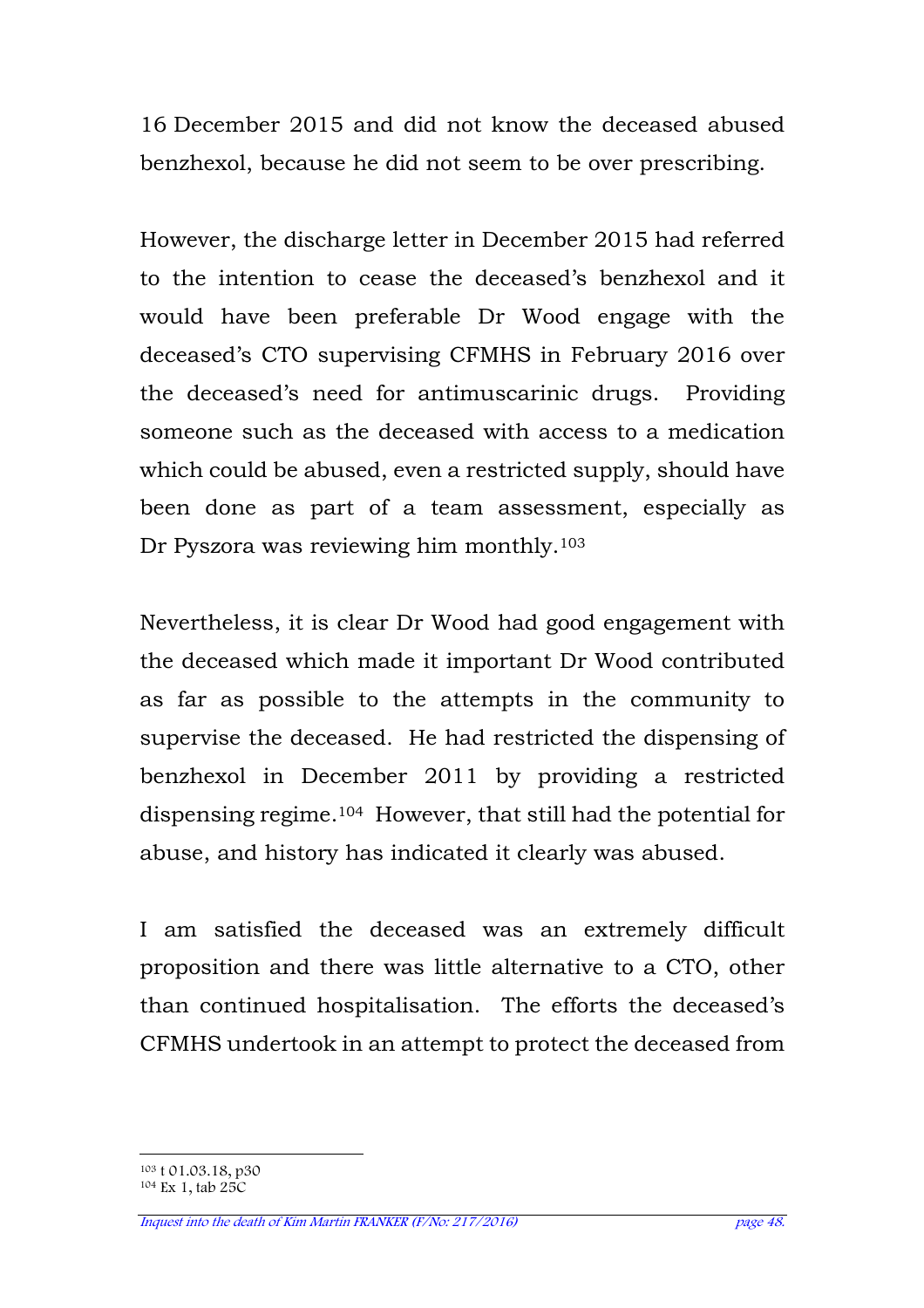himself were as extreme as they could be without continuous undesirable admission.<sup>105</sup>

In hindsight more could have been done to engage his medical practitioners in the community. I am unclear as to whether this would have changed the final outcome for the deceased who had clearly taken amphetamine based drugs as well as benzhexol at the time he died.

Dr Mander was of the view the deceased's treating CFMHS provided a high standard of care, and indeed Dr Wood commented himself in evidence the deceased was difficult to care for and he thought his community CFMHS had done a very good job.<sup>106</sup>

I am satisfied the supervision, treatment and care the deceased received from his CFMHS while subject to a CTO in the community was of a high standard in all the circumstances with respect to the deceased.

# *Reference to a Disciplinary Body*

With respect to Dr Wood's conduct, specifically his failure to engage with the deceased's treating CFMHS team following Dr Pyszora's letter of 6 July 2015, I decline to refer Dr Wood to his supervising disciplinary body despite the submissions of counsel.

 $\overline{a}$ <sup>105</sup> t 01.03.18, p33

<sup>106</sup> t 01.03.18, p64